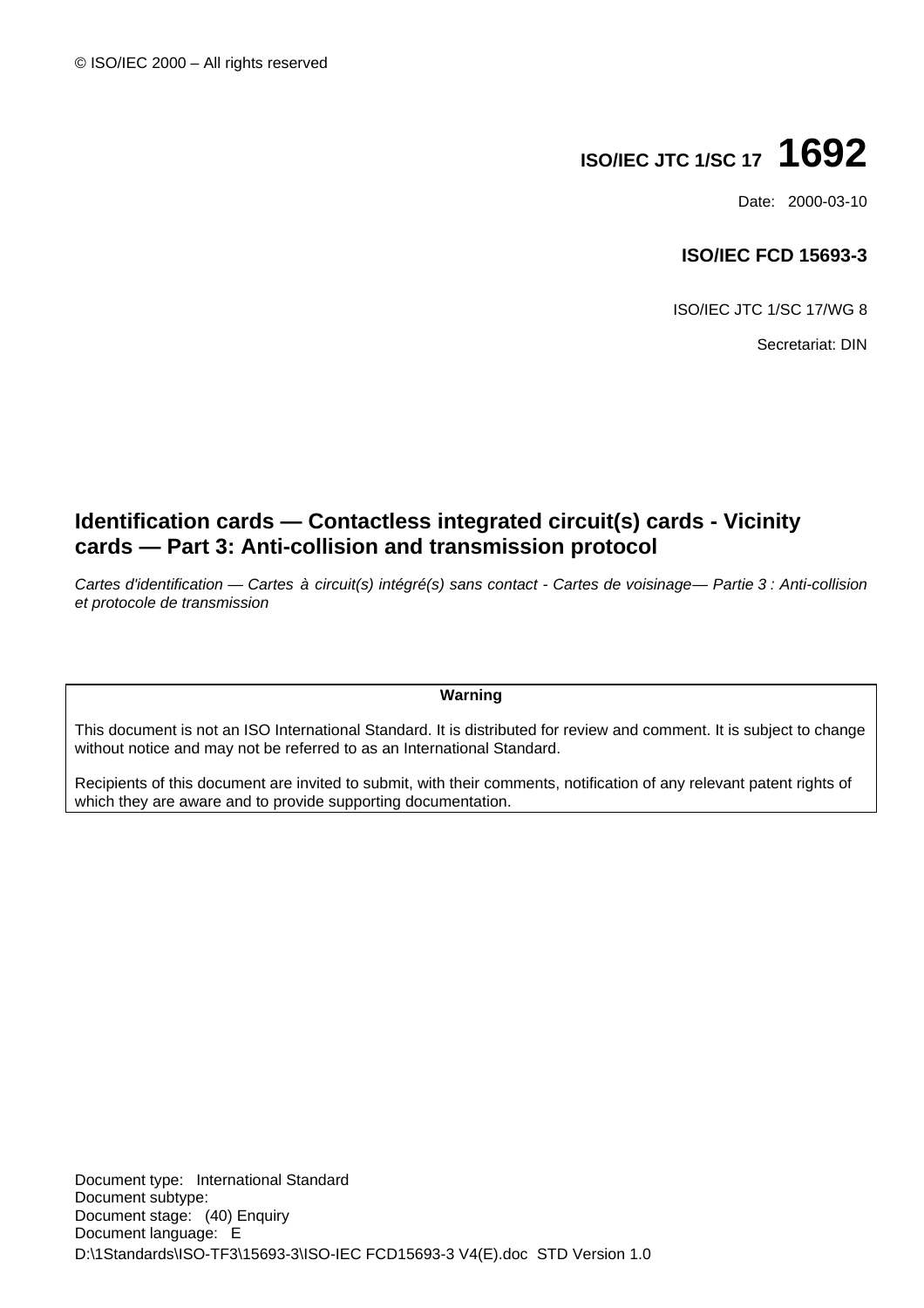### **Copyright notice**

This ISO document is a Draft International Standard and is copyright-protected by ISO. Except as permitted under the applicable laws of the user's country, neither this ISO draft nor any extract from it may be reproduced, stored in a retrieval system or transmitted in any form or by any means, electronic, photocopying, recording or otherwise, without prior written permission being secured.

Requests for permission to reproduce should be addressed to ISO at the address below or ISO's member body in the country of the requester.

*Copyright Manager ISO Central Secretariat 1 rue de Varembé 1211 Geneva 20 Switzerland tel. + 41 22 749 0111 fax + 41 22 734 1079 internet: iso@iso.ch*

Reproduction may be subject to royalty payments or a licensing agreement.

Violators may be prosecuted.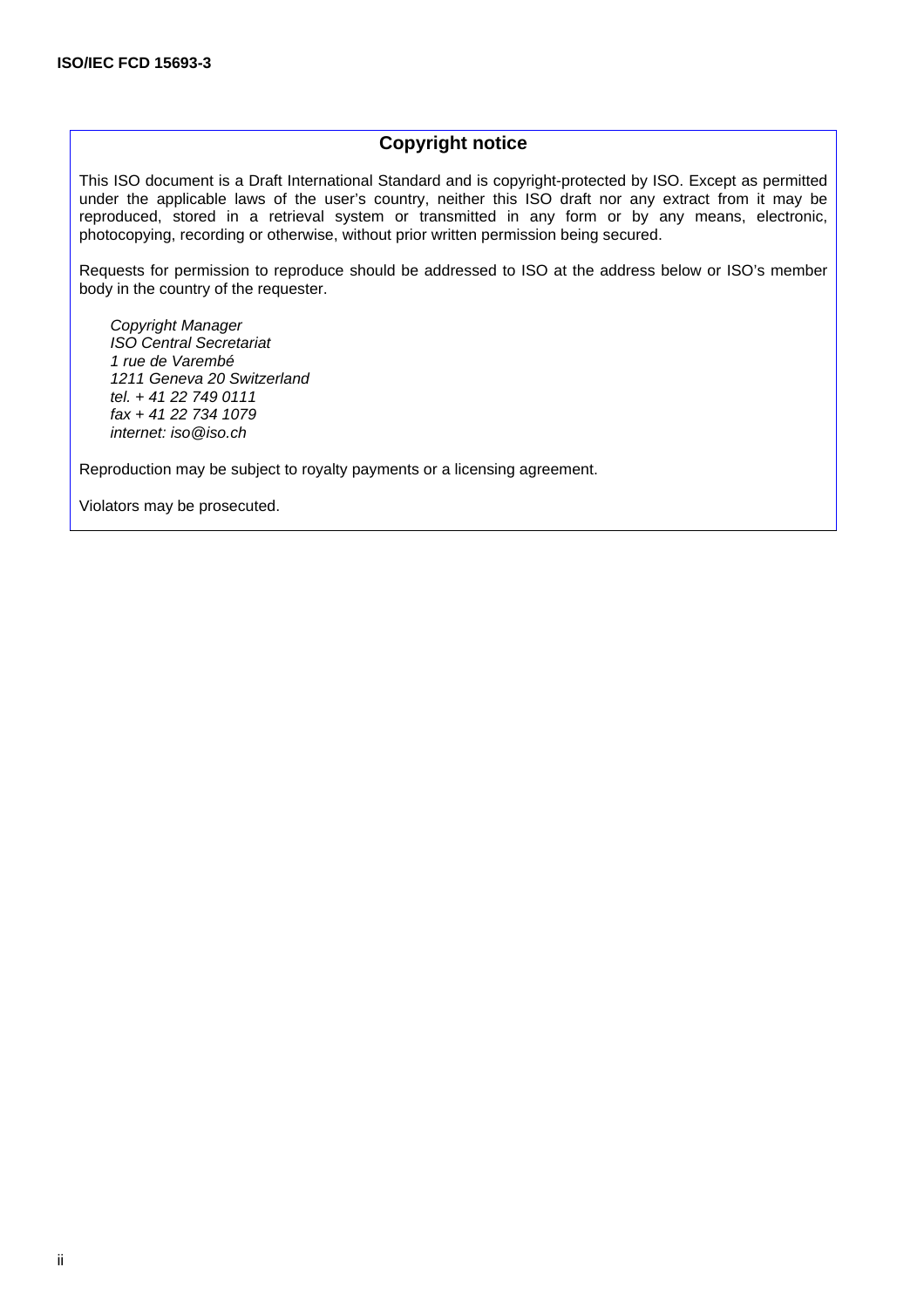# **Contents**

| 1                             |  |
|-------------------------------|--|
| $\mathbf{2}$                  |  |
| 3<br>3.1                      |  |
| 3.1.1<br>3.1.2<br>3.2<br>3.3  |  |
| 4<br>4.1<br>4.2<br>4.3<br>4.4 |  |
| 5                             |  |
| 6                             |  |
| 7<br>7.1                      |  |
| 7.2<br>7.2.1<br>7.2.2         |  |
| 7.2.3<br>7.3<br>7.3.1         |  |
| 7.4<br>7.4.1<br>7.4.2         |  |
| 7.5<br>7.5.1                  |  |
| 7.5.2<br>7.5.3<br>7.5.4       |  |
| 8<br>8.1<br>8.2<br>8.3<br>8.4 |  |
| 9<br>9.1                      |  |
| 9.2<br>9.2.1<br>9.2.2         |  |
| 9.3<br>9.3.1                  |  |
| 9.3.2<br>9.3.3<br>9.3.4       |  |
| 9.3.5                         |  |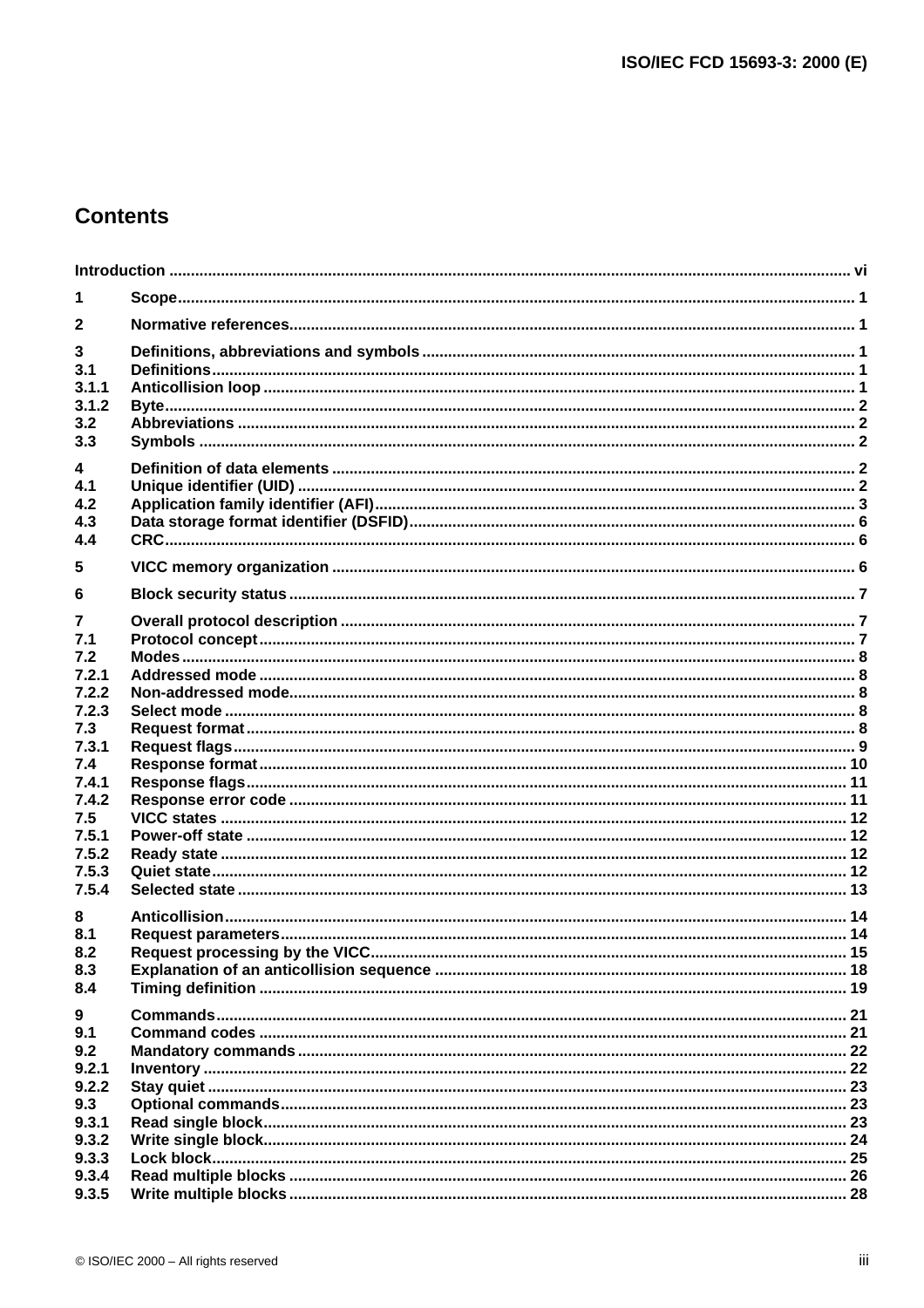| 9.3.6  |  |
|--------|--|
| 9.3.7  |  |
| 9.3.8  |  |
| 9.3.9  |  |
| 9.3.10 |  |
|        |  |
|        |  |
|        |  |
| 9.4    |  |
| 9.5    |  |
|        |  |
|        |  |
|        |  |
|        |  |
| D.1    |  |
| D.2    |  |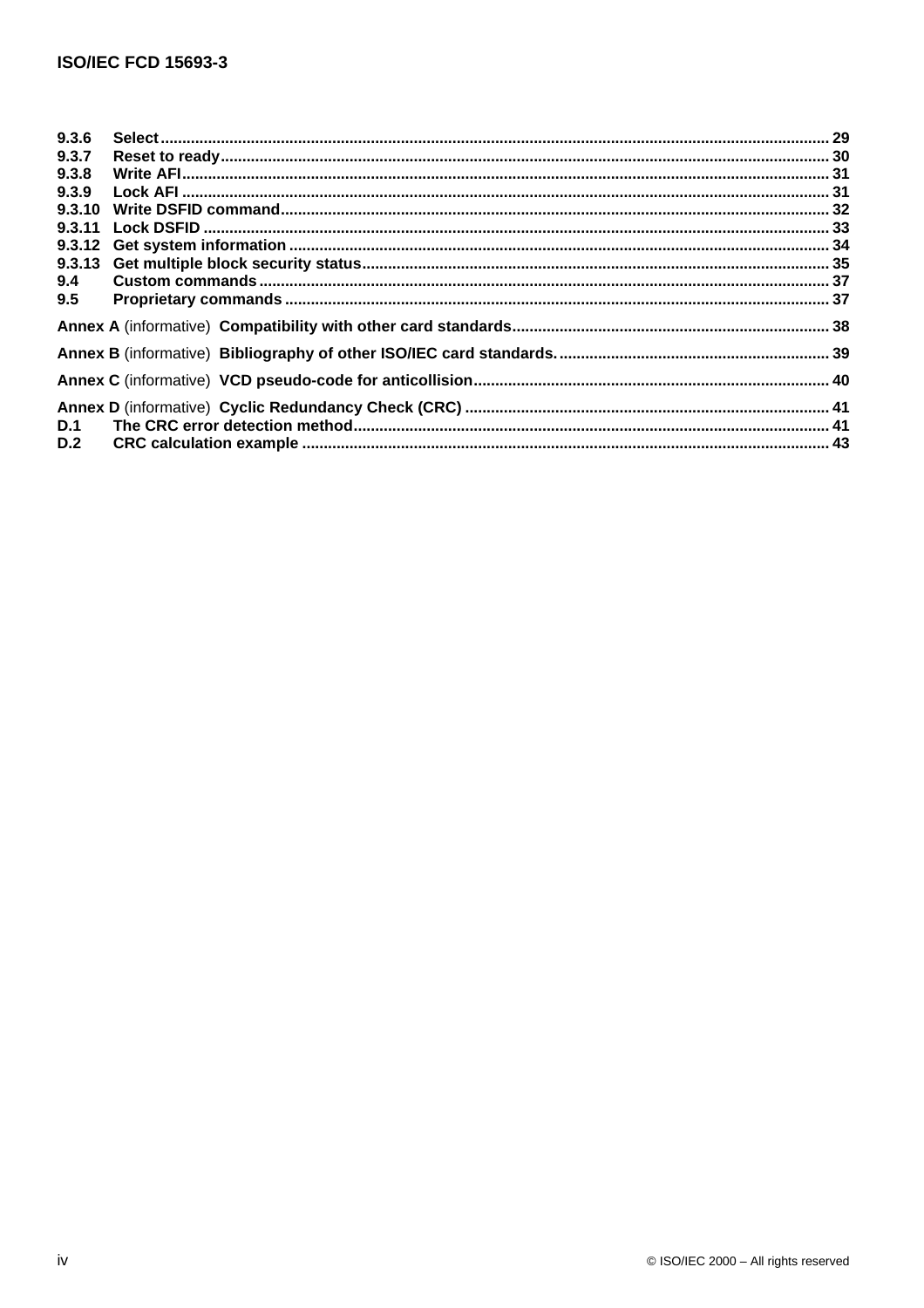#### **Foreword**

ISO (the International Organization for Standardization) and IEC (the International Electrotechnical Commission) form the specialized system for worldwide standardization. National bodies that are members of ISO or IEC participate in the development of International Standards through technical committees established by the respective organization to deal with particular fields of technical activity. ISO and IEC technical committees collaborate in fields of mutual interest. Other international organizations, governmental and non-governmental, in liaison with ISO and IEC, also take part in the work.

International Standards are drafted in accordance with the rules given in the ISO/IEC Directives, Part 3.

In the field of information technology, ISO and IEC have established a joint technical committee, ISO/IEC JTC 1. Draft International Standards adopted by the joint technical committee are circulated to national bodies for voting. Publication as an International Standard requires approval by at least 75 % of the national bodies casting a vote.

Attention is drawn to the possibility that some of the elements of this part of ISO/IEC 15693 may be the subject of patent rights. ISO and IEC shall not be held responsible for identifying any or all such patent rights.

International Standard ISO/IEC 15693-3 was prepared by Joint Technical Committee ISO/IEC JTC 1, *Information technology*, Subcommittee SC 17, *Cards and personal identification*.

ISO/IEC 15693 consists of the following parts, under the general title *Identification cards — Contactless integrated circuit(s) cards - Vicinity cards*:

- *Part 1: Physical characteristics*
- *Part 2: Radio frequency power and signal interface*
- *Part 3: Anticollision and transmission protocol*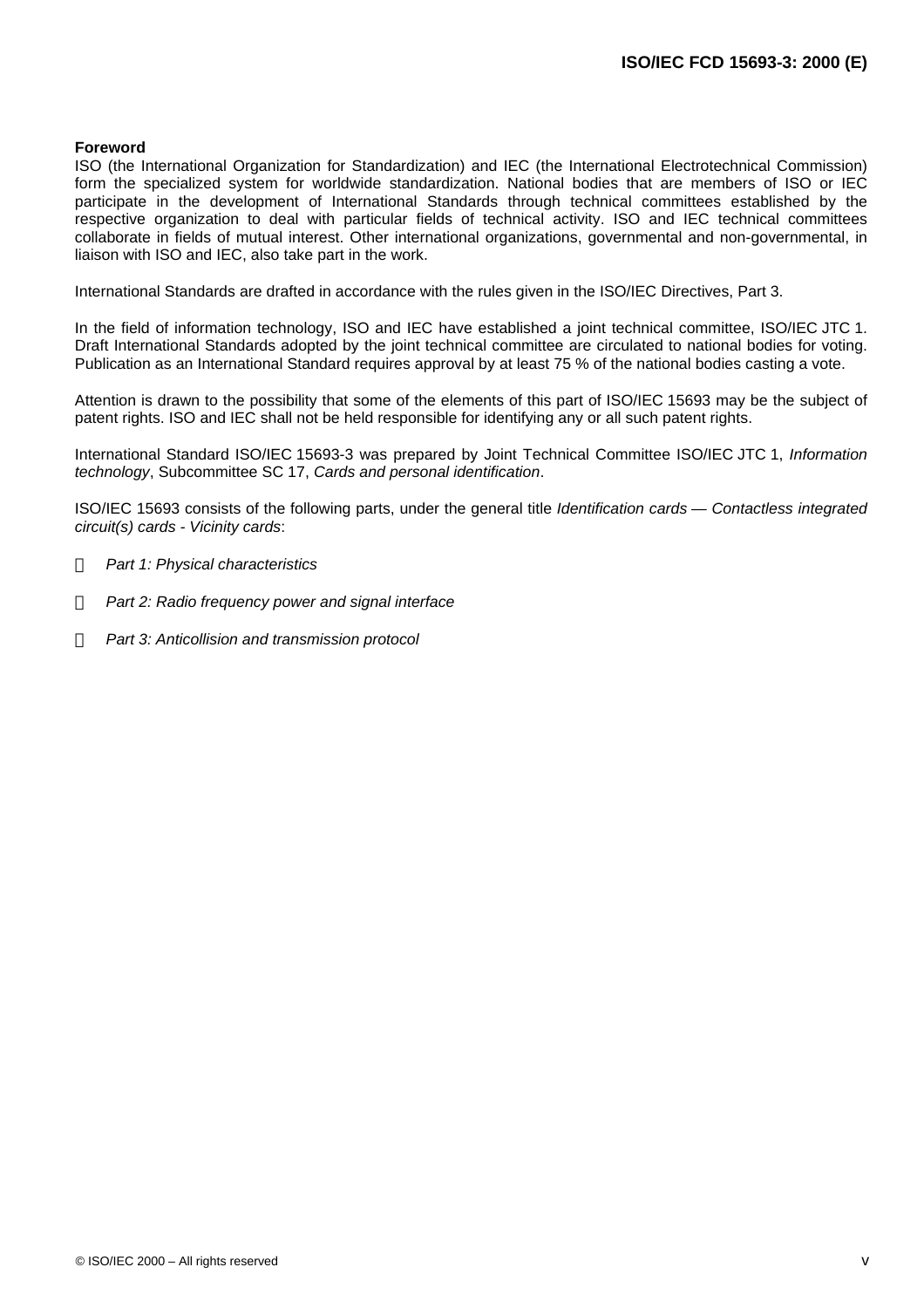# **Introduction**

ISO/IEC 15693 is one of a series of International Standards describing the parameters for identification cards as defined in ISO/IEC 7810 and the use of such cards for international interchange.

This part of ISO/IEC 15693 describes the anticollision and transmission protocols

This International Standard does not preclude the incorporation of other standard technologies on the card.

Contactless card standards cover a variety of types as embodied in ISO/IEC 10536 (Close-coupled cards), ISO/IEC 14443 (Proximity cards), ISO/IEC 15693 (Vicinity cards). These are intended for operation when very near, nearby and at a longer distance from associated coupling devices respectively.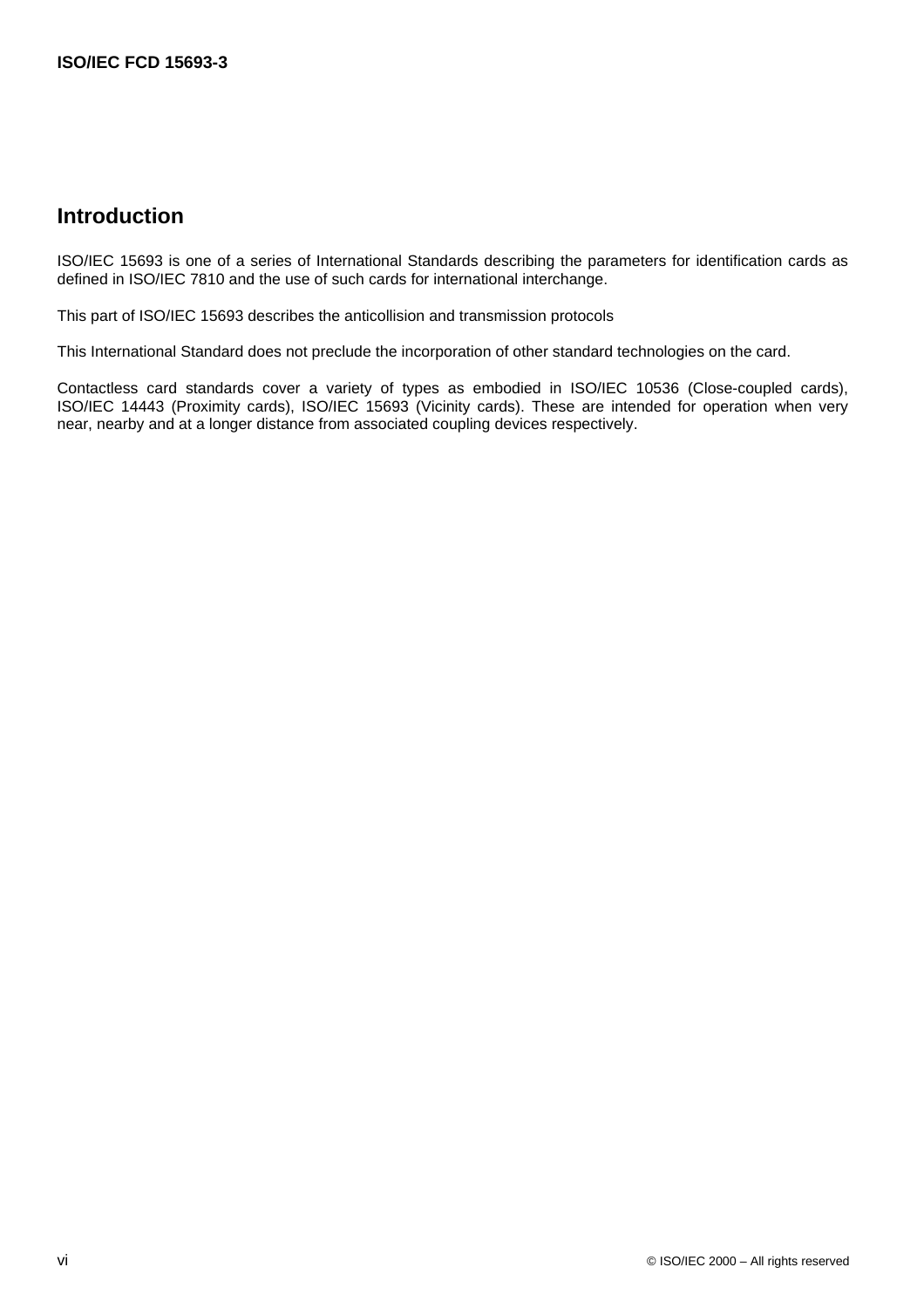# **Identification cards — Contactless integrated circuit(s) cards - Vicinity cards — Part 3: Anti-collision and transmission protocol**

### **1 Scope**

This part of ISO/IEC 15693 describes:

- protocol and commands,
- other parameters required to initialize communications between a VICC and a VCD,
- methods to detect and communicate with one card among several cards ("anticollision"),
- optional means to ease and speed up the selection of one among several cards based on application criteria.

### **2 Normative references**

The following standards contain provisions that, through reference in this text, constitute provisions of this part of ISO/IEC 15693. At the time of publication, the editions indicated were valid. All standards are subject to revision, and parties to agreements based on this part of ISO/IEC 15693 are encouraged to investigate the possibility of applying the most recent editions of the standards listed below. Members of ISO and IEC maintain registers of currently valid International Standards.

ISO/IEC 15693-1, *Identification cards - Contactless integrated circuit(s) cards – Vicinity cards - Part 1: Physical characteristics*

ISO/IEC 15693-2, *Identification cards - Contactless integrated circuit(s) cards – Vicinity cards - Part 2: Radio frequency power and signal interface*

ISO/IEC 10373-7, *Identification cards - Test methods – Part 7: Vicinity cards*

ISO/IEC 13239, *Information technology – Telecommunications and information exchange between systems – High level data link control (HDLC) procedures*

ISO/IEC 7816-5, *Identification cards – Integrated circuit(s) card with contacts – Part 5: Numbering system and registration procedure for application identifiers*

### **3 Definitions, abbreviations and symbols**

### **3.1 Definitions**

#### **3.1.1 Anticollision loop**

Algorithm used to prepare for and handle a dialogue between a VCD and one or more VICCs from several in its energizing field.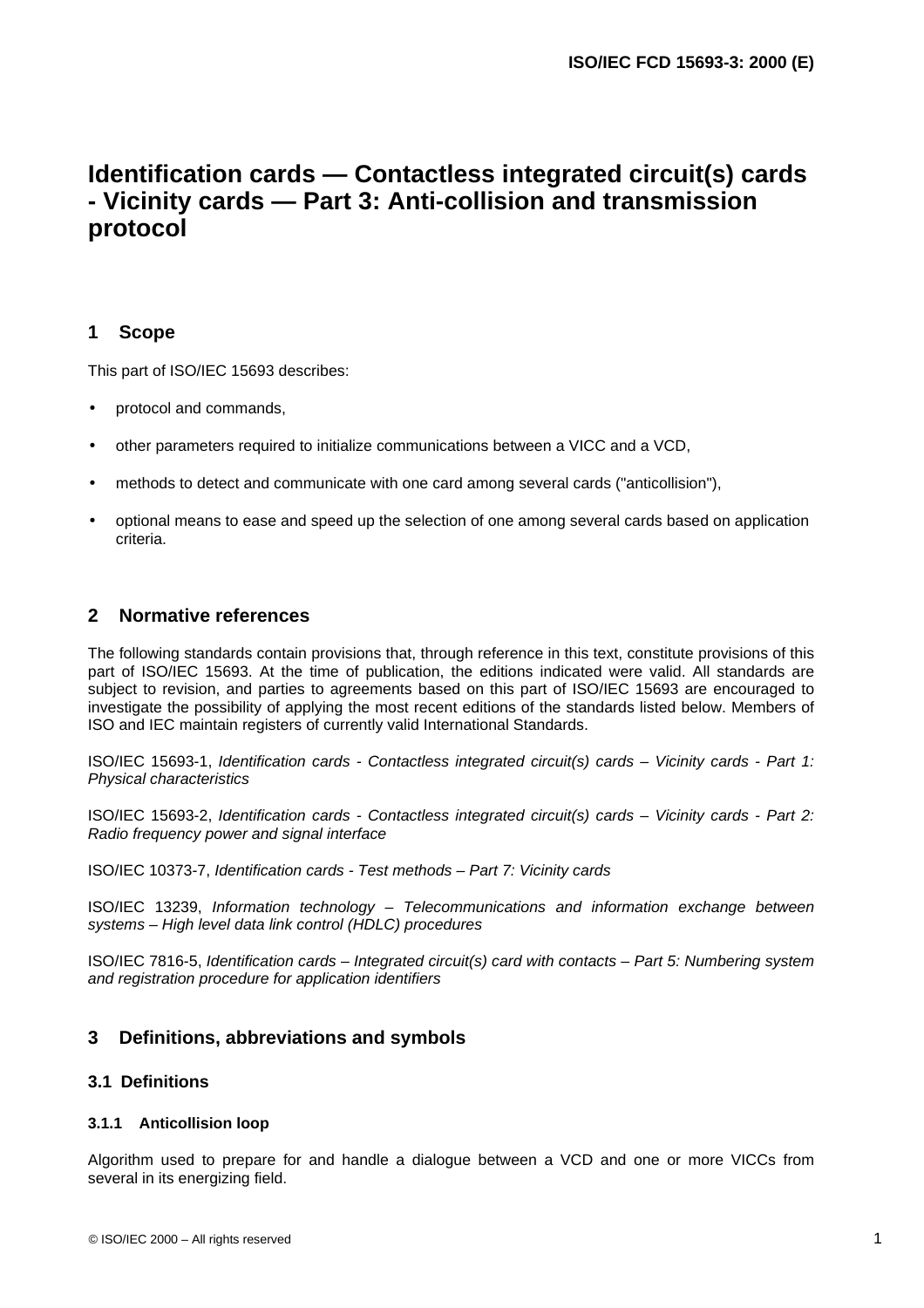### **3.1.2 Byte**

A byte consists of 8 bits of data designated b1 to b8, from the most significant bit (MSB, b8) to the least significant bit (LSB, b1).

### **3.2 Abbreviations**

| AFI          | Application family identifier    |
|--------------|----------------------------------|
| <b>CRC</b>   | Cyclic redundancy check          |
| <b>DSFID</b> | Data storage format identifier   |
| <b>EOF</b>   | End of frame                     |
| LSB          | Least significant bit            |
| MSB          | Most significant bit             |
| RFU          | Reserved for future use          |
| SOF          | Start of frame                   |
| UID          | Unique identifier                |
| <b>VCD</b>   | Vicinity coupling device         |
| <b>VICC</b>  | Vicinity integrated circuit card |

### **3.3 Symbols**

*fc* Frequency of operating field (carrier frequency)

### **4 Definition of data elements**

### **4.1 Unique identifier (UID)**

The VICCs are uniquely identified by a 64 bits unique identifier (UID). This is used for addressing each VICC uniquely and individually, during the anticollision loop and for one-to-one exchange between a VCD and a VICC.

The UID shall be set permanently by the IC manufacturer in accordance with figure 1.

| <b>MSB</b> |      |    |             |    |                               | LSB |
|------------|------|----|-------------|----|-------------------------------|-----|
| 64         |      | 56 | 49          | 48 |                               |     |
|            | 'E0' |    | IC Mfg code |    | IC manufacturer serial number |     |

### **Figure 1 — UID format**

The UID comprises

• The 8 MSB bits shall be 'E0',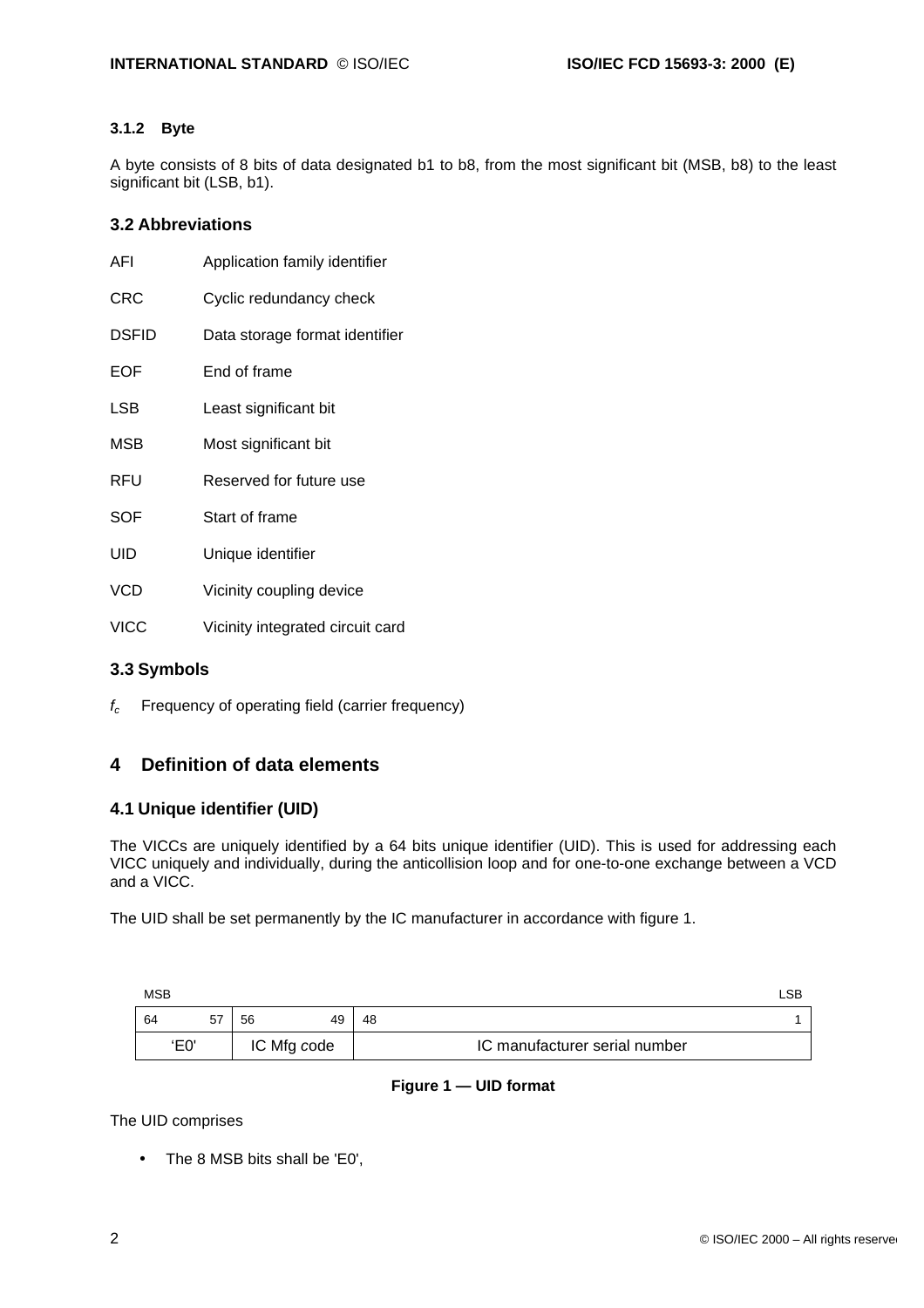- The IC manufacturer code, on 8 bits according to ISO/IEC 7816-6/AM1,
- A unique serial number on 48 bits assigned by the IC manufacturer.

### **4.2 Application family identifier (AFI)**

AFI (Application family identifier) represents the type of application targeted by the VCD and is used to extract from all the VICCs present only the VICCs meeting the required application criteria.

It may be programmed and locked by the respective commands.

AFI is coded on one byte, which constitutes 2 nibbles of 4 bits each.

The most significant nibble of AFI is used to code one specific or all application families, as defined in table 1.

The least significant nibble of AFI is used to code one specific or all application sub-families. Sub-family codes different from 0 are proprietary.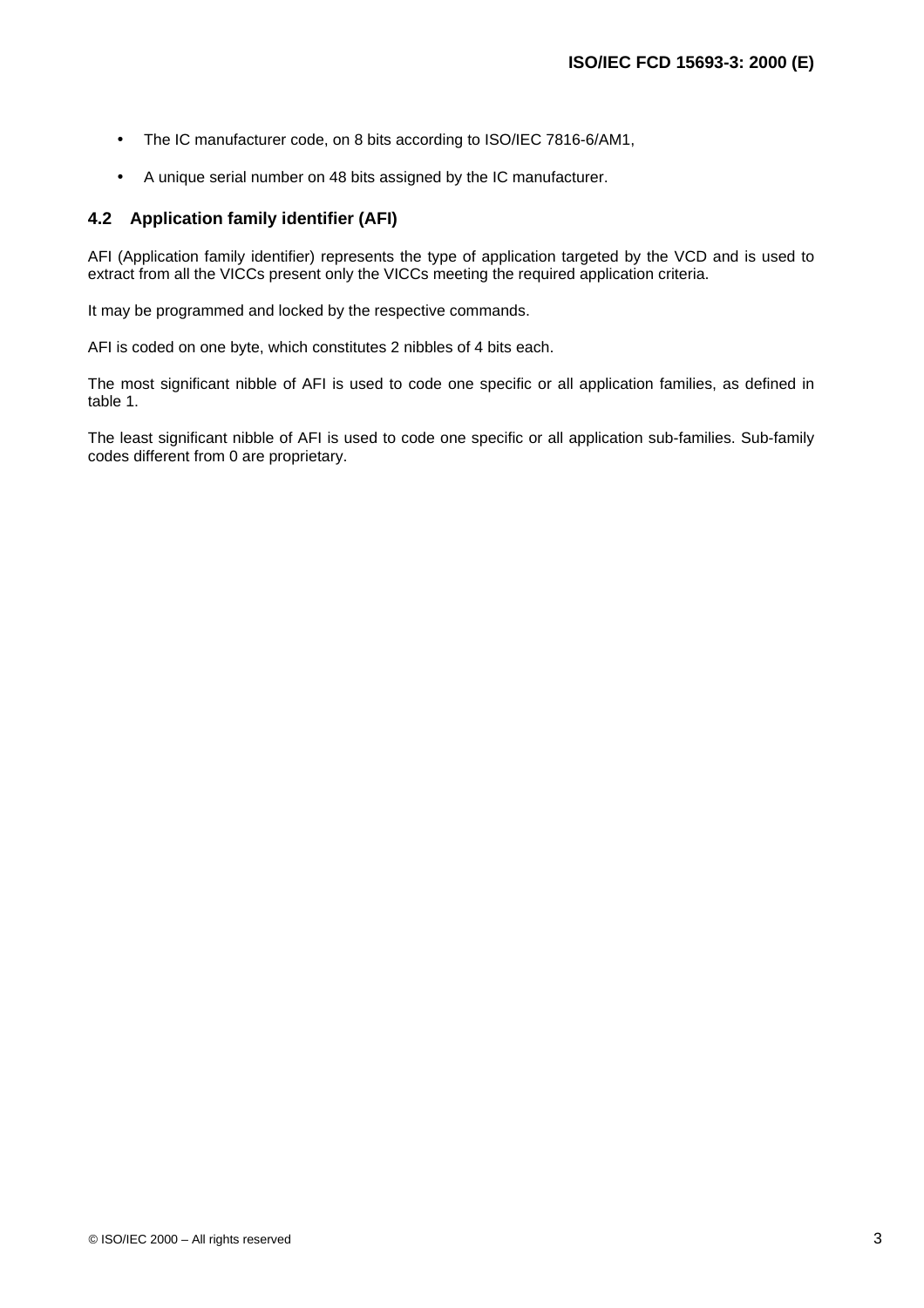| <b>AFI most</b><br>significant<br>nibble | <b>AFI least</b><br>significant<br>nibble | <b>Meaning</b><br><b>VICCs respond from</b> | Examples / note               |
|------------------------------------------|-------------------------------------------|---------------------------------------------|-------------------------------|
| $^{\prime}0^{\prime}$                    | $^{\prime}0^{\prime}$                     | All families and sub-<br>families           | No applicative preselection   |
| X                                        | '0'                                       | All sub-families of family X                | Wide applicative preselection |
| X                                        | Υ                                         | Only the Yth sub-family of<br>family X      |                               |
| $^{\prime}0^{\prime}$                    | Υ                                         | Proprietary sub-family Y<br>only            |                               |
| '1'                                      | '0', Y                                    | Transport                                   | Mass transit, Bus, Airline    |
| '2'                                      | '0', Y                                    | Financial                                   | IEP, Banking, Retail          |
| '3'                                      | '0', Y                                    | Identification                              | Access control                |
| '4'                                      | '0', Y                                    | Telecommunication                           | Public telephony, GSM         |
| 5'                                       | '0', Y                                    | Medical                                     |                               |
| 6'                                       | '0', Y                                    | Multimedia                                  | Internet services             |
| '7'                                      | '0', Y                                    | Gaming                                      |                               |
| '8'                                      | '0', Y                                    | Data storage                                | Portable files                |
| '9'                                      | '0', Y                                    | Item management                             |                               |
| 'A'                                      | '0', Y                                    | <b>Express parcels</b>                      |                               |
| 'B'                                      | '0', Y                                    | Postal services                             |                               |
| 'C'                                      | '0', Y                                    | Airline bags                                |                               |
| 'D'                                      | '0', Y                                    |                                             |                               |
| 'E'                                      | '0', Y                                    |                                             |                               |
| 'F'                                      | '0', Y                                    |                                             |                               |

| Table 1 — AFI coding |  |  |
|----------------------|--|--|
|----------------------|--|--|

NOTE  $X = '1'$  to 'F',  $Y = '1'$  to 'F'

The support of AFI by the VICC is optional.

If AFI is not supported by the VICC and if the AFI flag is set, the VICC shall not answer whatever the AFI value is in the request.

If AFI is supported by the VICC, it shall answer according to the matching rules described in table 1.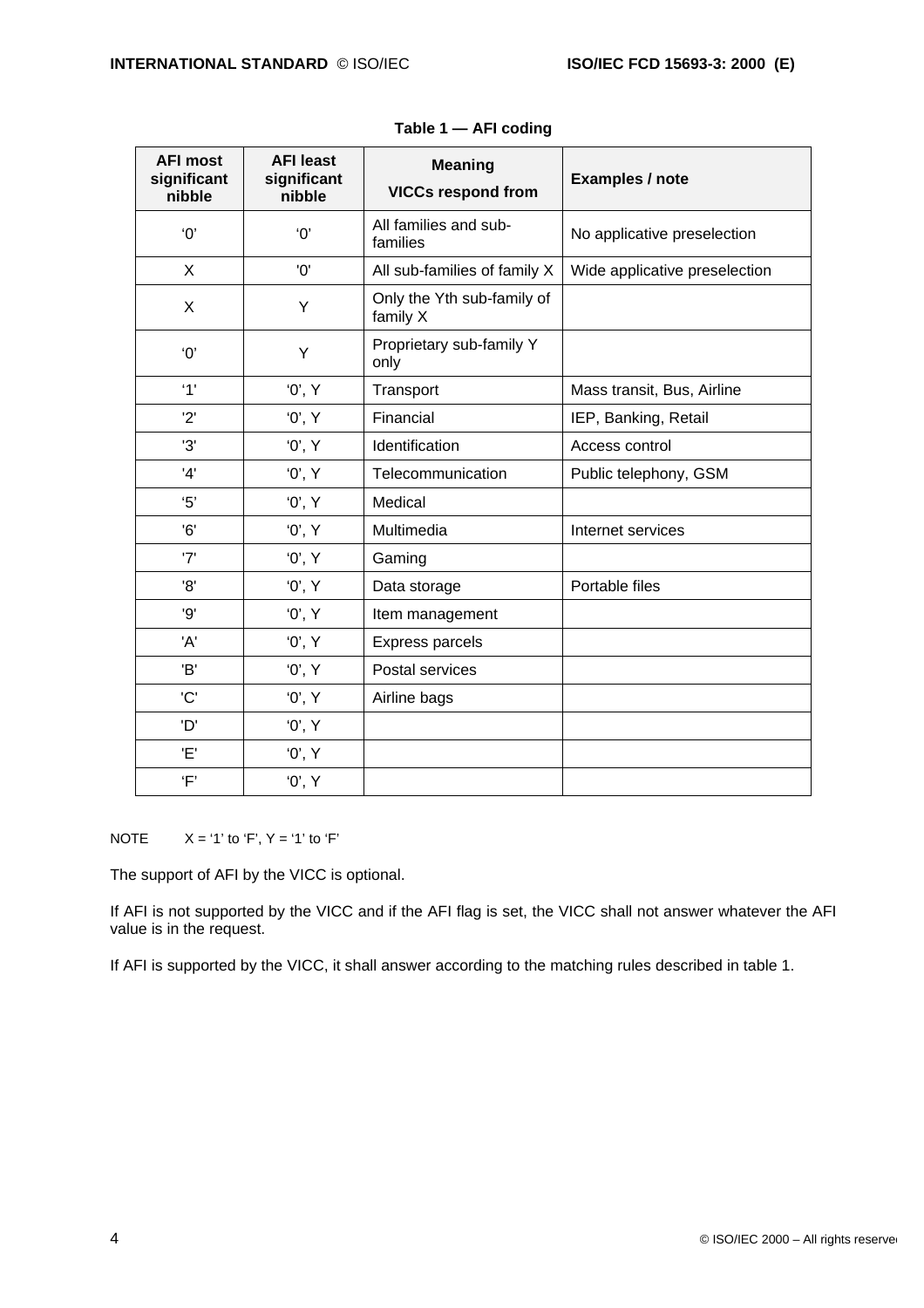

NOTE "Answer" means that the VICC shall answer to the Inventory request.

### **Figure 2 — VICC decision tree for AFI**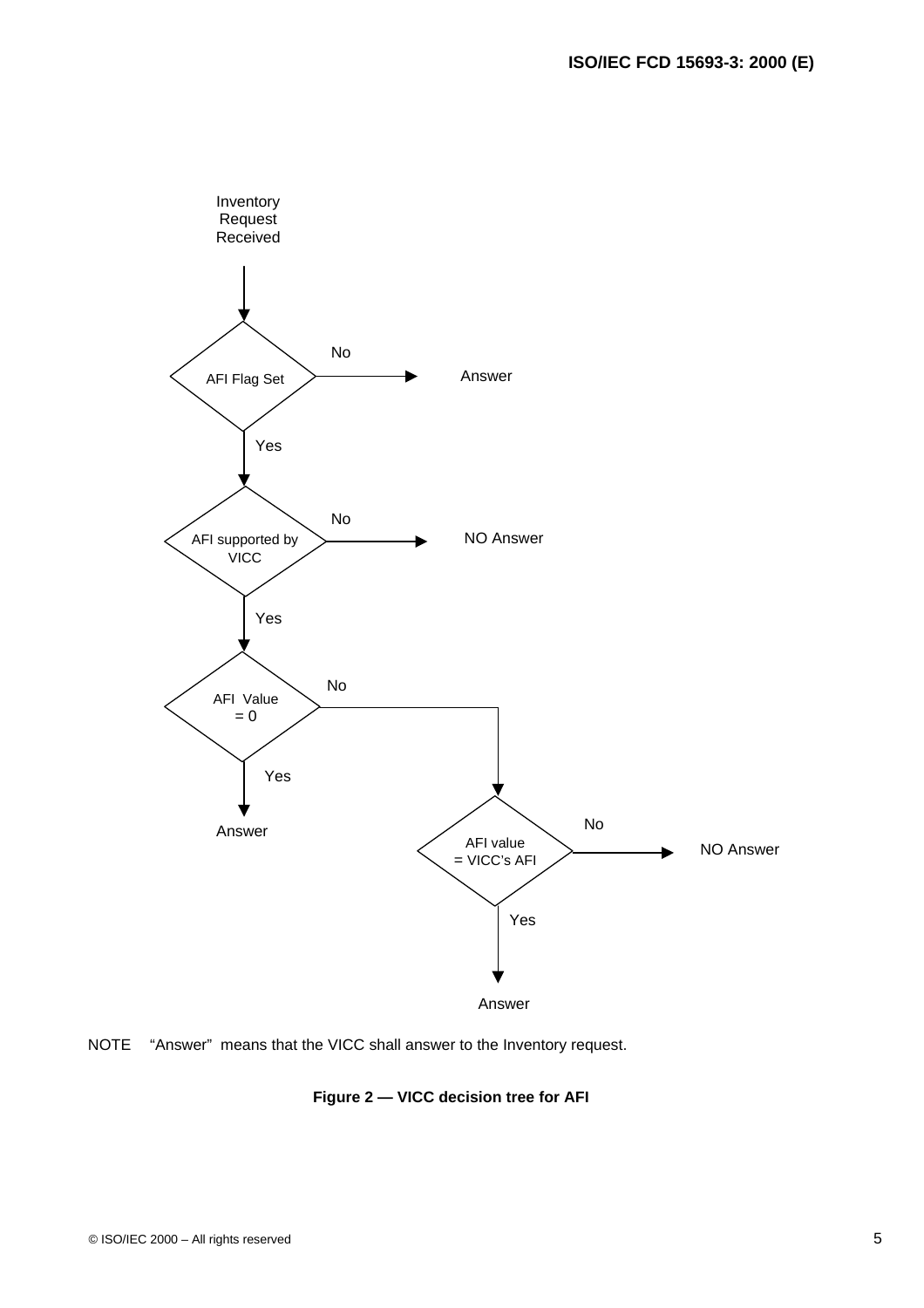#### **4.3 Data storage format identifier (DSFID)**

The Data storage format identifier indicates how the data is structured in the VICC memory.

It may be programmed and locked by the respective commands. It is coded on one byte. It allows for instant knowledge on the logical organisation of the data.

If its programming is not supported by the VICC, the VICC shall respond with the value zero ('00').

#### **4.4 CRC**

The CRC shall be calculated as per the definition in ISO/IEC 13239.

The initial register content shall be all ones: 'FFFF'.

The two bytes CRC are appended to each request and each response, within each frame, before the EOF. The CRC is calculated on all the bytes after the SOF up to but not including the CRC field.

Upon reception of a request from the VCD, the VICC shall verify that the CRC value is valid. If it is invalid, it shall discard the frame and shall not answer (modulate).

Upon reception of a response from the VICC, it is recommended that the VCD verify that the CRC value is valid. If it is invalid, actions to be performed are left to the responsibility of the VCD designer.

The CRC is transmitted least significant byte first.

Each byte is transmitted least significant bit first.

|                      | LSByte                |             | MSByte |                 |       |
|----------------------|-----------------------|-------------|--------|-----------------|-------|
| <b>LSBit</b>         |                       | MSBit LSBit |        |                 | MSBit |
|                      | <b>CRC 16 (8bits)</b> |             |        | CRC 16 (8 bits) |       |
| $\ddot{\phantom{a}}$ |                       |             |        |                 |       |

 $\uparrow$  first transmitted bit of the CRC

#### **Figure 3 — CRC bits and bytes transmission rules**

### **5 VICC memory organization**

The commands specified in this standard assume that the physical memory is organized in blocks (or pages) of fixed size.

- Up to 256 blocks can be addressed.
- Block size can be of up to 256 bits.
- This leads to a maximum memory capacity of up to 8 kBytes (64 kBits).

Note: The structure allows for future extension of the maximum memory capacity.

The commands described in this standard allow the access (read and write) by block(s). There is no implicit or explicit restriction regarding other access method (e.g. by byte or by logical object in future revision(s) of the standard or in custom commands.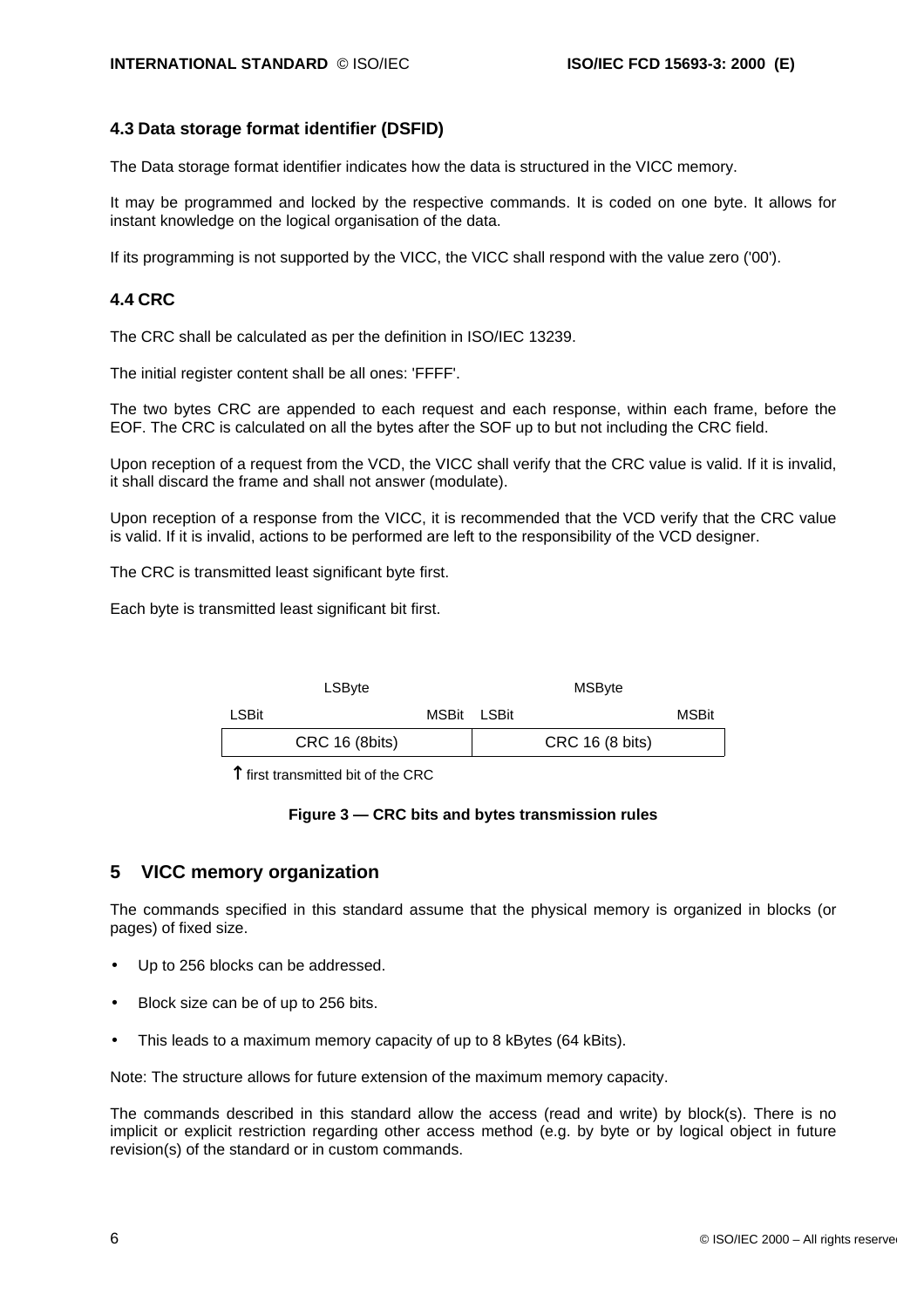### **6 Block security status**

The block security status is coded on one byte. It is an element of the protocol. There is no implicit or explicit assumption that the 8 bits are actually implemented in the physical memory structure of the VICC.

When it is present in a request or a response, the VICC shall interpret (request) or set (response) the supported bits according to the description below:

| <b>Bit Nb</b> | Flag name  | <b>State</b> | <b>Description</b> |
|---------------|------------|--------------|--------------------|
| Bit 1         | Locked     | 0            | Not locked         |
|               |            |              | Locked             |
| Bit 2 to 8    | <b>RFU</b> |              | Shall be set to 0  |

|  | Table 2 - Block security status |  |
|--|---------------------------------|--|
|--|---------------------------------|--|

### **7 Overall protocol description**

#### **7.1 Protocol concept**

The transmission protocol (or protocol) defines the mechanism to exchange instructions and data between the VCD and the VICC, in both directions.

It is based on the concept of "VCD talks first".

This means that any VICC does not start transmitting (i.e. modulating according to 15693-2) unless it has received and properly decoded an instruction sent by the VCD.

- The protocol is based on an exchange of
	- a request from the VCD to the VICC
	- a response from the VICC(s) to the VCD
- Each request and each response are contained in a frame. The frame delimiters (SOF, EOF) are specified in ISO/IEC 15693-2.
- Each request consists of the following fields:
	- Flags
	- Command code
	- Mandatory and optional parameters fields, depending on the command
	- Application data fields
	- CRC
- Each response consists of the following fields:
	- Flags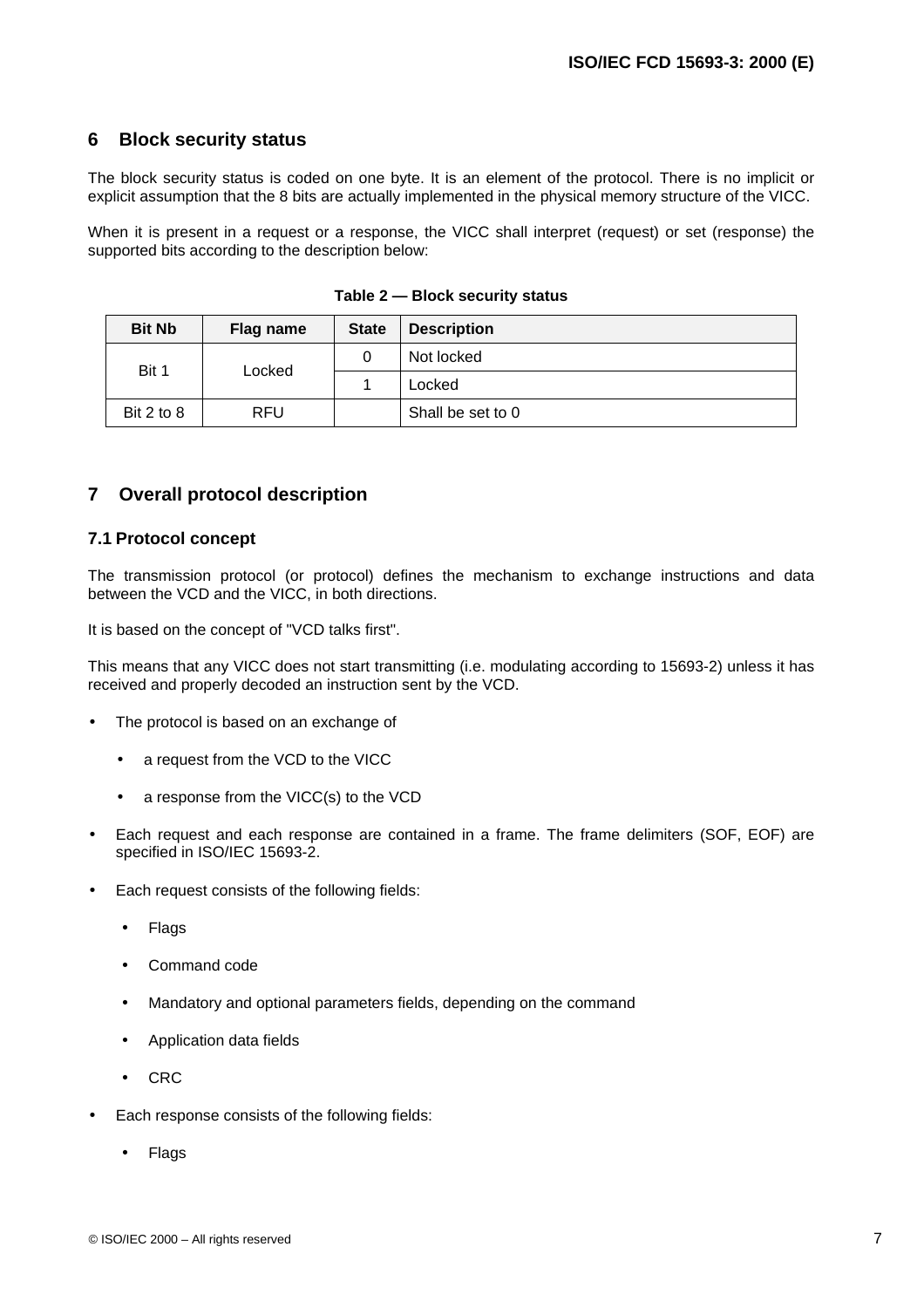- Mandatory and optional parameters fields, depending on the command
- Application data fields
- CRC
- The protocol is bit-oriented. The number of bits transmitted in a frame is a multiple of eight (8), i.e. an integer number of bytes.
- A single-byte field is transmitted least significant bit (LSBit) first.
- A multiple-byte field is transmitted least significant byte (LSByte) first, each byte is transmitted least significant bit (LSBit) first.
- The setting of the flags indicates the presence of the optional fields. When the flag is set (to one), the field is present. When the flag is reset (to zero), the field is absent.
- RFU flags shall be set to zero (0).

#### **7.2 Modes**

The term mode refers to the mechanism to specify in a request the set of VICC's that shall answer to the request.

#### **7.2.1 Addressed mode**

When the Address flag is set to 1 (addressed mode), the request shall contain the unique ID (UID) of the addressed VICC.

Any VICC receiving a request with the Address flag set to 1 shall compare the received unique ID (address) to its own ID.

If it matches, it shall execute it (if possible) and return a response to the VCD as specified by the command description.

If it does not match, it shall remain silent.

#### **7.2.2 Non-addressed mode**

When the Address flag is set to 0 (non-addressed mode), the request shall not contain a unique ID.

Any VICC receiving a request with the Address flag set to 0 shall execute it (if possible) and shall return a response to the VCD as specified by the command description.

#### **7.2.3 Select mode**

When the Select\_flag is set to 1 (select mode), the request shall not contain a VICC unique ID.

The VICC in the selected state receiving a request with the Select flag set to 1 shall execute it (if possible) and shall return a response to the VCD as specified by the command description.

Only the VICC in the selected state shall answer to a request having the select flag set to 1.

#### **7.3 Request format**

The request consists of the following fields: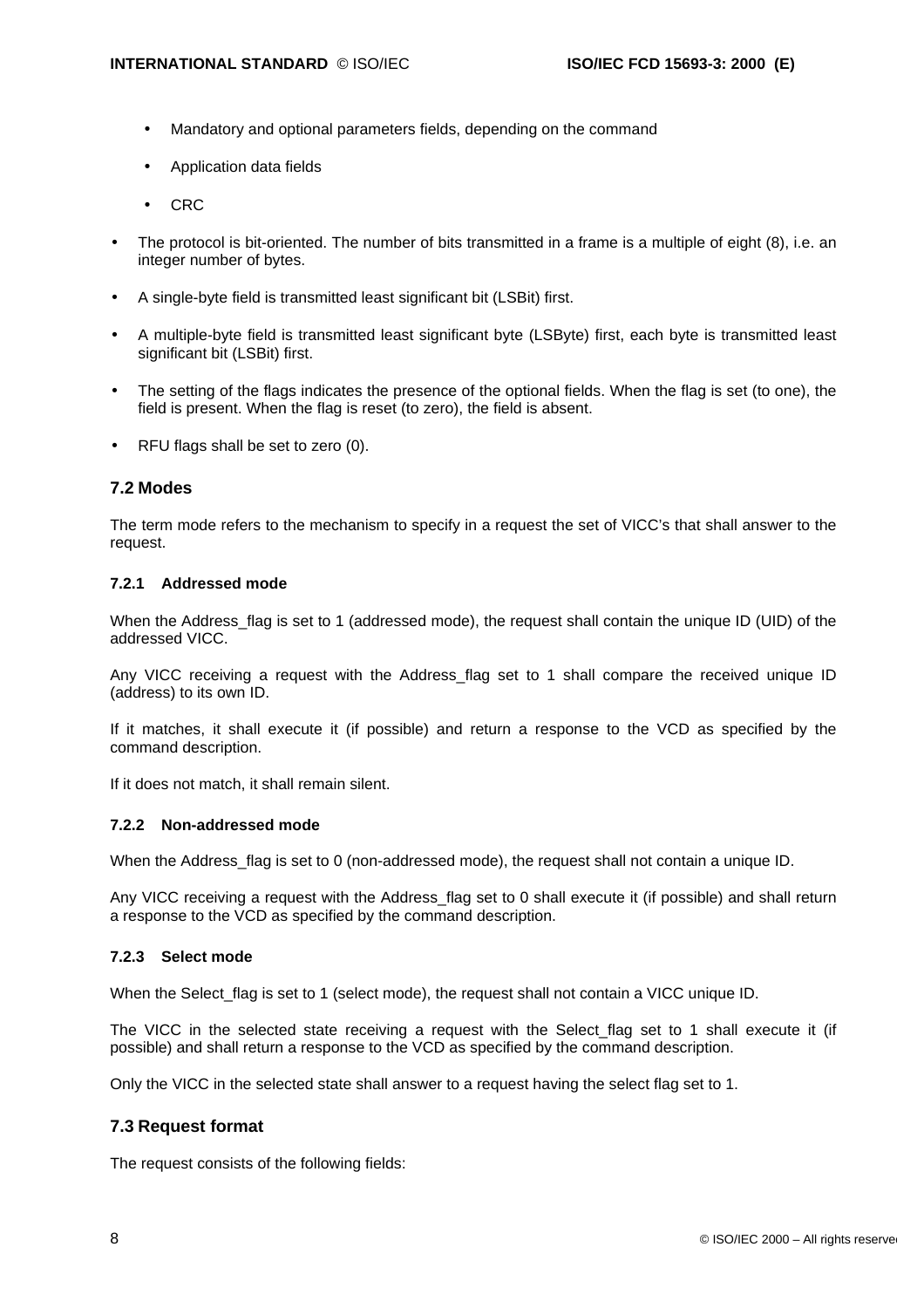- Flags
- Command code (see clause 9)
- Parameters and data fields
- CRC (see clause 4.4)

| <b>SOF</b> | --<br>Flags | Command<br>code | Parameters | Data | rnr.<br>しへし | ◡◡ |
|------------|-------------|-----------------|------------|------|-------------|----|
|------------|-------------|-----------------|------------|------|-------------|----|

### **Figure 4 — General request format**

#### **7.3.1 Request flags**

In a request, the field "flags" specifies the actions to be performed by the VICC and whether corresponding fields are present or not.

It consists of eight bits.

| <b>Bit Nb</b> | Flag name                  | <b>State</b> | <b>Description</b>                                       |
|---------------|----------------------------|--------------|----------------------------------------------------------|
|               |                            | 0            | A single sub-carrier frequency shall be used by the VICC |
| Bit 1         | Sub-carrier_flag           | 1            | Two sub-carriers shall be used by the VICC               |
| Bit 2         | Data_rate_flag             | 0            | Low data rate shall be used                              |
|               |                            |              | High data rate shall be used                             |
| Bit 3         | Inventory_flag             | 0            | Flags 5 to 8 meaning is according to table 4             |
|               |                            |              | Flags 5 to 8 meaning is according to table 5             |
| Bit 4         | Protocol<br>Extension_flag | 0            | No protocol format extension                             |
|               |                            | 1            | Protocol format is extended. Reserved for future use     |

#### **Table 3 — Request flags 1 to 4 definition**

Note: 1. Sub-carrier\_flag refers to the VICC-to-VCD communication as specified in ISO/IEC 15693-2. 2. Data\_rate\_flag refers to the VICC-to-VCD communication as specified in ISO/IEC 15693-2.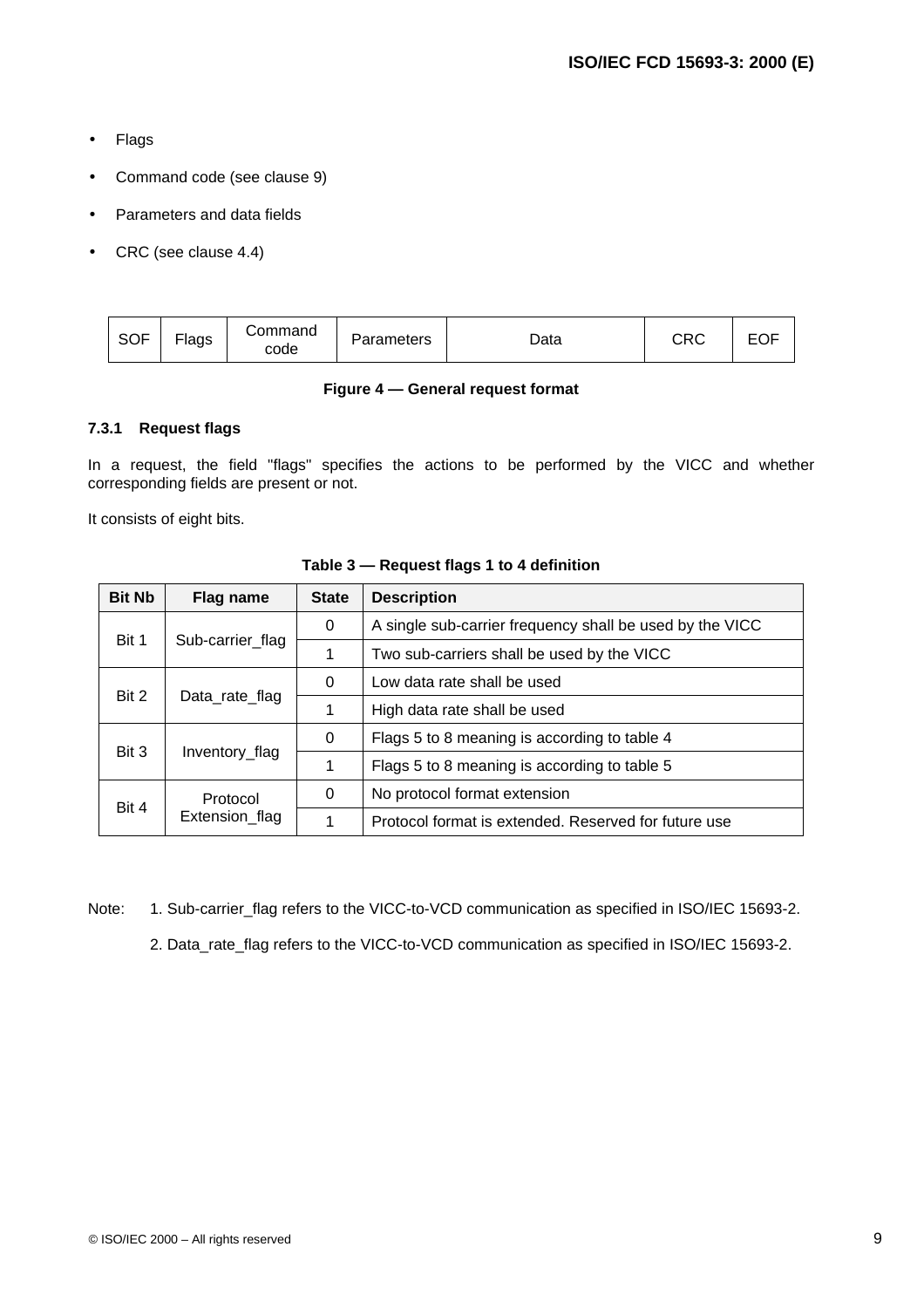| <b>Bit Nb</b> | Flag name    | <b>State</b> | <b>Description</b>                                                                                                                          |
|---------------|--------------|--------------|---------------------------------------------------------------------------------------------------------------------------------------------|
| Bit 5         | Select flag  | 0            | Request shall be executed by any VICC according to the<br>setting of Address flag                                                           |
|               |              | 1            | Request shall be executed only by VICC in selected state                                                                                    |
| Bit 6         | Address flag | 0            | Request is not addressed. UID field is not present. It shall be<br>executed by any VICC.                                                    |
|               |              | 1            | Request is addressed. UID field is present. It shall be<br>executed only by the VICC whose UID matches the UID<br>specified in the request. |
| Bit 7         | Option_flag  | $\Omega$     | Meaning is defined by the command description. It shall be<br>set to 0 if not otherwise defined by the command.                             |
|               |              | 1            | Meaning is defined by the command description.                                                                                              |
| Bit 8         | <b>RFU</b>   | 0            | Shall be set to 0.                                                                                                                          |

Note: if the Select\_flag is set to 1, the Address\_flag shall be set to 0 and the UID field shall not be present in the request.

| Table 5 — Request flags 5 to 8 definition when inventory flag is set |  |  |
|----------------------------------------------------------------------|--|--|
|----------------------------------------------------------------------|--|--|

| <b>Bit Nb</b>          | Flag name   | <b>State</b> | <b>Description</b>                                                                                              |
|------------------------|-------------|--------------|-----------------------------------------------------------------------------------------------------------------|
|                        |             | 0            | AFI field is not present                                                                                        |
| Bit 5                  | AFI_flag    |              | AFI field is present                                                                                            |
| Bit 6<br>Nb_slots_flag | 0           | 16 slots     |                                                                                                                 |
|                        |             | 1            | 1 slot                                                                                                          |
| Bit 7                  | Option_flag | 0            | Meaning is defined by the command description. It shall be<br>set to 0 if not otherwise defined by the command. |
|                        |             | 1            | Meaning is defined by the command description.                                                                  |
| Bit 8                  | RFU         | 0            | Shall be set to 0.                                                                                              |

### **7.4 Response format**

The response consists of the following fields:

- Flags
- one or more parameter fields
- Data
- CRC (see clause 4.4)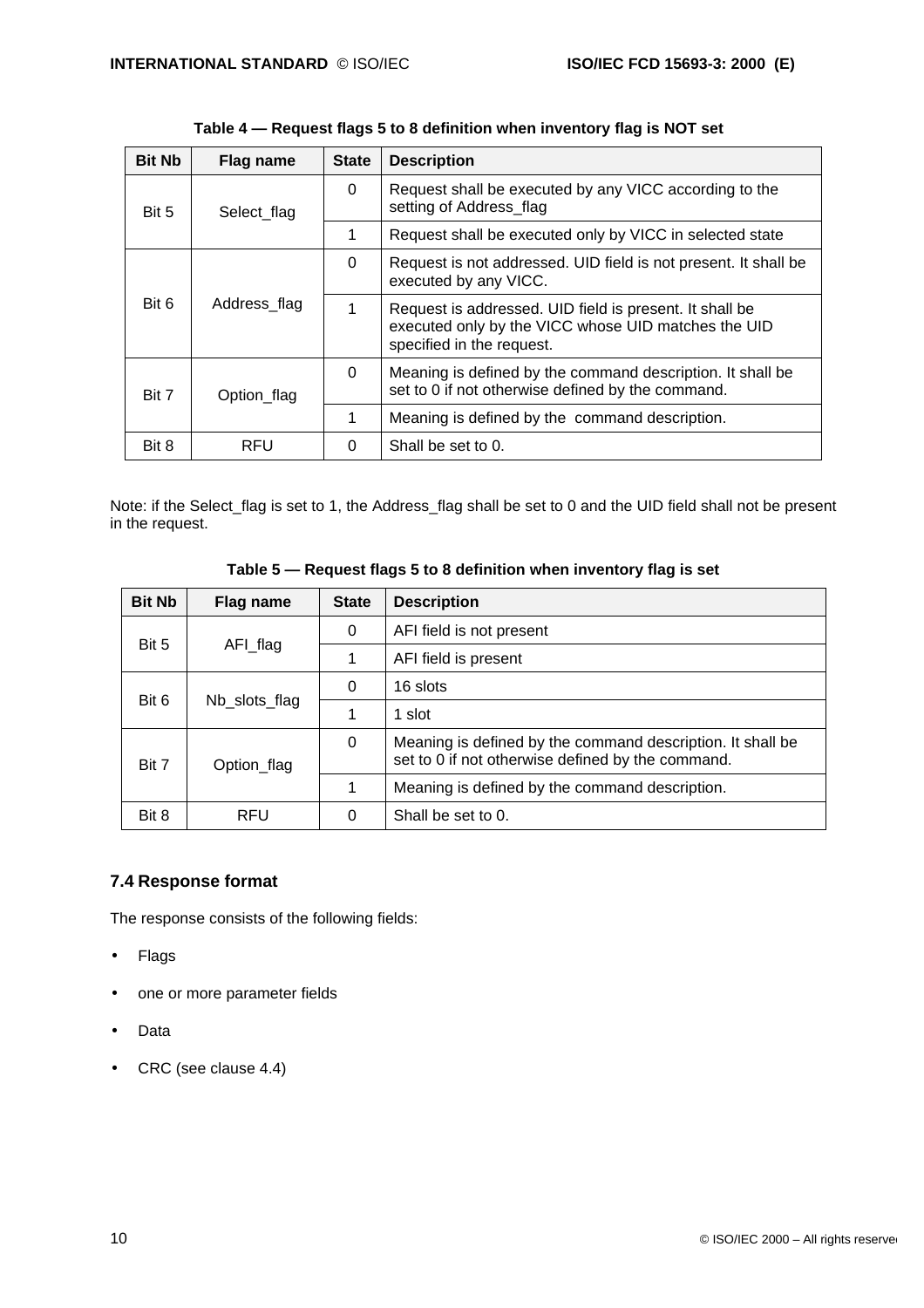| $\sim$ $\sim$ $\sim$<br>Flags<br>SOF | Parameters | Data | - - | --<br>◡ |
|--------------------------------------|------------|------|-----|---------|
|--------------------------------------|------------|------|-----|---------|

#### **Figure 5 — General response format**

#### **7.4.1 Response flags**

In a response, it indicates how actions have been performed by the VICC and whether corresponding fields are present or not.

It consists of eight bits.

| <b>Bit Nb</b> | Flag name      | <b>State</b> | <b>Description</b>                                    |
|---------------|----------------|--------------|-------------------------------------------------------|
|               | Error_flag     | 0            | No error                                              |
| Bit 1         |                | 1            | Error detected. Error code is in the "Error" field.   |
| Bit 2         | <b>RFU</b>     |              | Shall be set to 0.                                    |
| Bit 3         | <b>RFU</b>     |              | Shall be set to 0.                                    |
| Bit 4         | Extension_flag | 0            | No protocol format extension.                         |
|               |                | 1            | Protocol format is extended. Reserved for future use. |
| Bit 5         | <b>RFU</b>     |              | Shall be set to $0$ .                                 |
| Bit 6         | <b>RFU</b>     |              | Shall be set to 0.                                    |
| Bit 7         | <b>RFU</b>     |              | Shall be set to 0.                                    |
| Bit 8         | <b>RFU</b>     |              | Shall be set to 0.                                    |

**Table 6 — Response flags 1 to 8 definition**

#### **7.4.2 Response error code**

If the Error\_flag is set by the VICC in the response, the error code field is present and provides information about the error that occurred.

The following error codes are specified. Other codes are reserved for future use.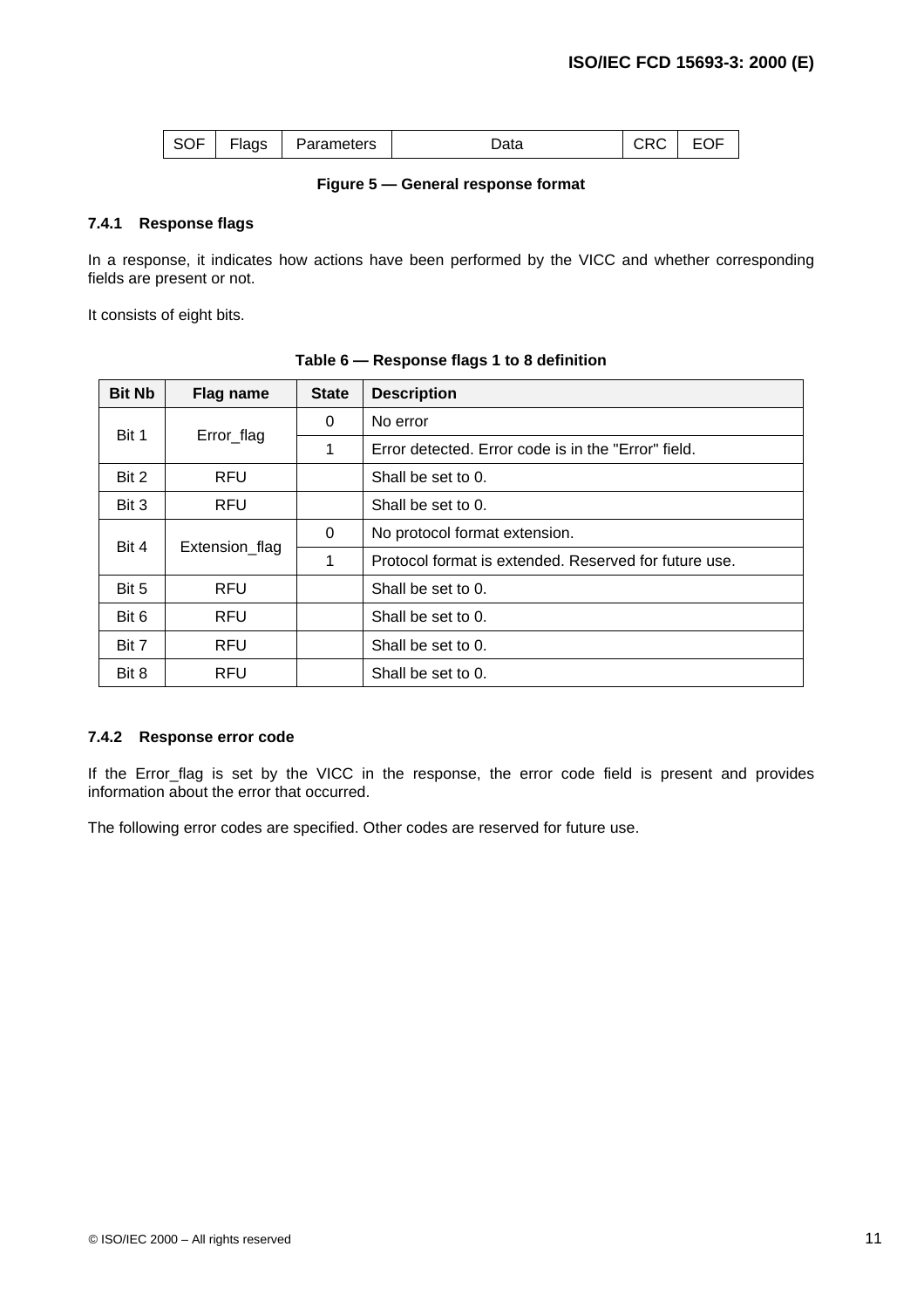| Error code    | <b>Meaning</b>                                                         |
|---------------|------------------------------------------------------------------------|
| '01'          | The command is not supported, i.e. the request code is not recognised. |
| '02'          | The command is not recognised, for example: a format error occurred.   |
| '03'          | The option is not supported.                                           |
| 'OF'          | Unknown error.                                                         |
| '10'          | The specified block is not available (doesn't exist).                  |
| '11'          | The specified block is already -locked and thus cannot be locked again |
| '12'          | The specified block is locked and its content cannot be changed.       |
| '13'          | The specified block was not successfully programmed.                   |
| '14'          | The specified block was not successfully locked.                       |
| $'AO' - 'DF'$ | Custom command error codes                                             |
| all others    | RFU                                                                    |

### **Table 7 — Response error code definition**

Note: If the VICC does not support error codes listed in table 7, it shall answer with the error code '0F' (unknown error).

### **7.5 VICC states**

A VICC can be in 4 states:

- Power-off
- Ready
- Quiet
- Selected

The transition between these states is specified in figure 6.

The support of power-off, ready and quiet states is mandatory.

The support of selected state is optional.

#### **7.5.1 Power-off state**

The VICC is in the power-off state when it cannot be activated by the VCD.

#### **7.5.2 Ready state**

The VICC is in the Ready state when it is activated by the VCD. It shall process any request where the select flag is not set.

#### **7.5.3 Quiet state**

When in the quiet state, the VICC shall process any request where the Inventory flag is not set and where the Adddress\_flag\_flag is set.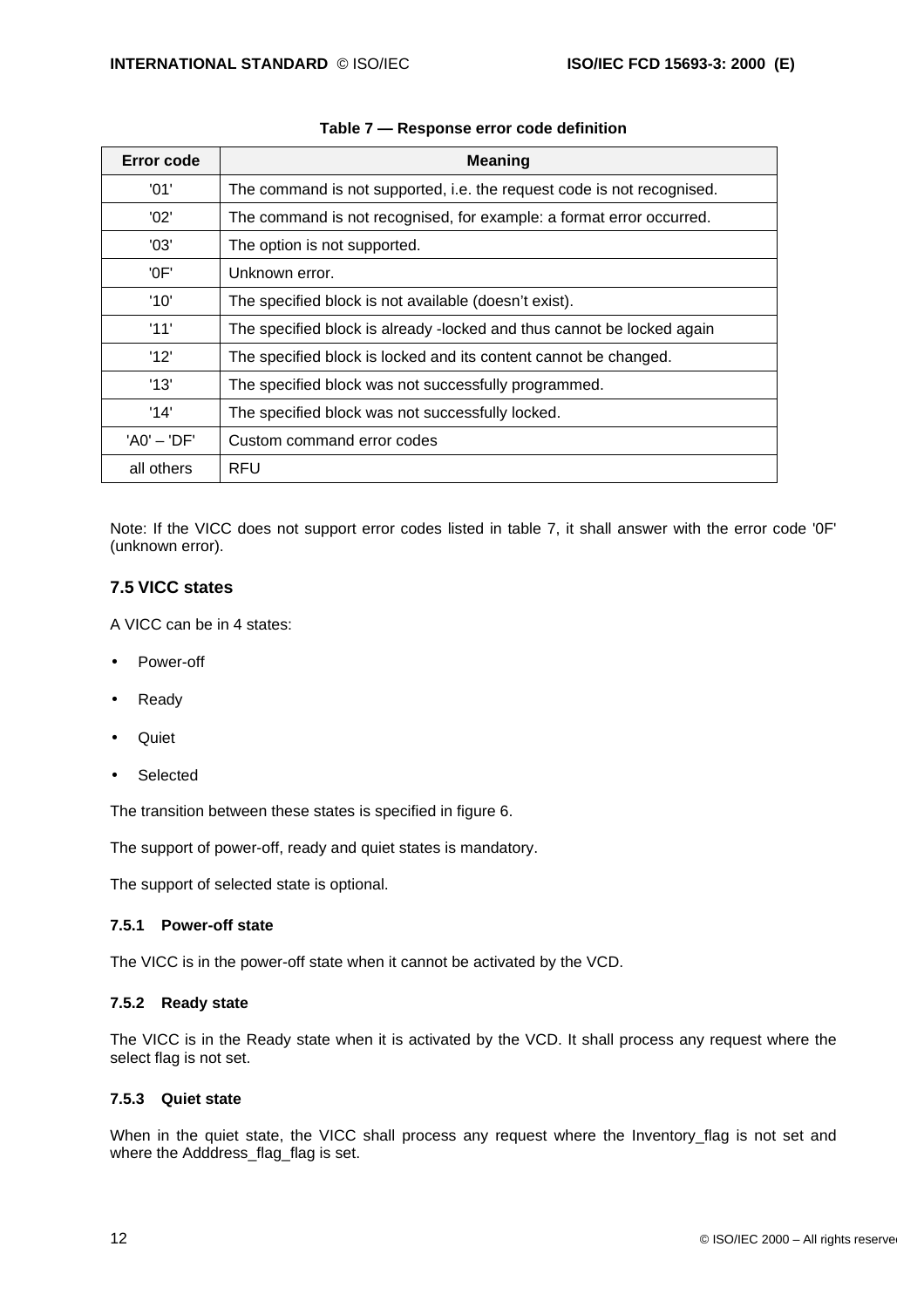#### **7.5.4 Selected state**



Only a VICC in the selected state shall process requests having the Select\_flag set.

NOTE 1 The intention of the state transition method is that only one VICC should be in the selected state at a time.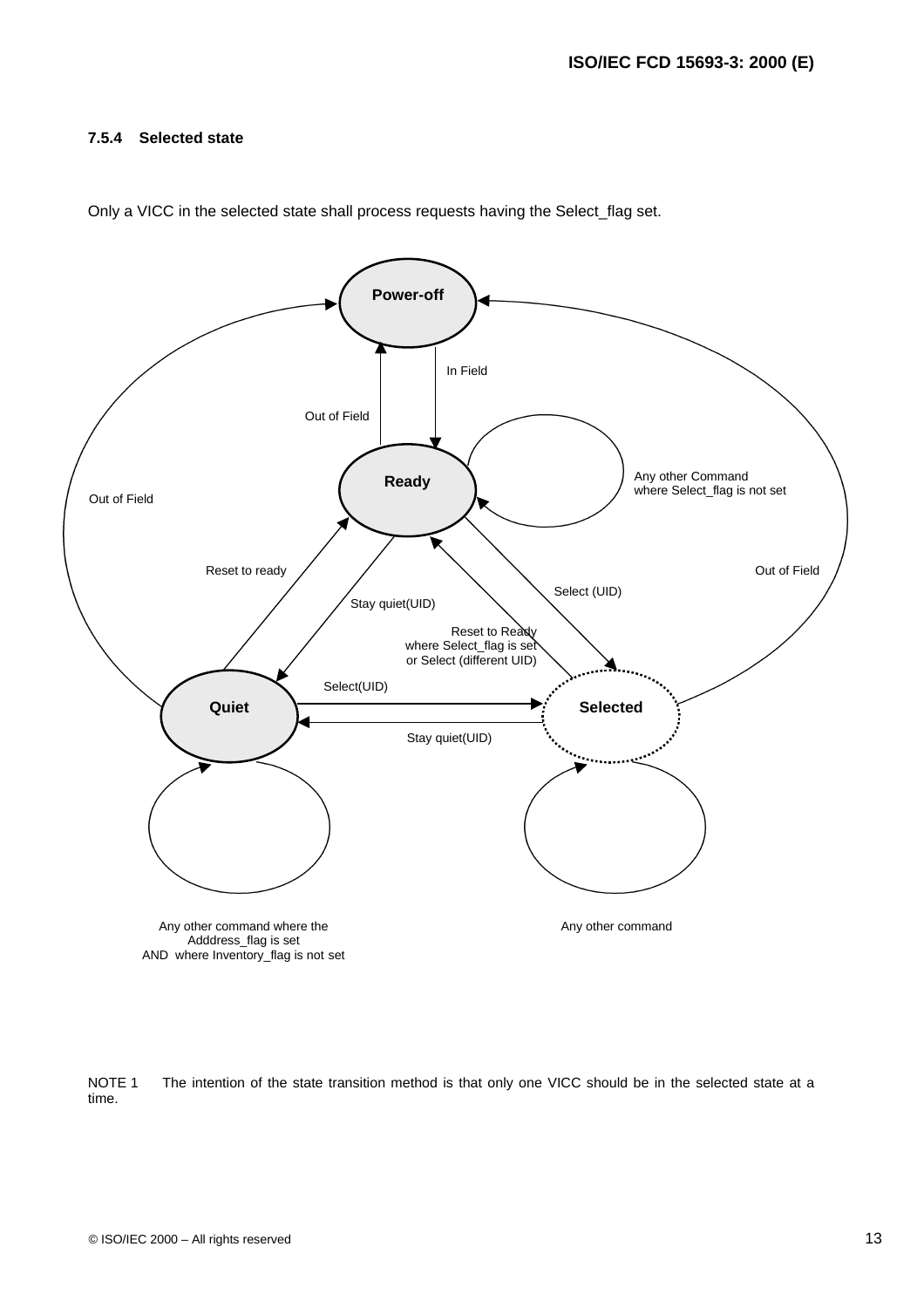NOTE 2 The VICC state transition diagram shows only valid transitions. In all other cases the current VICC state remains unchanged. When the VICC cannot process a VCD request (e.g. CRC error etc... ), it shall stay in its current state.

NOTE 3 The Selected state is represented with a dotted line to show its support by the VICC is optional.

#### **Figure 6 — VICC state transition diagram**

### **8 Anticollision**

The purpose of the anticollision sequence is to make an inventory of the VICCs present in the VCD field by their unique ID (UID).

The VCD is the master of the communication with one or multiple VICCs. It initiates card communication by issuing the inventory request.

The VICC shall send its response in the slot determined or shall not respond, according to the algorithm described in clause 8.2.

#### **8.1 Request parameters**

When issuing the inventory command, the VCD shall:

- set the Nb slots flag to the desired setting,
- add after the command field the mask length and the mask value.
- The mask length is the number of significant bits of the mask value.
- The mask value is contained in an integer number of bytes. The mask length indicates the number of significant bits. LSB shall be transmitted first.
- If the mask length is not a multiple of 8 (bits), the mask value MSB shall be padded with the required number of null (set to 0) bits so that the mask value is contained in an integer number of bytes.
- The next field starts on the next byte boundary.

| <b>SOF</b> | Flags  | Command | Mask<br>length | Mask value   | <b>EOF</b> |
|------------|--------|---------|----------------|--------------|------------|
|            | 8 bits | 8 bits  | 8 bits         | 0 to 8 bytes |            |

#### **Figure 7 — Inventory request format**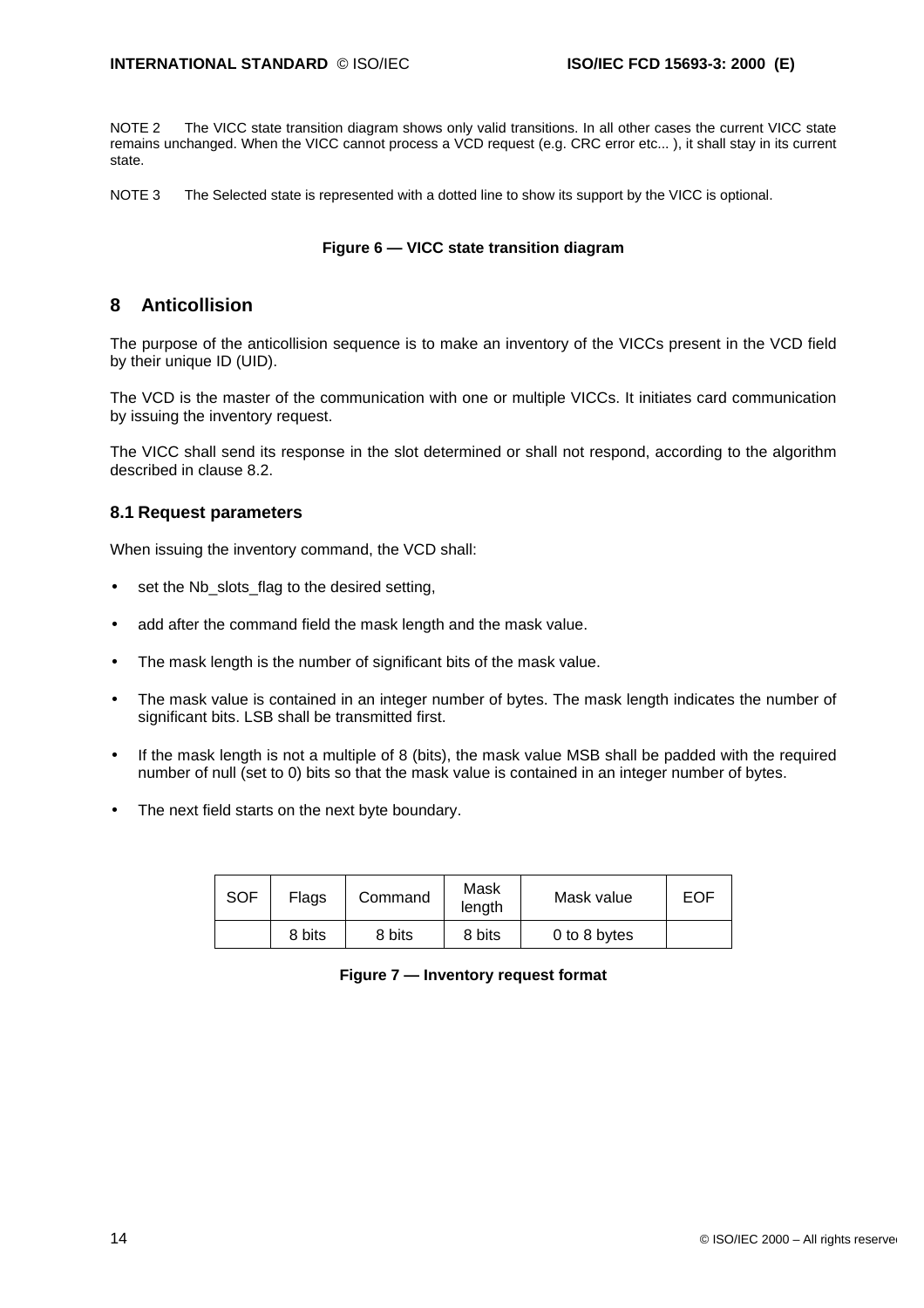| MSB  | LSB.           |
|------|----------------|
| 0000 | 0100 1100 1111 |
| Pad  | Value          |

#### **Figure 8 — Example of the padding of the mask**

In the example of the figure 8, the mask length is 12 bits. The mask value MSB is padded with four bits set to 0

The AFI field shall be present if the AFI\_flag is set.

The pulse shall be generated according to the definition of the EOF in ISO/IEC 15693-2.

The first slot starts immediately after the reception of the request EOF.

To switch to the next slot, the VCD sends an EOF.

The following rules and restrictions apply:

If no VICC answer is detected, the VCD may switch to the next slot by sending an EOF. If one or more VICC answers are received, the VCD shall wait until the VICC frames are completely received before sending an EOF for switching to the next slot.

This is illustrated in figures 8, 9 10 and 11. The timing is described in clause 8.4 and table 8.

### **8.2 Request processing by the VICC**

Upon reception of a valid request, the VICC shall perform the algorithm described in figure 9 or its functional equivalent (implementation dependent).

NbS is the total number of slots (1 or 16) SN is the current slot number (0 to 15) LSB (value, n) function returns the n less significant bits of value "&" is the concatenation operator Slot Frame is either a SOF or an EOF  $SN = 0$ if Nb slots flag then  $NbS = 1$  SN length=0 else NbS = 16 SN\_length=4 endif label1: if LSB(UID, SN\_length + Mask\_length) = LSB(SN, SN\_length)&LSB(Mask, Mask\_length) then transmit response to inventory request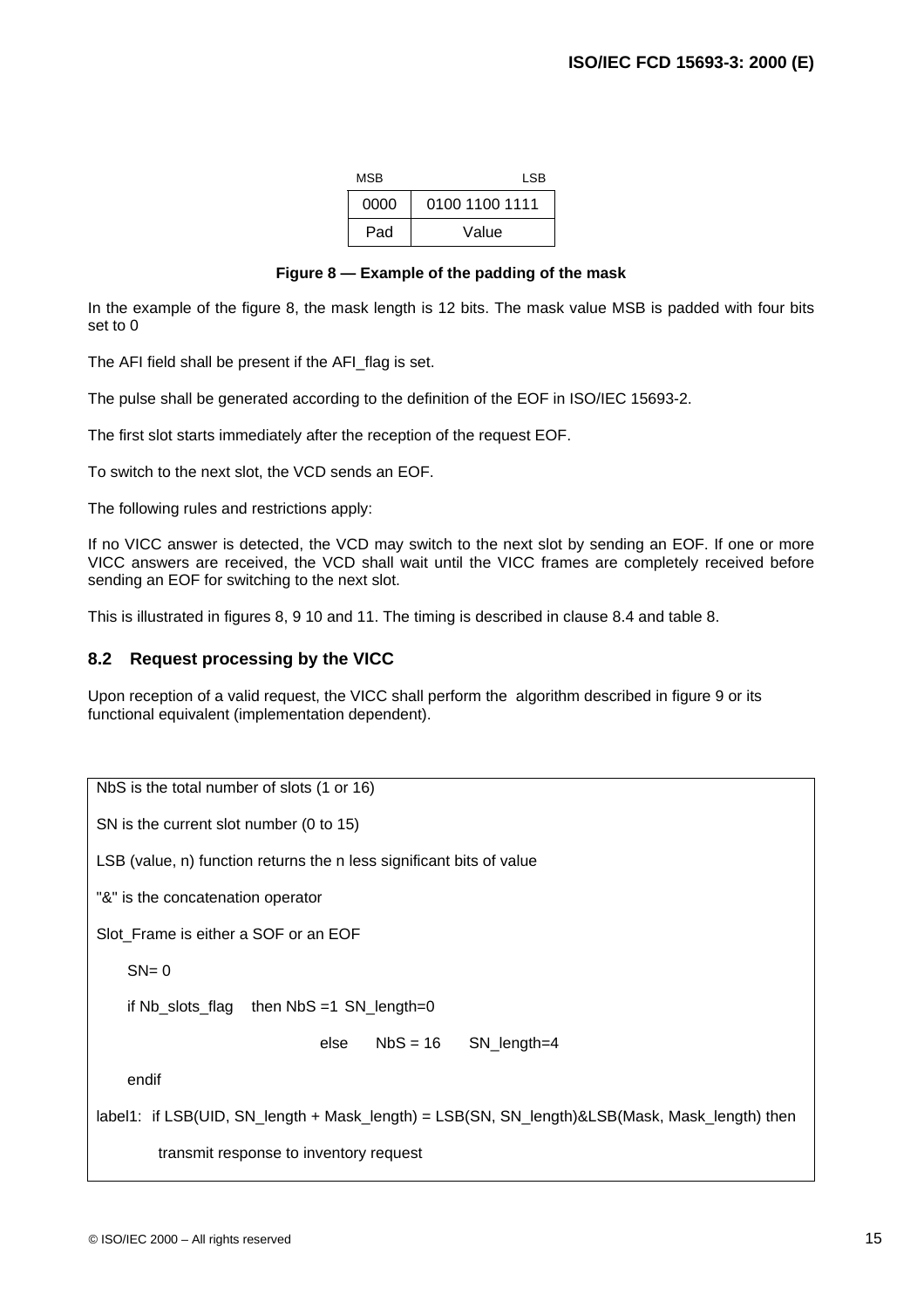| endif                                         |
|-----------------------------------------------|
| wait (Slot_Frame)                             |
| if Slot_Frame= SOF then                       |
| Stop anticollision and decode/process request |
| exit                                          |
| endif                                         |
| if SN <nbs-1 th="" then<=""></nbs-1>          |
| $SN = SN + 1$                                 |
| goto label1                                   |
| exit                                          |
| endif                                         |
| exit                                          |
|                                               |

**Figure 9 — Example of the inventory algorithm to be executed by the VICC**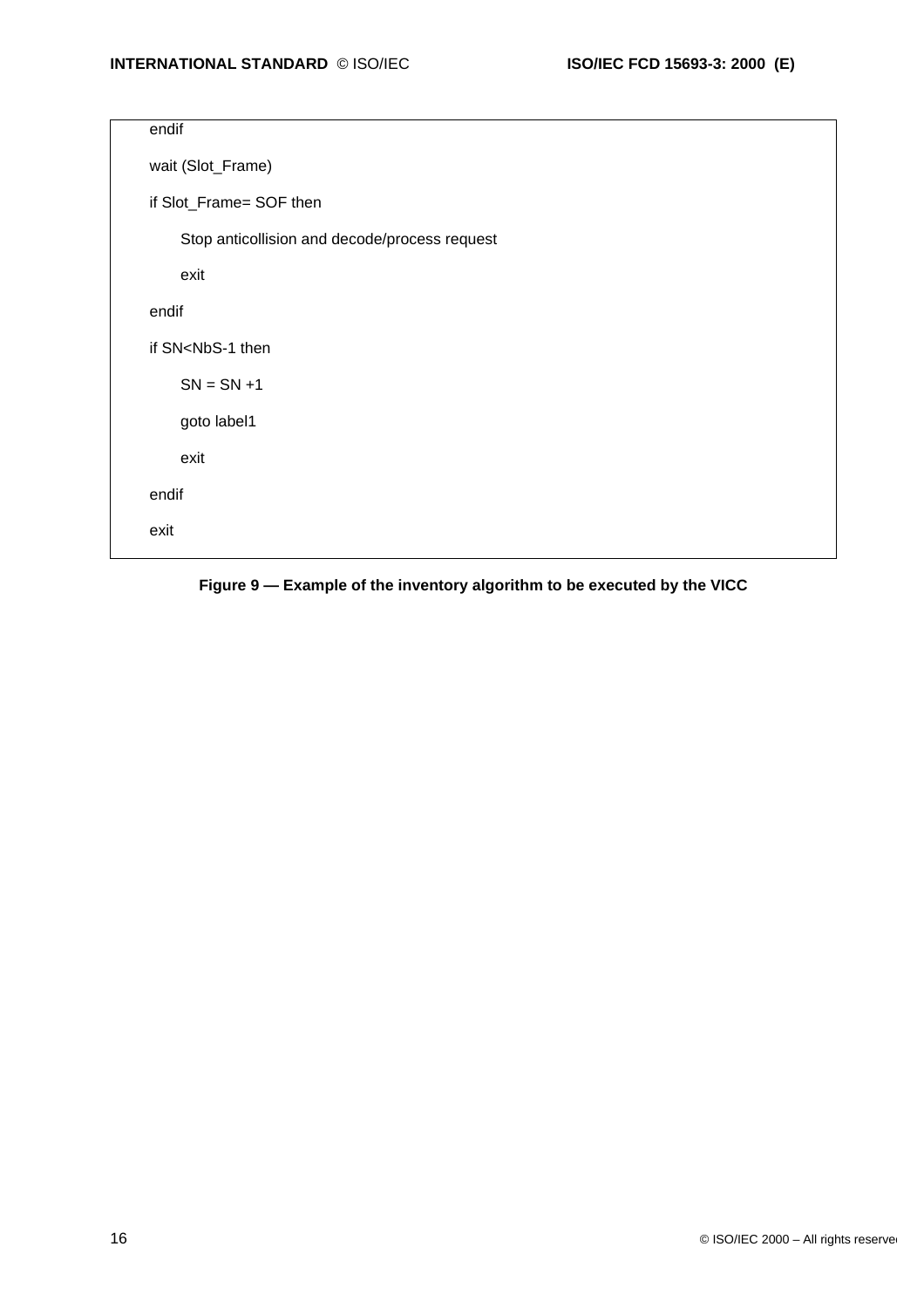

NOTE When the slot number is 1 (Nb\_slots\_flag is set to 1), the comparison is made only on the mask (without padding).

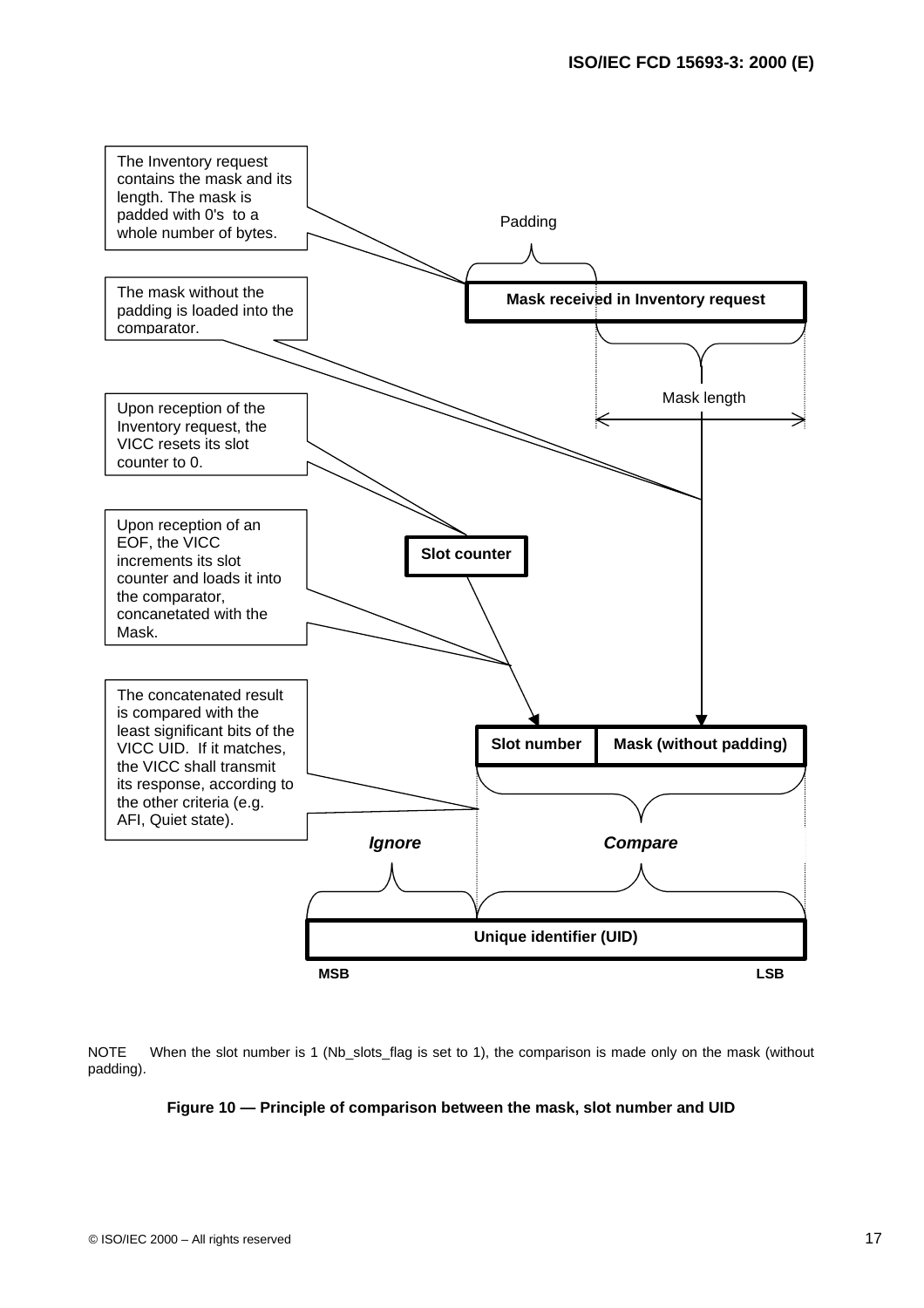#### **8.3 Explanation of an anticollision sequence**

Figure 11 summarises the main cases that can occur during a typical anticollision sequence where the number of slots is 16.

The different steps are:

- The VCD sends an inventory request, in a frame, terminated by a EOF. The number of slots is 16.
- VICC 1 transmits its response in slot 0. It is the only one to do so, therefore no collision occurs and its UID is received and registered by the VCD;
- The VCD sends an EOF, meaning to switch to the next slot.
- In slot 1, two VICCs 2 and 3 transmits their response, this generates a collision. The VCD detects it and remembers that a collision was detected in slot 1.
- The VCD sends an EOF, meaning to switch to the next slot.
- In slot 2, no VICC transmits a response. Therefore the VCD does not detect a VICC SOF and decides to switch to the next slot by sending a EOF.
- In slot 3, there is another collision caused by responses from VICC 4 and 5
- The VCD then decides to send a request (for instance a Read Block) to VICC 1, which UID was already correctly received.
- All VICCs detect a SOF and exit the anticollision sequence. They process this request and since the request is addressed to VICC 1, only VICC1 transmit its response.
- All VICCs are ready to receive another request. If it is an inventory command, the slot numbering sequence restarts from 0.

NOTE The decision to interrupt the anticollision sequence is up to the VCD. It could have continued to send EOF's till slot 15 and then send the request to VICC 1.

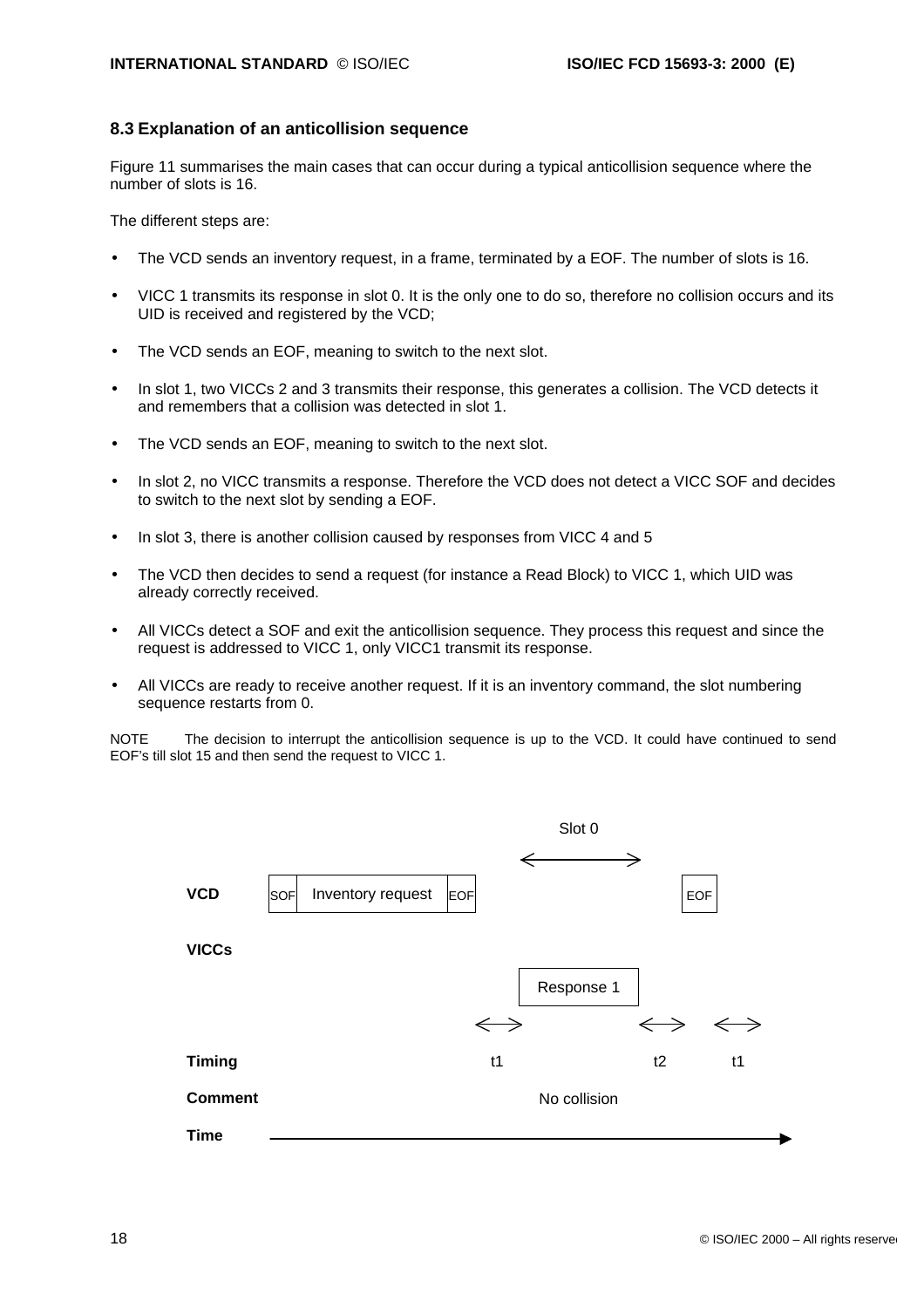Continued…







### **8.4 Timing definition**

♦ t1 is as defined in table 8.

Upon detection of the rising edge of the EOF, the VICC shall wait for a time equal to

128/*fc* (9,44µs) + t1

before starting to transmit its response to a VCD request or switch to the next slot when in an inventory process.

The EOF is defined in Part 2, clause 7.3.3.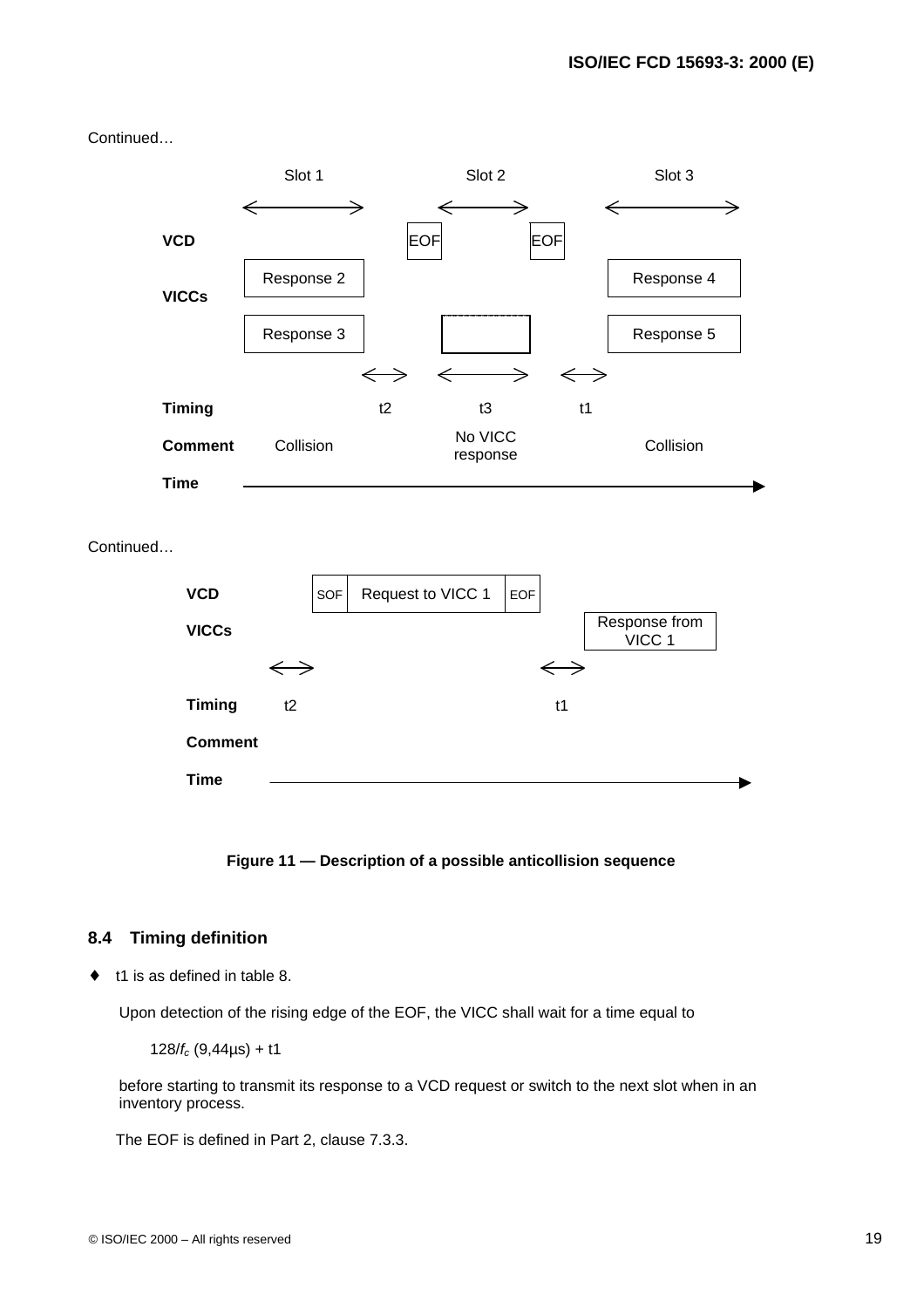If the VICC detects a carrier modulation during this time, it shall reset its t1 timer and wait for a further time equal to the sum of

128/ *fc* (9,44µs) + t1

before starting to transmit its response to a VCD request or to switch to the next slot when in an inventory process.

NOTE the synchronisation on the rising edge of the EOF pulse is needed for ensuring the required synchronisation of the VICC responses.

t2 is the time after which the VCD may send an EOF to switch to the next slot when one or more VICC responses have been received. It starts from the reception of the EOF received from the VICCs.

NOTE Such EOF sent by the VCD may be either 10% or 100% modulated independent of the modulation index used for transmitting the VCD request to the VICC.

t3 is the time after which the VCD may send an EOF to switch to the next slot when no VICC response has been received.

NOTE Such EOF sent by the VCD may be either 10% or 100% modulated whatever the modulation index used for transmitting the VCD request to the VICC was.

From the time the VCD has generated the rising edge of an EOF,

If this EOF is 100% modulated, the VCD shall wait a time at least equal to the sum of

 $128/f_c(9,44\mu s) +$  the minimum value of t3

before sending a subsequent EOF.

If this EOF is 10% modulated, the VCD shall wait a time at least equal to the sum of

128/ $f_c$  (9,44 $\mu$ s) + the minimum value of t3 + the nominal response time of a VICC, which is depending from the VICC datarate and subcarrier modulation mode.

before sending a subsequent EOF.

|    | minimum                                    | nominal               | maximum               |
|----|--------------------------------------------|-----------------------|-----------------------|
| t1 | 4192/ $f_c$ (309,2us)                      | 4224/ $f_c$ (311,5us) | 4256/ $f_c$ (313,9us) |
| t2 | 4192/ $f_c$ (309,2us)                      |                       |                       |
| t3 | $t1$ maximum + tsof<br>(see notes 1 and 2) |                       |                       |

|  |  |  | Table 8 - Timing values for Read alike requests |  |
|--|--|--|-------------------------------------------------|--|
|--|--|--|-------------------------------------------------|--|

NOTE 1 tsof is the duration for a VICC to transmit an SOF to the VCD, tsof is dependant on the current data rate, as per ISO/IEC 15693-2.

NOTE 2 t1max does not apply for Write alike requests. Timing conditions for Write alike requests are defined in the command descriptions.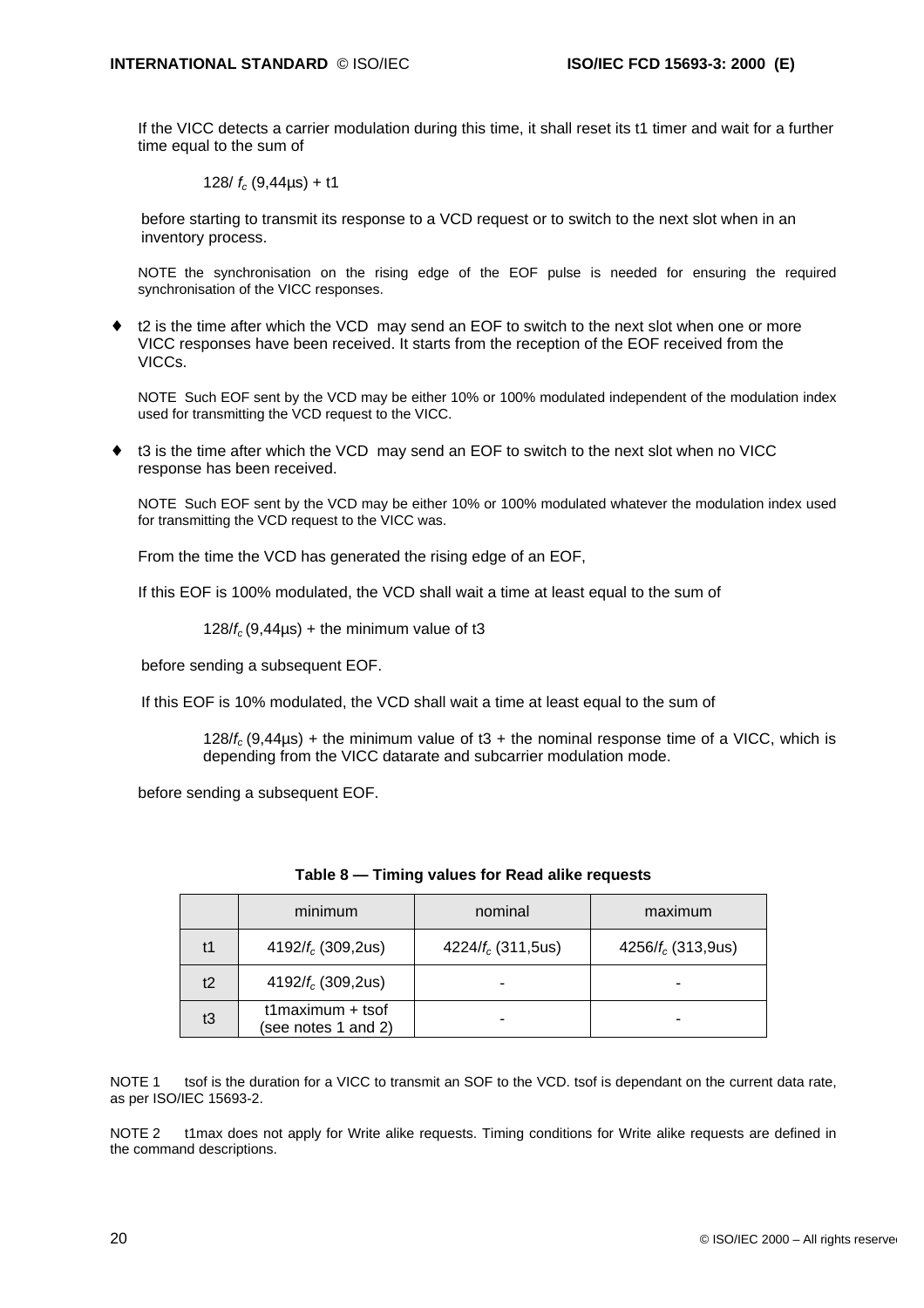### **9 Commands**

Four sets of commands are defined:

- **Mandatory** '01' to '1F' all VICCs shall support them
- **Optional** '20' to '9F' VICCs may support them, at their option. If supported, request and response formats shall comply with the definition given in this standard.

If the VICC does not support an optional command and if the Adddress\_flag or the Select\_flag is set, it may return an error code ("Not supported") or remain silent. If neither the Adddress\_flag nor the Select flag is set, the VICC shall remain silent.

If a command has different options they may be supported by the VICC otherwise an error code shall be returned.

• **Custom** 'A0' to 'DF' VICCs support them, at their option, to implement manufacturer specific functions. The function of flags (including reserved bits) shall not be modified except the custom flag. The only fields that can be customized are the parameters and the data fields.

Any custom command contains as its first parameter the IC manufacturer code. This allows IC manufacturers to implement custom commands without risking duplication of command codes and thus misinterpretation.

If the VICC does not support a custom command, it may return an error code ("Not supported") or remain silent.

If a command has different options they may be supported by the VICC otherwise an error code shall be returned.

**Proprietary** 'E0' to 'FF' these commands are used by IC and VICC manufacturers for various purposes such as tests, programming of system information, etc... They are not specified in this standard. The IC manufacturer may at its option document them or not. It is allowed that these commands are disabled after IC and/or VICC manufacturing.

All VICCs with the same IC manufacturer code and same IC version number shall behave the same.

#### **9.1 Command codes**

| <b>Command code</b> | <b>Type</b> | <b>Function</b>       |
|---------------------|-------------|-----------------------|
| '01'                | Mandatory   | Inventory             |
| '02'                | Mandatory   | Stay quiet            |
| $'03' - '1F'$       | Mandatory   | <b>RFU</b>            |
| '20'                | Optional    | Read single block     |
| '21'                | Optional    | Write single block    |
| '22'                | Optional    | Lock block            |
| '23'                | Optional    | Read multiple blocks  |
| '24'                | Optional    | Write multiple blocks |
| '25'                | Optional    | Select                |
| '26'                | Optional    | Reset to ready        |

|  |  |  | Table 9 — Command codes |  |
|--|--|--|-------------------------|--|
|--|--|--|-------------------------|--|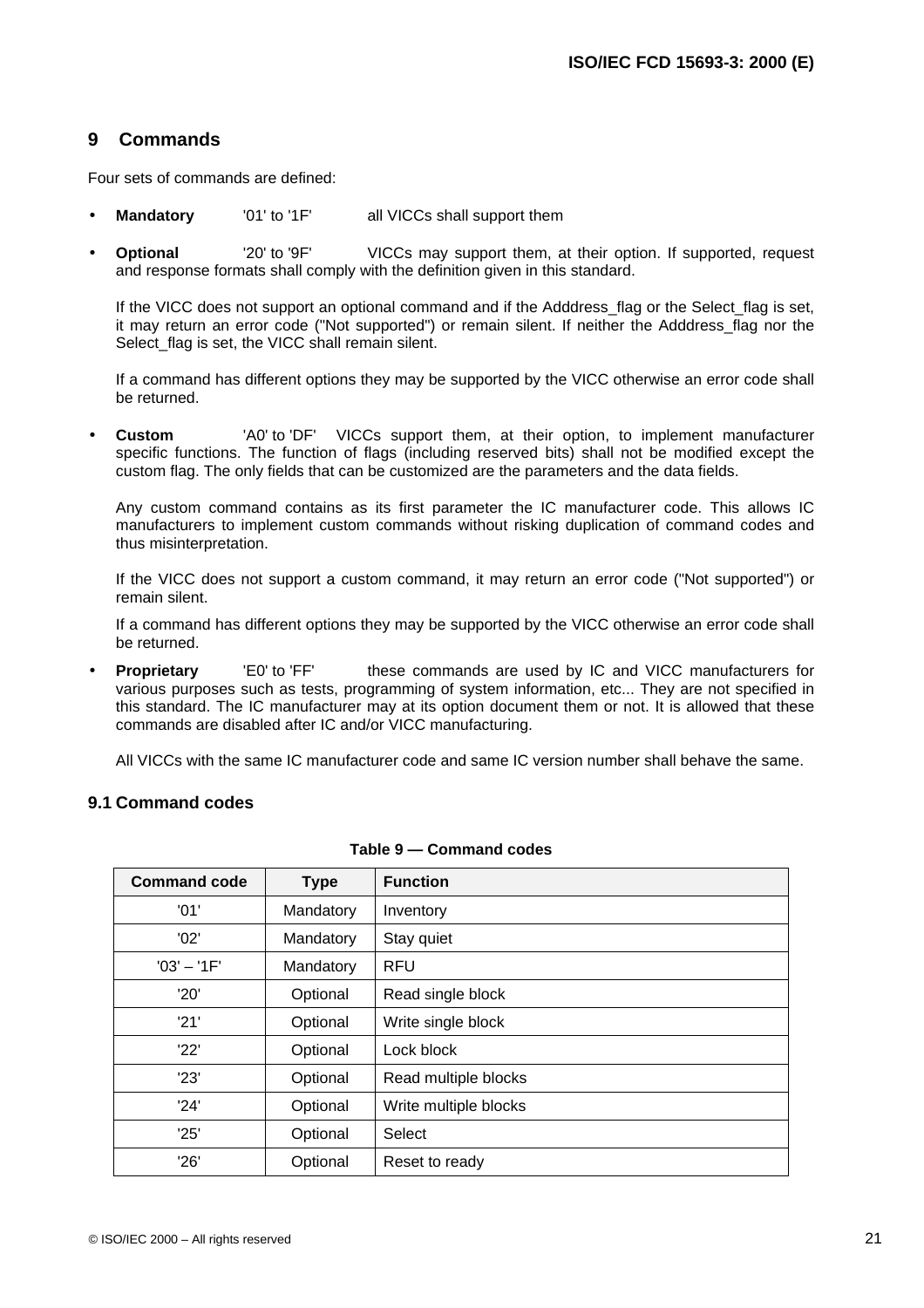| '27'          | Optional    | Write AFI                          |
|---------------|-------------|------------------------------------|
| '28'          | Optional    | Lock AFI                           |
| '29'          | Optional    | <b>Write DSFID</b>                 |
| '2A'          | Optional    | Lock DSFID                         |
| '2B'          | Optional    | Get system information             |
| '2C'          | Optional    | Get multiple block security status |
| $'2D' - '9F'$ | Optional    | <b>RFU</b>                         |
| $'AO' - 'DF'$ | Custom      | IC Mfg dependent                   |
| $'E0' - 'FF'$ | Proprietary | IC Mfg dependent                   |

#### **9.2 Mandatory commands**

#### **9.2.1 Inventory**

#### **Command code = '01'**

When receiving the Inventory request, the VICC shall perform the anticollision sequence.

The request contains:

- The flags,
- The Inventory command code
- The AFI if the AFI flag is set
- The mask length
- The mask value
- The CRC

The Inventory\_flag shall be set to 1.

The meaning of flags 5 to 8 is according to table 5.

| <b>SOF</b> | Flags  | Inventory | <b>Optional AFI</b> | Mask length | Mask value    | CRC <sub>16</sub> | <b>EOF</b> |
|------------|--------|-----------|---------------------|-------------|---------------|-------------------|------------|
|            | 8 bits | 8 bits    | 8 bits              | 8 bits      | $0 - 64$ bits | 16 bits           |            |

#### **Figure 12 — Inventory request format**

The response shall contain:

- the DSFID
- the unique ID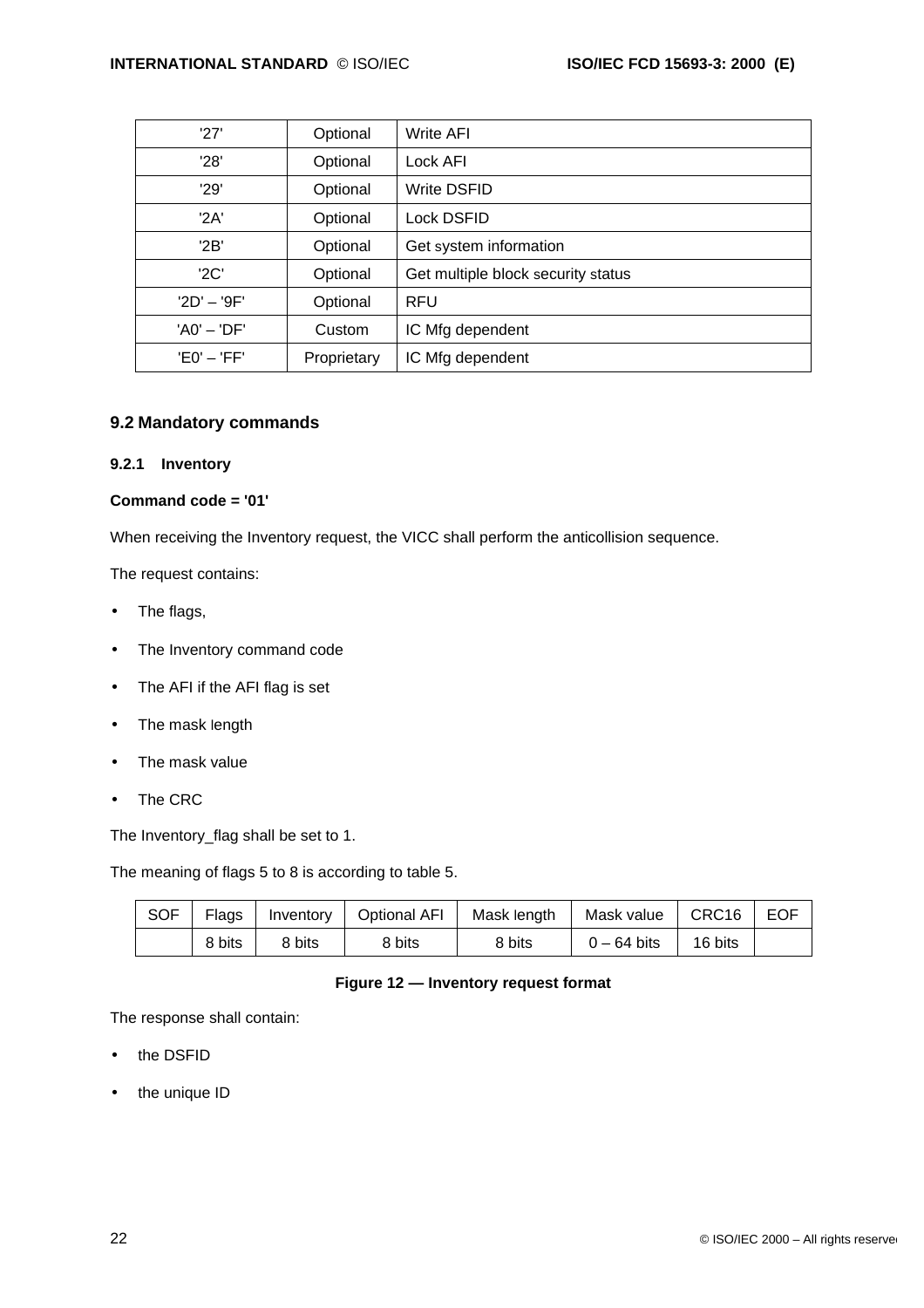| <b>SOF</b> | Flags  | <b>DSFID</b> | UID     | CRC16   | <b>EOF</b> |
|------------|--------|--------------|---------|---------|------------|
|            | 8 bits | 8 bits       | 64 bits | 16 bits |            |

#### **Figure 13 — Inventory response format**

#### **9.2.2 Stay quiet**

#### **Command code = '02'**

When receiving the Stay quiet command, the VICC shall enter the quiet state and shall NOT send back a response. There is NO response to the Stay quiet command.

When in quiet state:

- the VICC shall not process any request where Inventory flag is set,
- the VICC shall process any addressed request

The VICC shall exit the quiet state when:

- reset (power off),
- receiving a Select request. It shall then go to the selected state if supported or return an error if not supported,
- receiving a Reset to ready request. It shall then go to the Ready state.

| <b>SOF</b> | Flags  | Stay<br>quiet | JID     | CRC16   | <b>EOF</b> |
|------------|--------|---------------|---------|---------|------------|
|            | 8 bits | 8 bits        | 64 bits | 16 bits |            |

#### **Figure 14 — Stay quiet request format**

#### **Request parameter:**

UID (mandatory)

The Stay quiet command shall always be executed in Addressed mode (Select flag is set to 0 and Adddress flag is set to 1).

#### **9.3 Optional commands**

#### **9.3.1 Read single block**

#### **Command code = '20'**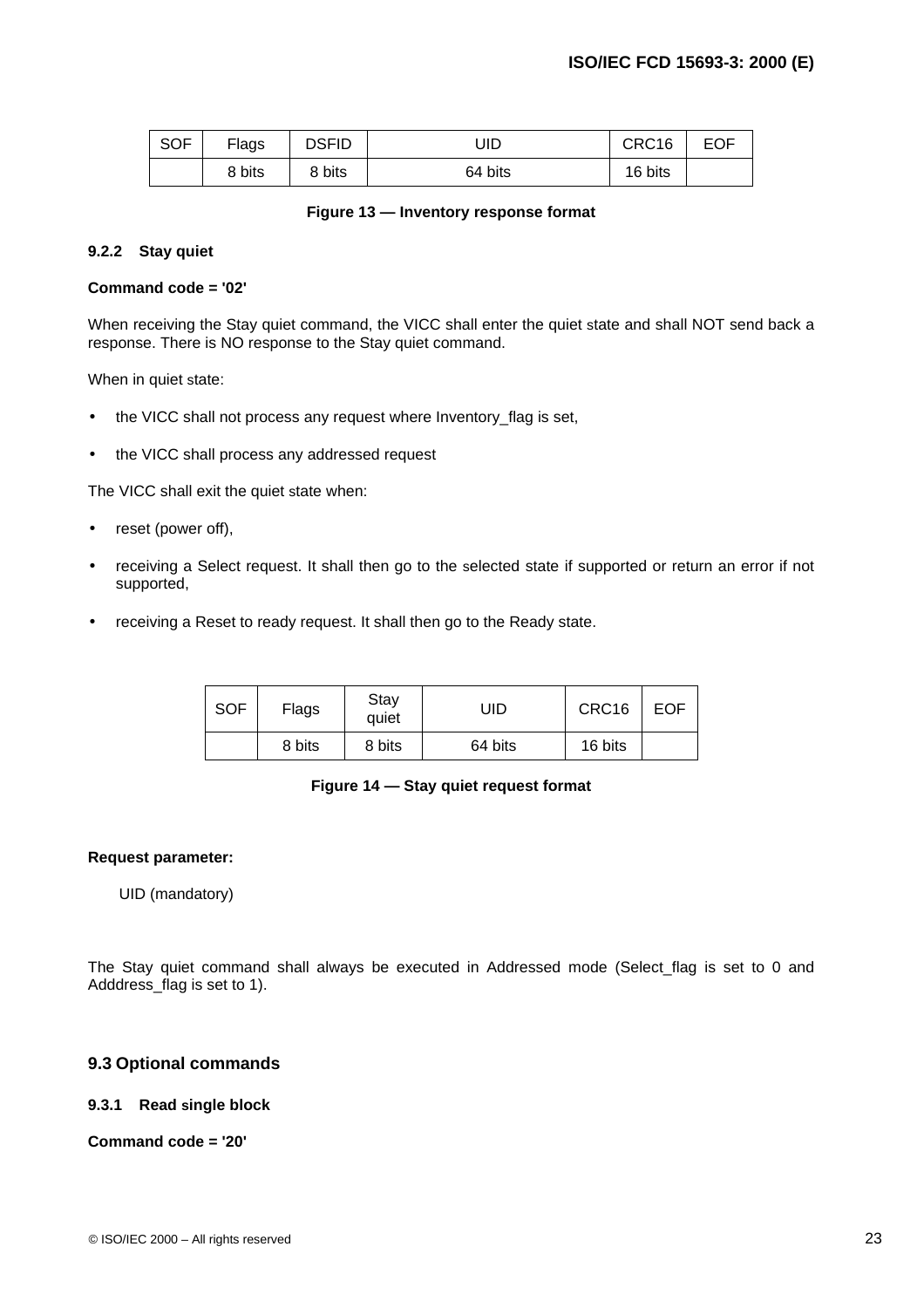When receiving the Read single block command, the VICC shall read the requested block and send back its value in the response.

If the Option\_flag is set in the request, the VICC shall return the block security status, followed by the block value.

If it is not set, the VICC shall return only the block value.

| <b>SOF</b> | Flags  | Read<br>single<br>block | UID     | <b>Block</b><br>number | CRC16   | EOF |
|------------|--------|-------------------------|---------|------------------------|---------|-----|
|            | 8 bits | 8 bits                  | 64 bits | 8 bits                 | 16 bits |     |

#### **Figure 15 — Read single block request format**

#### **Request parameter:**

(Optional) UID

Block number

| <b>SOF</b> | Flags  | Error<br>code | CRC16   | <b>EOF</b> |
|------------|--------|---------------|---------|------------|
|            | 8 bits | 8 bits        | 16 bits |            |



| <b>SOF</b> | Flags  | <b>Block</b><br>security<br>status | Data                   | CRC16   | <b>EOF</b> |
|------------|--------|------------------------------------|------------------------|---------|------------|
|            | 8 bits | 8 bits                             | <b>Block</b><br>length | 16 bits |            |

### **Figure 17 — Read single block response format when Error\_flag is NOT set**

### **Response parameter:**

Error\_flag (and code if Error\_flag is set)if Error\_flag is not set

Block security status (if Option\_flag is set in the request)

Block data

### **9.3.2 Write single block**

**Command code = '21'**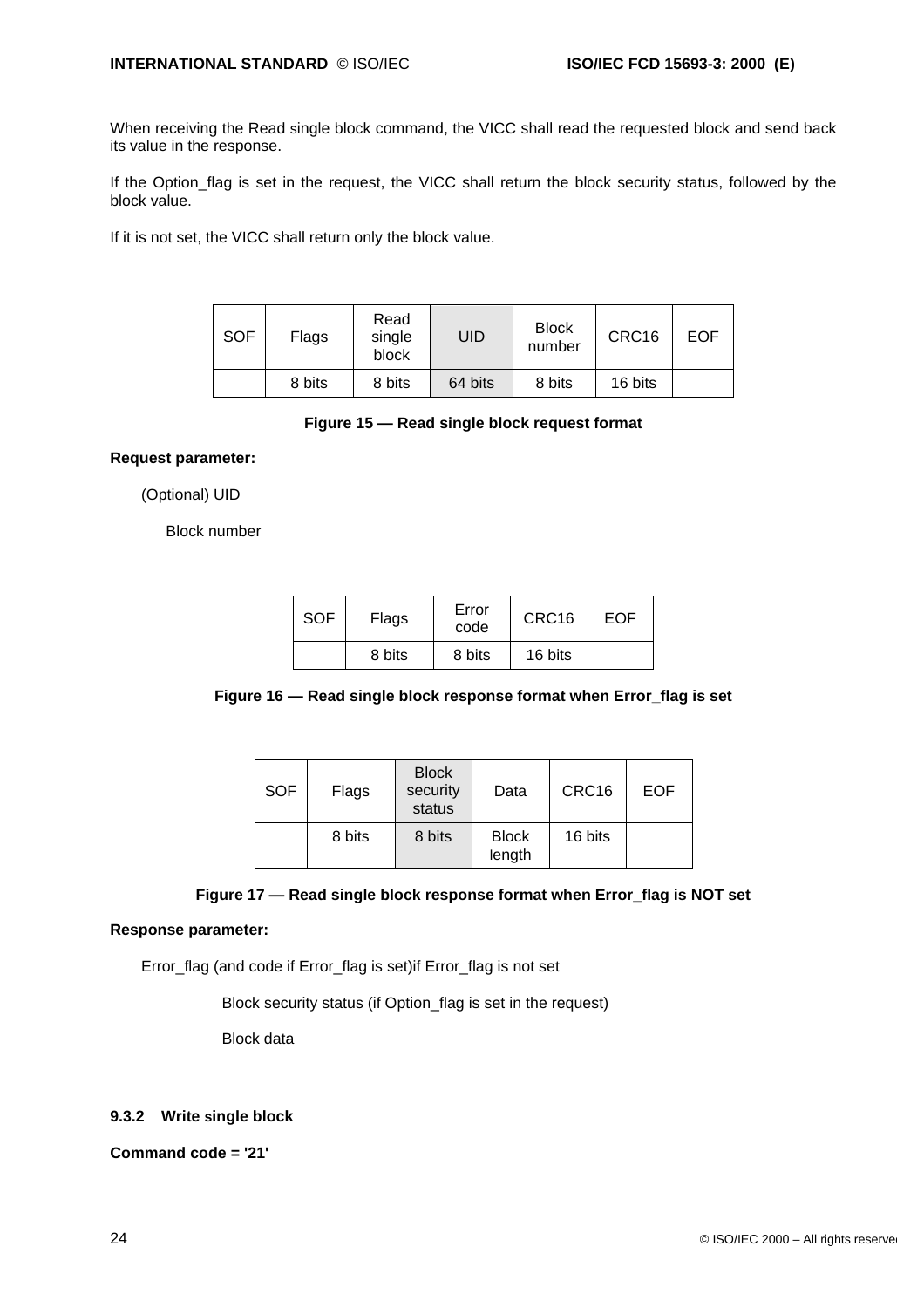When receiving the Write single block command, the VICC shall write the requested block with the data contained in the request and report the success of the operation in the response.

If the Option\_flag is not set, the VICC shall return its response when it has completed the write operation starting after a multiple of t1 nominal (see table 8) with a total tolerance of +-32/*fc* and latest after 20ms.

If it is set, the VICC shall wait for the reception of an 100% modulated EOF from the VCD and upon such reception shall return its response.

| <b>SOF</b> | Flags  | Write<br>single<br>block | UID     | <b>Block</b><br>number | Data                   | CRC16  | <b>EOF</b> |
|------------|--------|--------------------------|---------|------------------------|------------------------|--------|------------|
|            | 8 bits | 8 bits                   | 64 bits | 8 bits                 | <b>Block</b><br>length | 16bits |            |

**Figure 18 — Write single block request format**

#### **Request parameter:**

(Optional) UID

Block number

Data

| <b>SOF</b> | Flags  | Error<br>code |         | EOF |
|------------|--------|---------------|---------|-----|
|            | 8 bits | 8 bits        | 16 bits |     |

**Figure 19 — Write single block response format when Error\_flag is set**

| <b>SOF</b> | Flags  | CRC <sub>16</sub> | EOF |
|------------|--------|-------------------|-----|
|            | 8 bits | 16 bits           |     |

**Figure 20 — Write single block response format when Error\_flag is NOT set**

#### **Response parameter:**

Error\_flag (and code if Error\_flag is set)

#### **9.3.3 Lock block**

#### **Command code = '22'**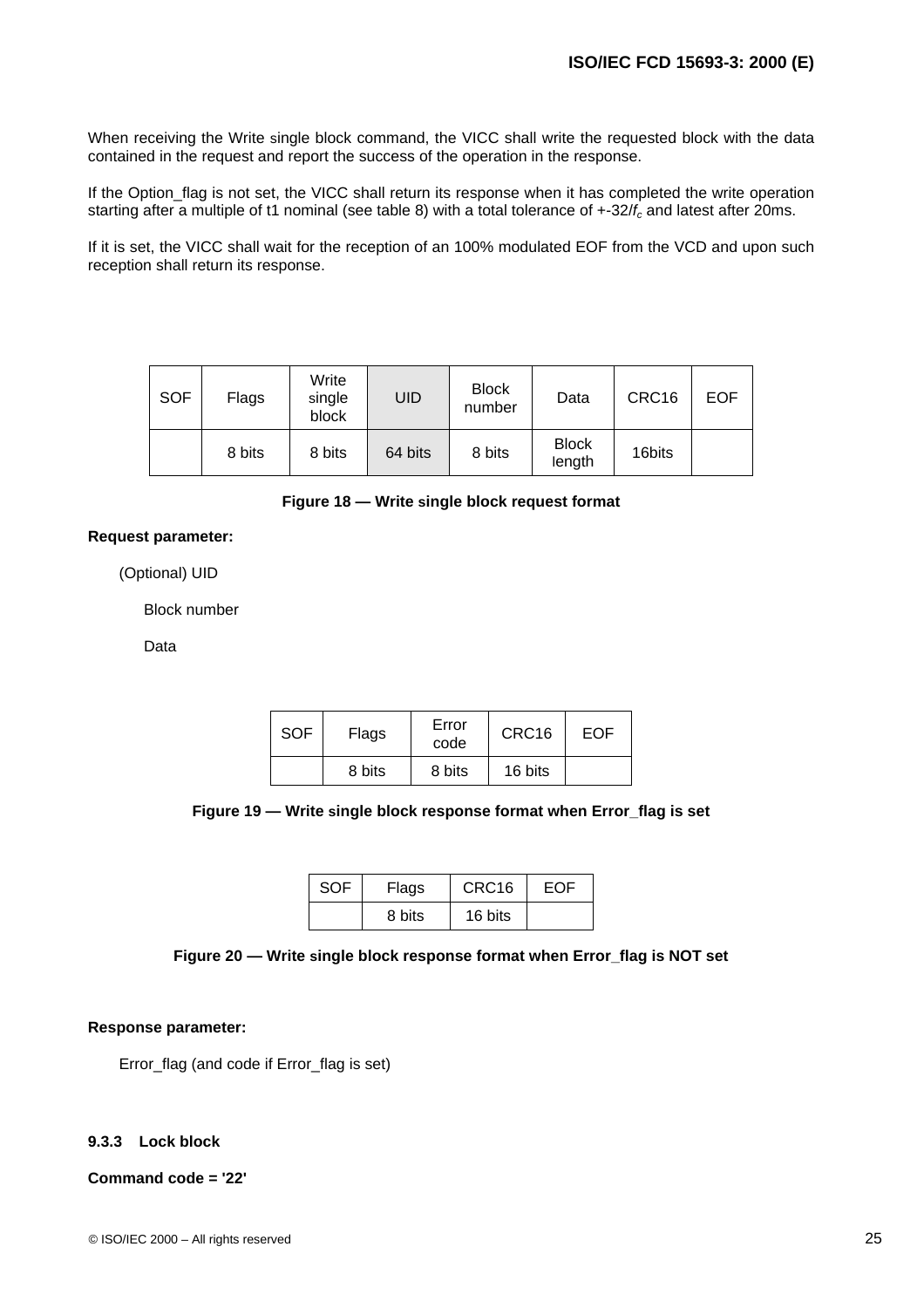When receiving the Lock block command, the VICC shall lock permanently the requested block.

If the Option flag is not set, the VICC shall return its response when it has completed the lock operation starting after a multiple of t1 nominal ( see table 8 ) with a total tolerance of +-32/*fc* and latest after 20ms.

If it is set, the VICC shall wait for the reception of an EOF from the VCD and upon such reception shall return its response.

| <b>SOF</b> | Flags  | Lock<br>block | JID     | <b>Block</b><br>number | CRC16   | EOF |
|------------|--------|---------------|---------|------------------------|---------|-----|
|            | 8 bits | 8 bits        | 64 bits | 8 bits                 | 16 bits |     |

#### **Figure 21 — Lock single block request format**

**Request parameter:**

(Optional) UID

Block number

| <b>SOF</b> | Flags  | Error<br>code | CRC <sub>16</sub> | EOF |
|------------|--------|---------------|-------------------|-----|
|            | 8 bits | 8 bits        | 16 bits           |     |

#### **Figure 22 — Lock block response format when Error\_flag is set**

| <b>SOF</b> | Flags  | CRC16   | FOF |
|------------|--------|---------|-----|
|            | 8 bits | 16 bits |     |

#### **Figure 23 — Lock block response format when Error\_flag is NOT set**

#### **Response parameter:**

Error\_flag (and code if Error\_flag is set)

#### **9.3.4 Read multiple blocks**

#### **Command code = '23'**

When receiving the Read multiple block command, the VICC shall read the requested block(s) and send back their value in the response.

If the Option flag is set in the request, the VICC shall return the block security status, followed by the block value sequentially block by block.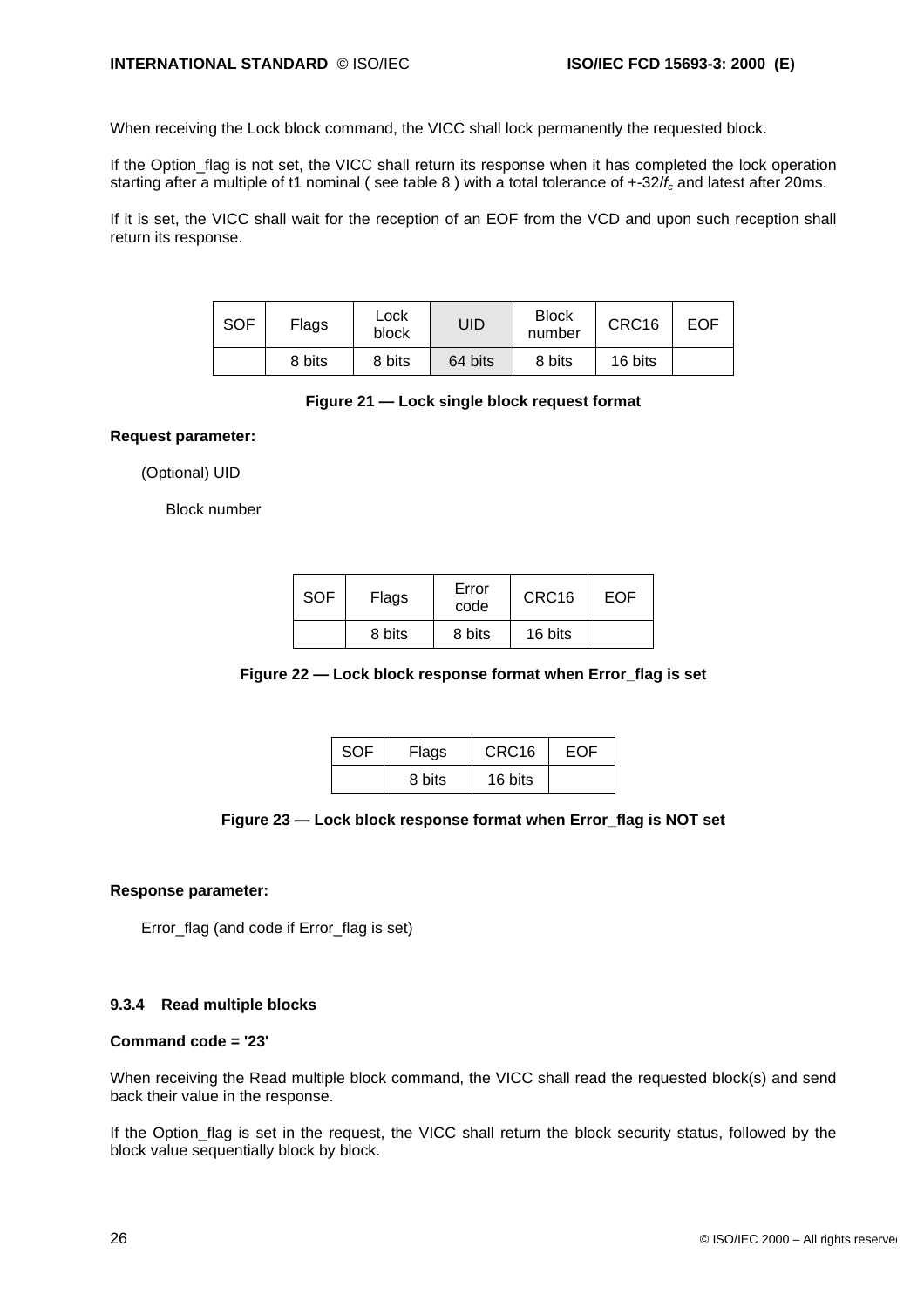If the Option\_flag is not set in the request, the VICC shall return only the block value.

The blocks are numbered from '00' to 'FF' (0 to 255).

The number of blocks in the request is one less than the number of blocks that the VICC shall return in its response.

E.g. a value of '06' in the "Number of blocks" field requests to read 7 blocks. A value of '00' requests to read a single block.

| <b>SOF</b> | Flags  | Read<br>multiple<br>block | UID     | First<br>block<br>number | Number<br>of blocks | CRC16   | <b>EOF</b> |
|------------|--------|---------------------------|---------|--------------------------|---------------------|---------|------------|
|            | 8 bits | 8 bits                    | 64 bits | 8 bits                   | 8 bits              | 16 bits |            |

#### **Figure 24 — Read multiple blocks request format**

#### **Request parameter:**

(Optional) UID

First block number

Number of blocks

| SOF | Flags  | Error<br>code | CRC <sub>16</sub> | EOF |
|-----|--------|---------------|-------------------|-----|
|     | 8 bits | 8 bits        | 16 bits           |     |

| Figure 25 - Read multiple blocks response format when Error_flag is set |  |  |  |  |  |  |
|-------------------------------------------------------------------------|--|--|--|--|--|--|
|-------------------------------------------------------------------------|--|--|--|--|--|--|

| <b>SOF</b> | Flags              | <b>Block</b><br>security<br>status | Data                | CRC16   | <b>EOF</b> |
|------------|--------------------|------------------------------------|---------------------|---------|------------|
|            | 8 bits             | 8 bits                             | <b>Block length</b> | 16 bits |            |
|            | Repeated as needed |                                    |                     |         |            |

#### **Figure 26 — Read multiple block response format when Error\_flag is NOT set**

#### **Response parameter:**

Error\_flag (and code if Error\_flag is set)

if Error\_flag is not set (the following order shall be respected in the VICC response)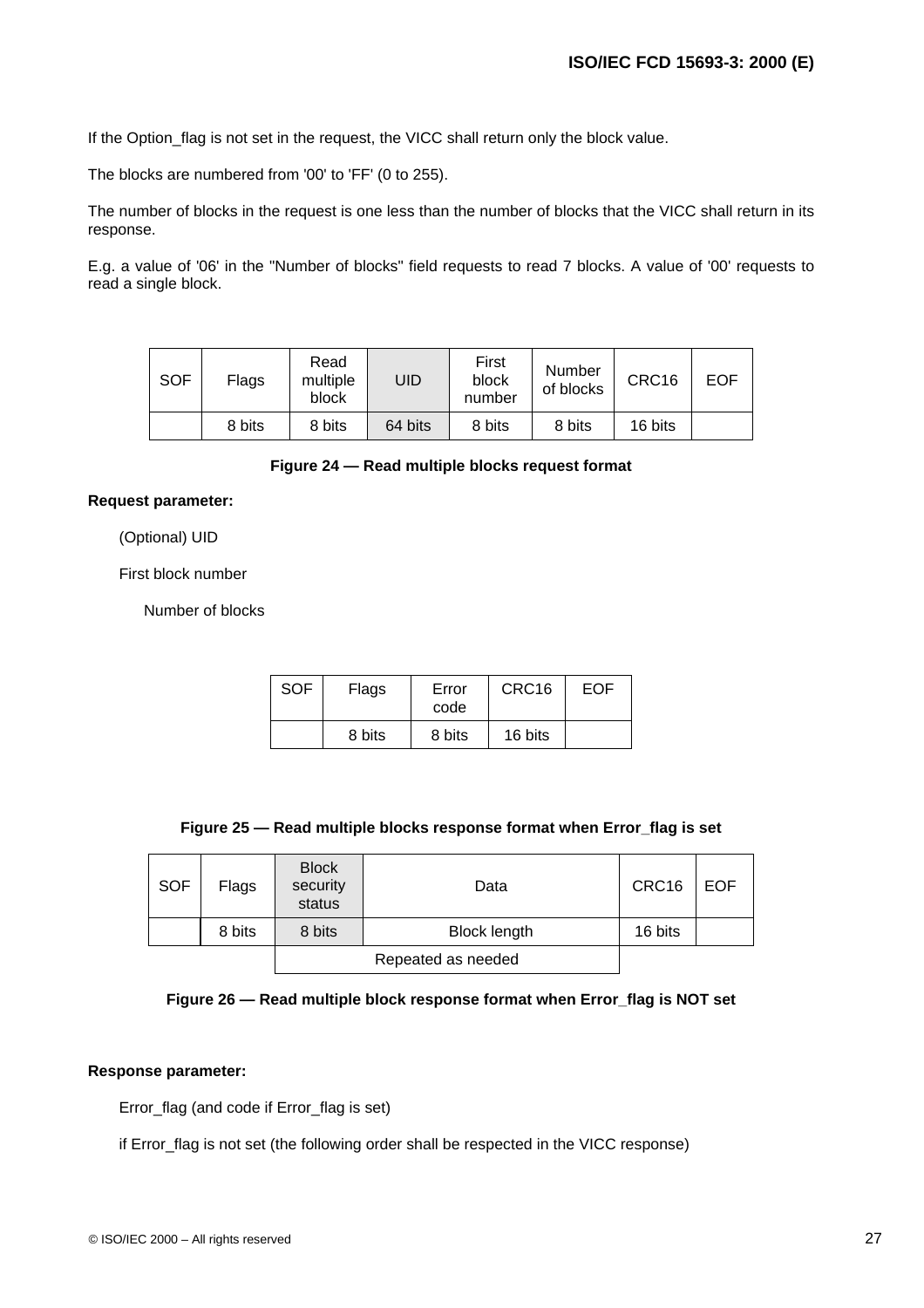Block security status N (if Option flag is set in the request)

Block value N

Second Block security status N+1 (if Option\_flag is set in the request)

Block value N+1

etc…

where N is the first requested (and returned) block.

#### **9.3.5 Write multiple blocks**

#### **Command code = '24'**

When receiving the Write multiple single block command, the VICC shall write the requested block(s) with the data contained in the request and report the success of the operation in the response.

If the Option flag is not set, the VICC shall return its response when it has completed the write operation starting after a multiple of t1 nominal ( see table 8 ) with a total tolerance of +-32/*f<sup>c</sup>* and latest after 20ms.

If it is set, the VICC shall wait for the reception of an EOF from the VCD and upon such reception shall return its response.

The blocks are numbered from '00' to 'FF' (0 to 255).

The number of blocks in the request is one less than the number of blocks that the VICC shall write.

E.g. a value of '06' in the "Number of blocks" field requests to write 7 blocks. The "Data" field shall contain 7 blocks. A value of '00' in the "Number of blocks" field requests to write 1 block. The "Data" field shall contain 1 block.

| <b>SOF</b> | Flags  | Write<br>multiple<br>block | UID     | First<br>block<br>number | <b>Number</b><br>of blocks | Data                  | CRC16   | <b>EOF</b> |
|------------|--------|----------------------------|---------|--------------------------|----------------------------|-----------------------|---------|------------|
|            | 8 bits | 8 bits                     | 64 bits | 8 bits                   | 8 bits                     | <b>Block length</b>   | 16 bits |            |
|            |        |                            |         |                          |                            | Repeated as<br>needed |         |            |

#### **Figure 27 — Write multiple blocks request format**

#### **Request parameter:**

(Optional) UID

First block number

Number of blocks

Block data (repeated as defined in figure 27)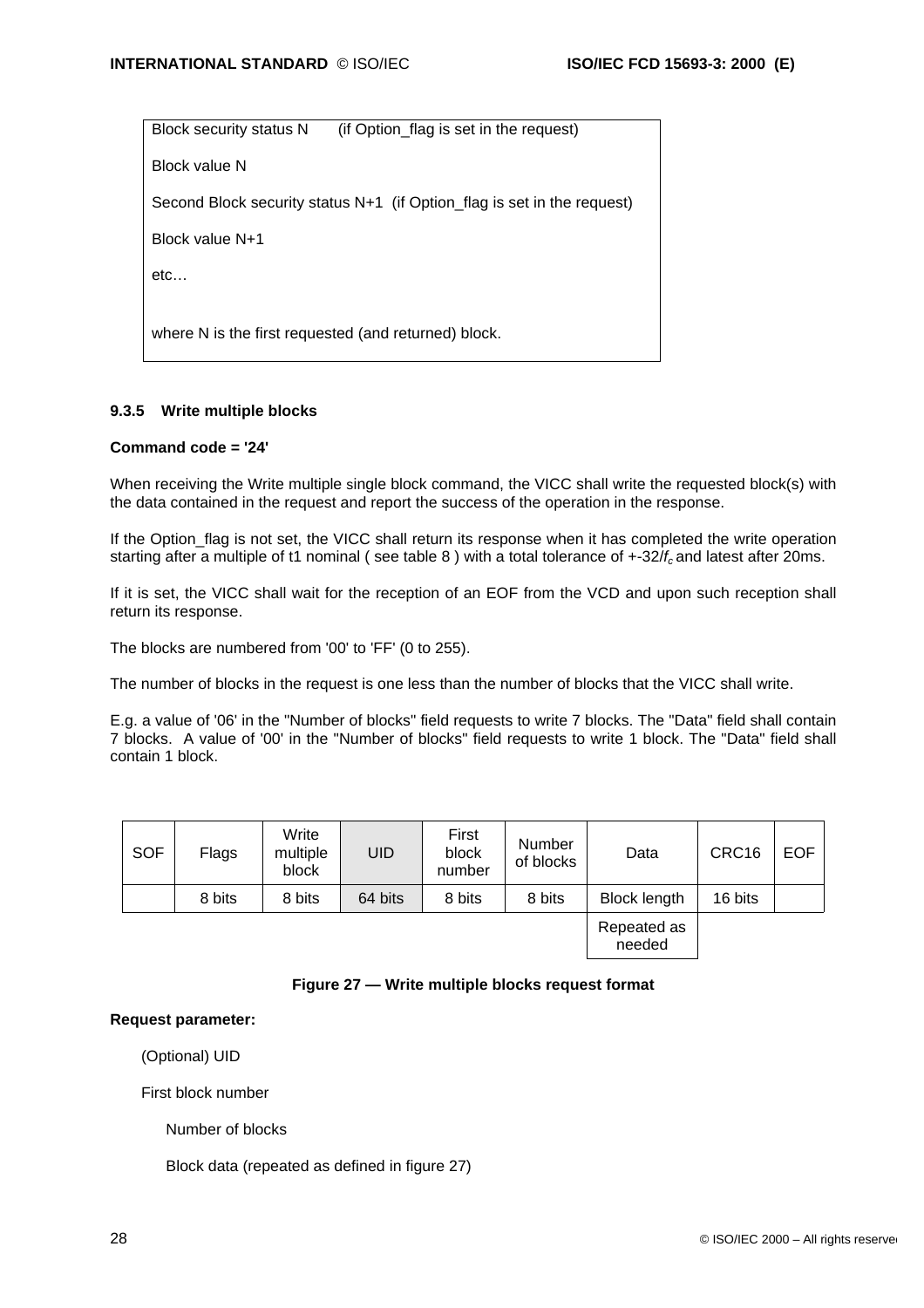| <b>SOF</b> | Flags  | Error<br>code | CRC <sub>16</sub> | EOF |
|------------|--------|---------------|-------------------|-----|
|            | 8 bits | 8 bits        | 16 bits           |     |

**Figure 28 — Write multiple blocks response format when Error\_flag is set**

| SOF | Flags  | CRC <sub>16</sub> | FOF |
|-----|--------|-------------------|-----|
|     | 8 bits | 16 bits           |     |

#### **Figure 29 — Write multiple block response format when Error\_flag is NOT set**

#### **Response parameter:**

Error\_flag (and code if Error\_flag is set)

#### **9.3.6 Select**

#### **Command code = '25'**

When receiving the Select command:

- ♦ if the UID is equal to its own UID, the VICC shall enter the selected state and shall send a response.
- ♦ if it is different, the VICC shall return to the Ready state and shall not send a response.The Select command shall always be executed in Addressed mode. (The Select\_flag is set to 0. The Address\_flag is set to 1.)

| <b>SOF</b> | Flags  | Select | UID     | CRC <sub>16</sub> | <b>EOF</b> |
|------------|--------|--------|---------|-------------------|------------|
|            | 8 bits | 8 bits | 64 bits | 16 bits           |            |

### **Figure 30 — Select request format**

#### **Request parameter:**

UID (mandatory)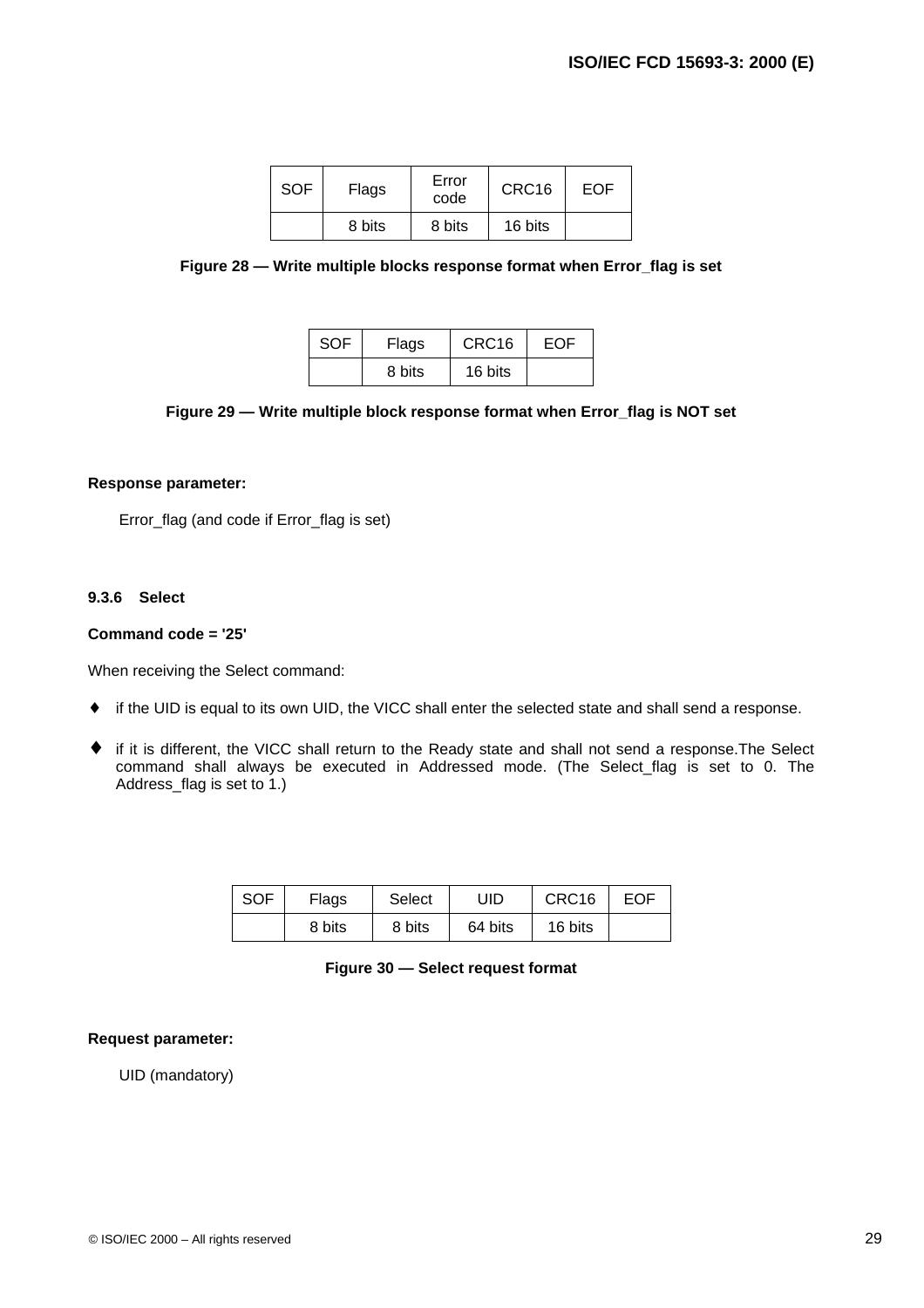| <b>SOF</b> | Flags  | Error<br>Code | CRC <sub>16</sub> | EOF |
|------------|--------|---------------|-------------------|-----|
|            | 8 bits | 8 bits        | 16 bits           |     |

| Figure 31 - Select response format when Error_flag is set |  |  |  |  |
|-----------------------------------------------------------|--|--|--|--|
|-----------------------------------------------------------|--|--|--|--|

| SOF | Flags  | CRC <sub>16</sub> | FOF |
|-----|--------|-------------------|-----|
|     | 8 bits | 16 bits           |     |

|  |  | Figure 32 — Select block response format when Error_flag is NOT set |  |  |  |
|--|--|---------------------------------------------------------------------|--|--|--|
|  |  |                                                                     |  |  |  |

#### **Response parameter:**

Error\_flag (and Error code if the Error\_flag is set)

#### **9.3.7 Reset to ready**

#### **Command code = '26'**

When receiving a Reset to ready command, the VICC shall return to the Ready state.

| <b>SOF</b> | Flags  | Reset to<br>ready | UID     | CRC <sub>16</sub> | EOF |
|------------|--------|-------------------|---------|-------------------|-----|
|            | 8 bits | 8 bits            | 64 bits | 16 bits           |     |

#### **Figure 33 — Reset to ready request format**

#### **Request parameter:**

(Optional) UID

| SOF | Flags  | Error<br>code | CRC <sub>16</sub> | EOF |
|-----|--------|---------------|-------------------|-----|
|     | 8 bits | 8 bits        | 16 bits           |     |

**Figure 34 — Reset to ready response format when Error\_flag is set**

| <b>SOF</b> | Flags  | CRC <sub>16</sub> | EOF |
|------------|--------|-------------------|-----|
|            | 8 bits | 16 bits           |     |

**Figure 35 — Reset to ready response format when Error\_flag is NOT set**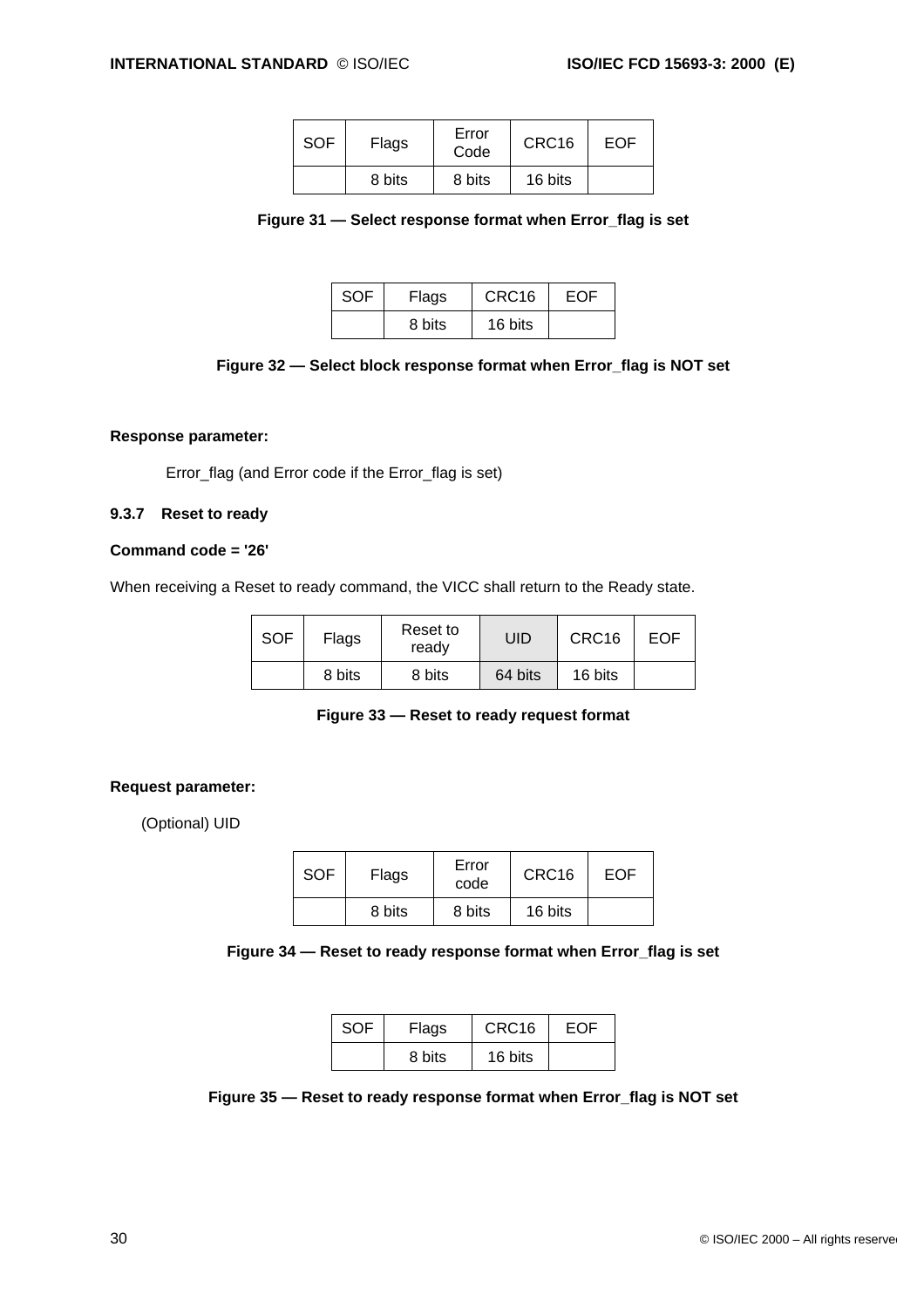#### **Response parameter:**

Error\_flag (and Error code if the Error\_flag is set)

### **9.3.8 Write AFI**

#### **Command code = '27'**

When receiving the Write AFI request, the VICC shall write the AFI value into its memory.

If the Option\_flag is not set, the VICC shall return its response when it has completed the write operation starting after a multiple of t1 nominal (see table 8) with a total tolerance of +-32/*fc* and latest after 20ms.

If it is set, the VICC shall wait for the reception of an EOF from the VCD and upon such reception shall return its response.

| <b>SOF</b> | Flags  | Write<br>AFI | UID     | AFI    | CRC16   | <b>EOF</b> |
|------------|--------|--------------|---------|--------|---------|------------|
|            | 8 bits | 8 bits       | 64 bits | 8 bits | 16 bits |            |

#### **Figure 36: Write AFI request format**

#### **Request parameter:**

(Optional) UID

AFI

| SOF | Flags  | Error<br>code | CRC <sub>16</sub> | EOF |
|-----|--------|---------------|-------------------|-----|
|     | 8 bits | 8 bits        | 16 bits           |     |

#### **Figure 37 — Write AFI response format when Error\_flag is set**

| <b>SOF</b> | Flags  | CRC <sub>16</sub> | EOF |
|------------|--------|-------------------|-----|
|            | 8 bits | 16 bits           |     |

#### **Figure 38 — Write AFI response format when Error\_flag is NOT set**

#### **9.3.9 Lock AFI**

#### **Command code = '28'**

When receiving the Lock AFI request, the VICC shall lock the AFI value permanently into its memory.

If the Option flag is not set, the VICC shall return its response when it has completed the lock operation starting after a multiple of t1 nominal (see table 8) with a total tolerance of +-32/*fc* and latest after 20ms.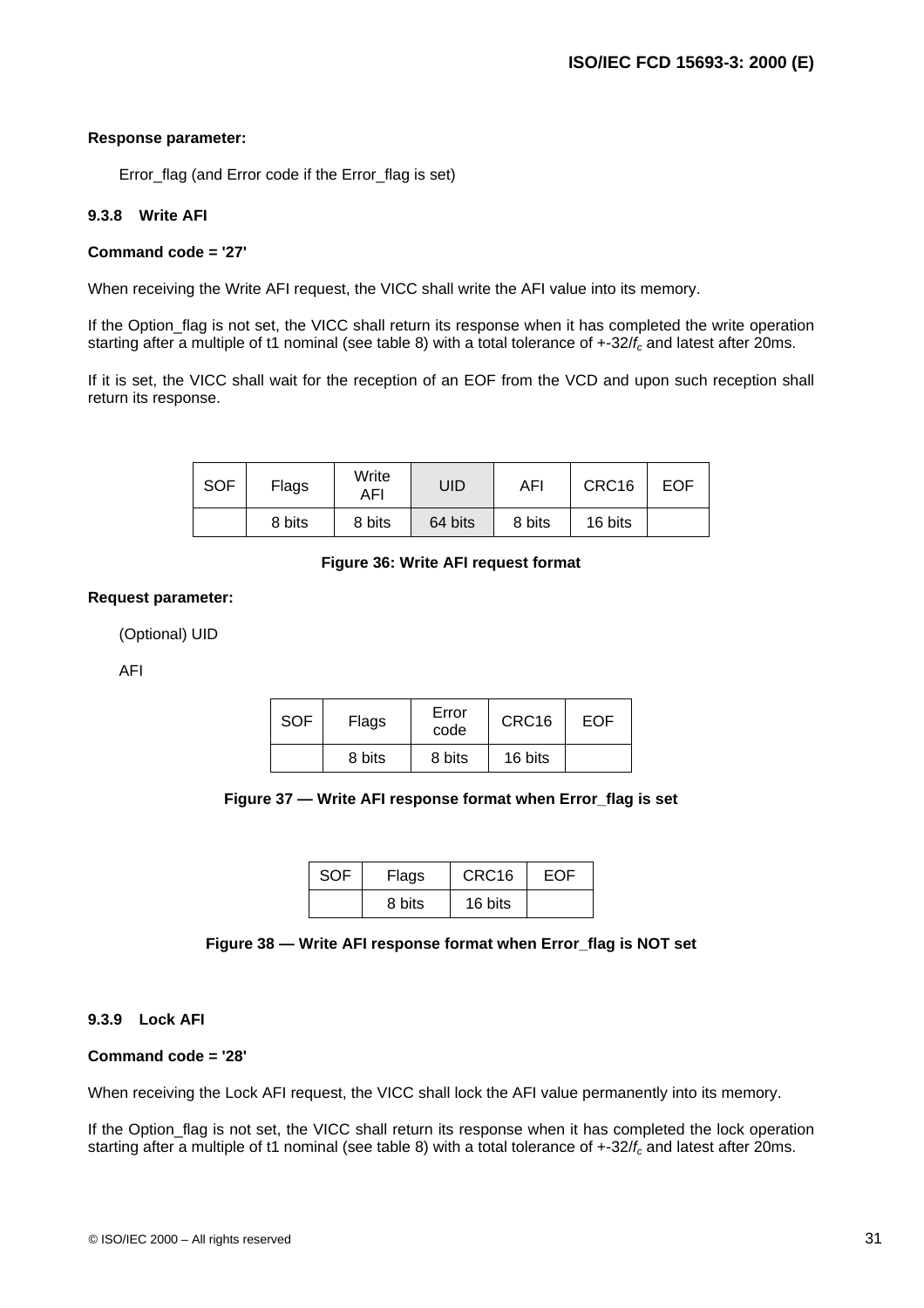If it is set, the VICC shall wait for the reception of an EOF from the VCD and upon such reception shall return its response.

| <b>SOF</b> | Flags  | Lock<br>AFI | UID     | CRC16   | EOF |
|------------|--------|-------------|---------|---------|-----|
|            | 8 bits | 8 bits      | 64 bits | 16 bits |     |

| Figure 39 - Lock AFI request format |  |  |  |
|-------------------------------------|--|--|--|
|                                     |  |  |  |

| SOF | <b>Flags</b> | Error<br>Code | CRC <sub>16</sub> | EOF |
|-----|--------------|---------------|-------------------|-----|
|     | 8 bits       | 8 bits        | 16 bits           |     |

| Figure 40 - Lock AFI response format when Error_flag is set |  |  |  |
|-------------------------------------------------------------|--|--|--|
|                                                             |  |  |  |

| <b>SOF</b> | Flags  | CRC <sub>16</sub> | EOF |
|------------|--------|-------------------|-----|
|            | 8 bits | 16 bits           |     |

#### **Figure 41 — Lock AFI response format when Error\_flag is NOT set**

#### **9.3.10 Write DSFID command**

#### **Command code = '29'**

When receiving the Write DSFID request, the VICC shall write the DSFID value into its memory.

If the Option\_flag is not set, the VICC shall return its response when it has completed the write operation starting after a multiple of t1 nominal ( see table 8 ) with a total tolerance of +-32/*fc* and latest after 20ms.

If it is set, the VICC shall wait for the reception of an EOF from the VCD and upon such reception shall return its response.

| <b>SOF</b> | Flags  | Write<br><b>DSFID</b> | UID     | <b>DSFID</b> | CRC16   | <b>EOF</b> |
|------------|--------|-----------------------|---------|--------------|---------|------------|
|            | 8 bits | 8 bits                | 64 bits | 8 bits       | 16 bits |            |

#### **Figure 42 — Write DSFID request format**

#### **Request parameter:**

(Optional) UID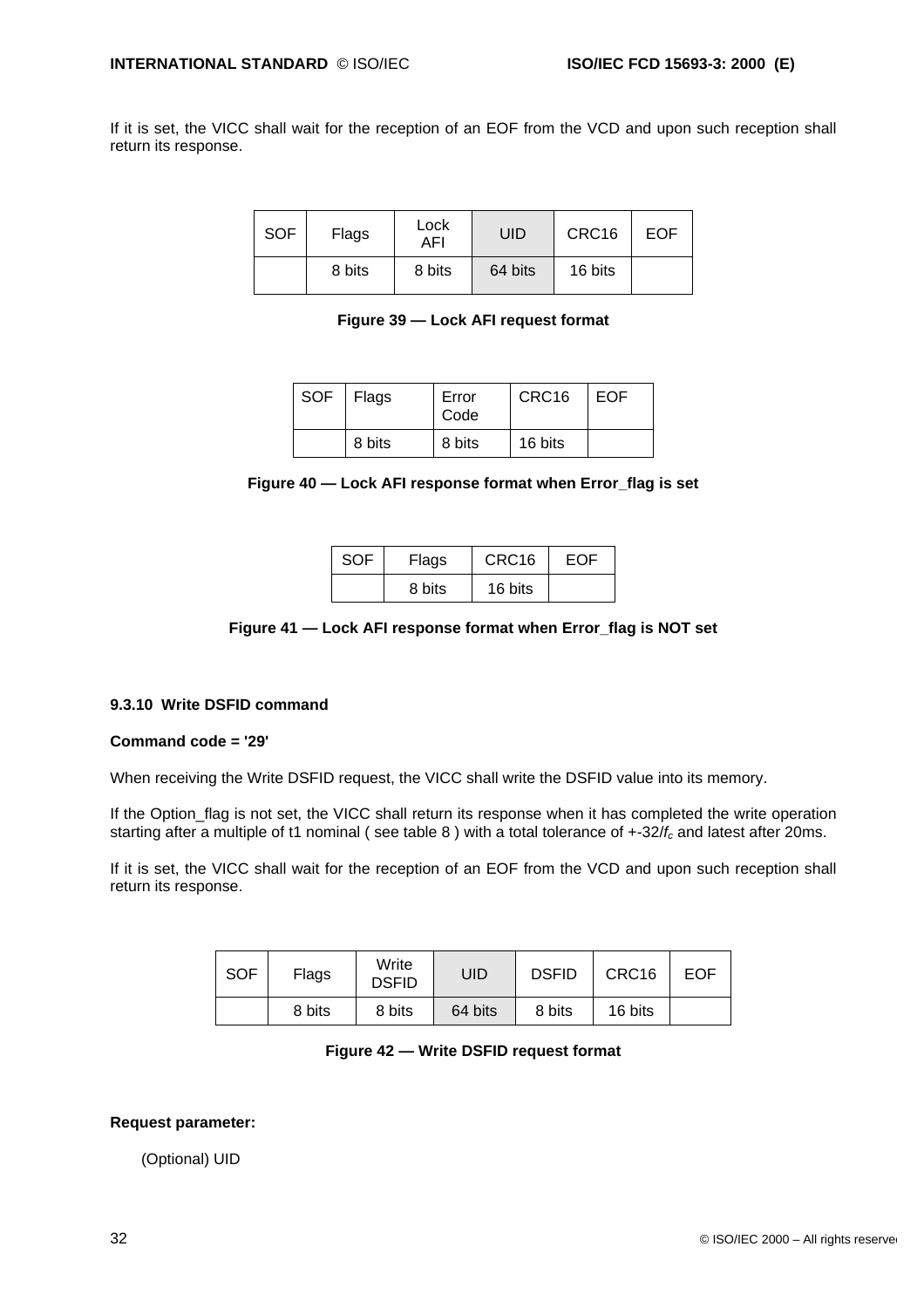DSFID

| <b>SOF</b> | Flags  | Error<br>code | CRC16   | EOF |
|------------|--------|---------------|---------|-----|
|            | 8 bits | 8 bits        | 16 bits |     |

|  |  | Figure 43 - Write DSFID response format when Error_flag is set |  |  |  |
|--|--|----------------------------------------------------------------|--|--|--|
|  |  |                                                                |  |  |  |

| <b>SOF</b> | Flags  | CRC <sub>16</sub> | <b>FOF</b> |
|------------|--------|-------------------|------------|
|            | 8 bits | 16 bits           |            |

#### **Figure 44 — Write DSFID response format when Error\_flag is NOT set**

#### **9.3.11 Lock DSFID**

#### **Command code = '2A'**

When receiving the Lock DSFID request, the VICC shall lock the DSFID value permanently into its memory.

If the Option\_flag is not set, the VICC shall return its response when it has completed the lock operation starting after a multiple of t1 nominal (see table 8) with a total tolerance of +-32/*f<sup>c</sup>* and latest after 20ms.

If it is set, the VICC shall wait for the reception of an EOF from the VCD and upon such reception shall return its response.

| <b>SOF</b> | Flags  | Lock<br><b>DSFID</b> | UID     | CRC16   | EOF |
|------------|--------|----------------------|---------|---------|-----|
|            | 8 bits | 8 bits               | 64 bits | 16 bits |     |

**Figure 45 — Lock DSFID request format**

| <b>SOF</b> | Flags  | Error<br>code | CRC <sub>16</sub> | EOF |
|------------|--------|---------------|-------------------|-----|
|            | 8 bits | 8 bits        | 16 bits           |     |

| Figure 46 - Lock DSFID response format when Error_flag is set |  |  |  |  |  |
|---------------------------------------------------------------|--|--|--|--|--|
|---------------------------------------------------------------|--|--|--|--|--|

| <b>SOF</b> | Flags  | CRC <sub>16</sub> | EOF |
|------------|--------|-------------------|-----|
|            | 8 bits | 16 bits           |     |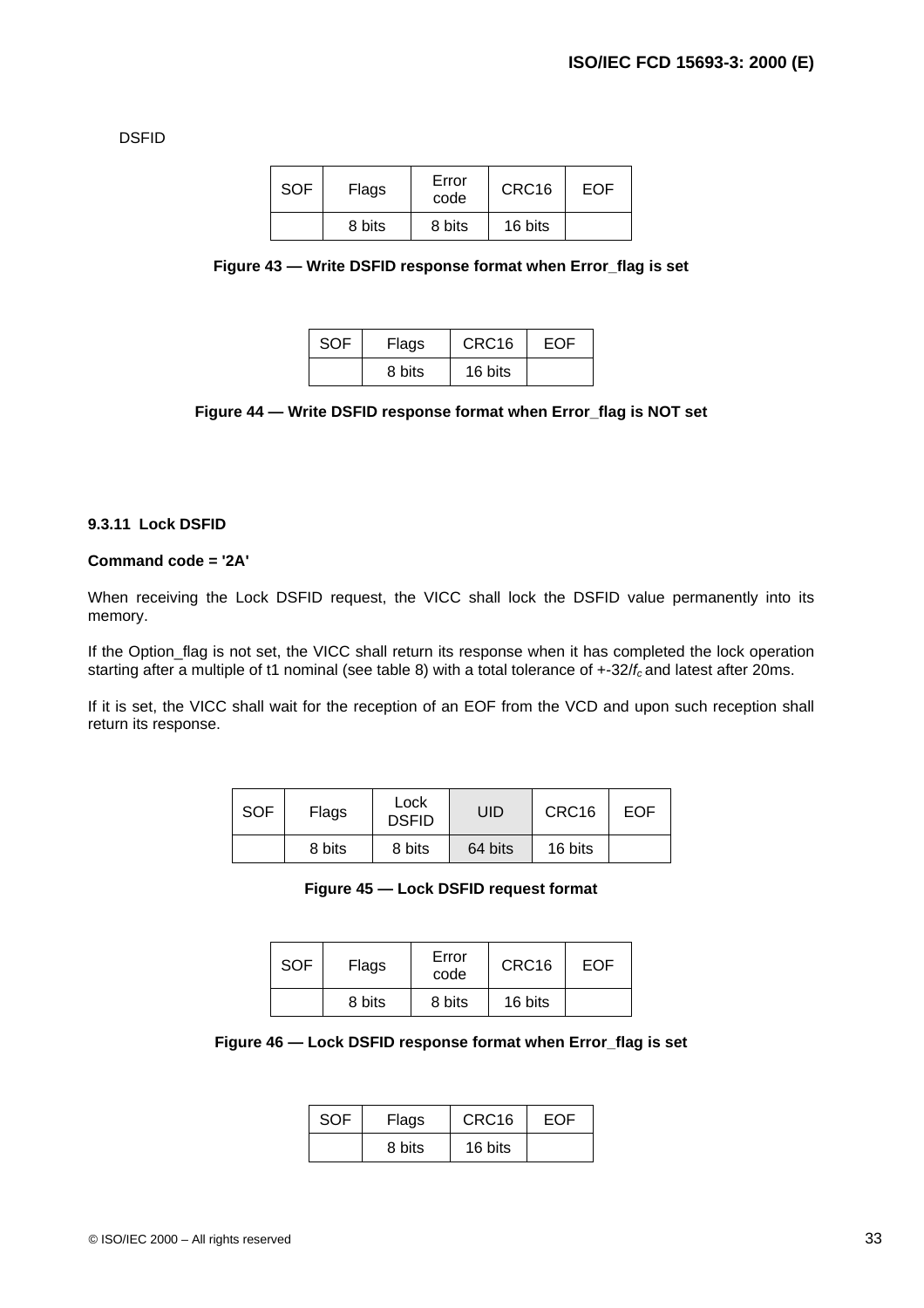### **Figure 47 — Lock DSFID response format when Error\_flag is NOT set**

#### **9.3.12 Get system information**

#### **Command code = '2B'**

This command allows for retrieving the system information value from the VICC.

| <b>SOF</b> | Flags  | Get<br>system<br>info | UID     | CRC16   | EOF |
|------------|--------|-----------------------|---------|---------|-----|
|            | 8 bits | 8 bits                | 64 bits | 16 bits |     |

**Figure 48 — Get system information request format**

#### **Request parameter:**

(Optional) UID

| <b>SOF</b> | Flags  | Error<br>code | CRC <sub>16</sub> | EOF |
|------------|--------|---------------|-------------------|-----|
|            | 8 bits | 8 bits        | 16 bits           |     |



| <b>SOF</b> | Flags  | Info<br>flags | UID     | <b>DSFID</b> | AFI    | Other<br>fields     | CRC16   | <b>EOF</b> |
|------------|--------|---------------|---------|--------------|--------|---------------------|---------|------------|
|            | 8 bits | 8 bits        | 64 bits | 8 bits       | 8 bits | <b>See</b><br>below | 16 bits |            |

| Figure 50 - Get system information response format when Error_flag is NOT set |  |  |  |  |
|-------------------------------------------------------------------------------|--|--|--|--|
|                                                                               |  |  |  |  |

#### **Response parameter:**

Error\_flag (and code if Error\_flag is set)

if Error\_flag is not set

Information flag

UID (mandatory)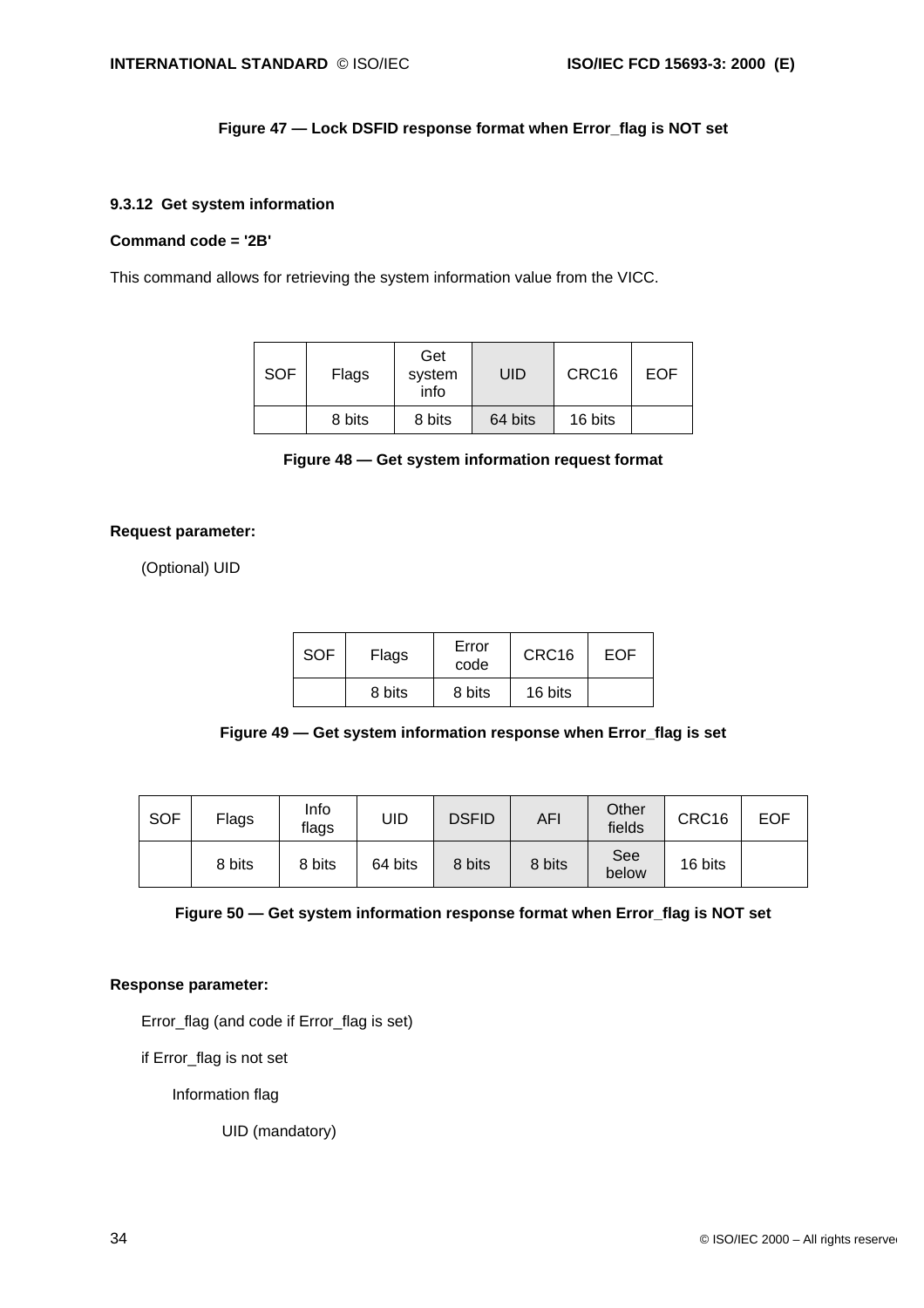Information fields, in the order of their corresponding flag, as defined in figure 50, if their corresponding flag is set.

| <b>Bit Nb</b>         | Flag name    | <b>State</b> | <b>Description</b>                                                                     |
|-----------------------|--------------|--------------|----------------------------------------------------------------------------------------|
| <b>DSFID</b><br>Bit 1 |              | 0            | DSFID is not supported. DSFID field is not present                                     |
|                       |              | 1            | DSFID is supported. DSFID field is present                                             |
|                       |              | 0            | AFI is not supported. AFI field is not present                                         |
| Bit 2                 | <b>AFI</b>   | 1            | AFI is supported. AFI field is present                                                 |
|                       | VICC memory  |              | Information on VICC memory size is not supported. Memory size<br>field is not present. |
| Bit 3                 | size         | 1            | Information on VICC memory size is supported. Memory size<br>field is present.         |
|                       |              | $\Omega$     | Information on IC reference is not supported. IC reference field<br>is not present.    |
| Bit 4                 | IC reference | 1            | Information on IC reference is supported. IC reference field is<br>present.            |
| Bit 5                 | <b>RFU</b>   |              | Shall be set to 0.                                                                     |
| Bit 6                 | <b>RFU</b>   |              | Shall be set to 0.                                                                     |
| Bit 7                 | <b>RFU</b>   |              | Shall be set to 0.                                                                     |
| Bit 8                 | <b>RFU</b>   |              | Shall be set to 0.                                                                     |

|  |  | Table 10 - Information flags definition |  |  |
|--|--|-----------------------------------------|--|--|
|--|--|-----------------------------------------|--|--|

#### **Table 11 — VICC memory size information**

| <b>MSB</b> |            |                     | ∟SB              |
|------------|------------|---------------------|------------------|
| 16         | 14         | 13                  | 8                |
|            | <b>RFU</b> | Block size in bytes | Number of blocks |

Block size is expressed in number of bytes on 5 bits, allowing to specify up to 32 bytes i.e. 256 bits. It is one less than the actual number of bytes. E.g. a value of '1F' indicates 32 bytes, a value of '00' indicates 1 byte.

Number of blocks is on 8 bits, allowing to specify up to 256 blocks. It is one less than the actual number of blocks. E.g. a value of 'FF' indicates 256 blocks, a value of '00' indicates 1 block.

The three most significant bits are reserved for future use and shall be set to zero.

The IC reference is on 8 bits and its meaning is defined by the IC manufacturer.

#### **9.3.13 Get multiple block security status**

#### **Command code = '2C'**

When receiving the Get multiple block security status command, the VICC shall send back the block security status.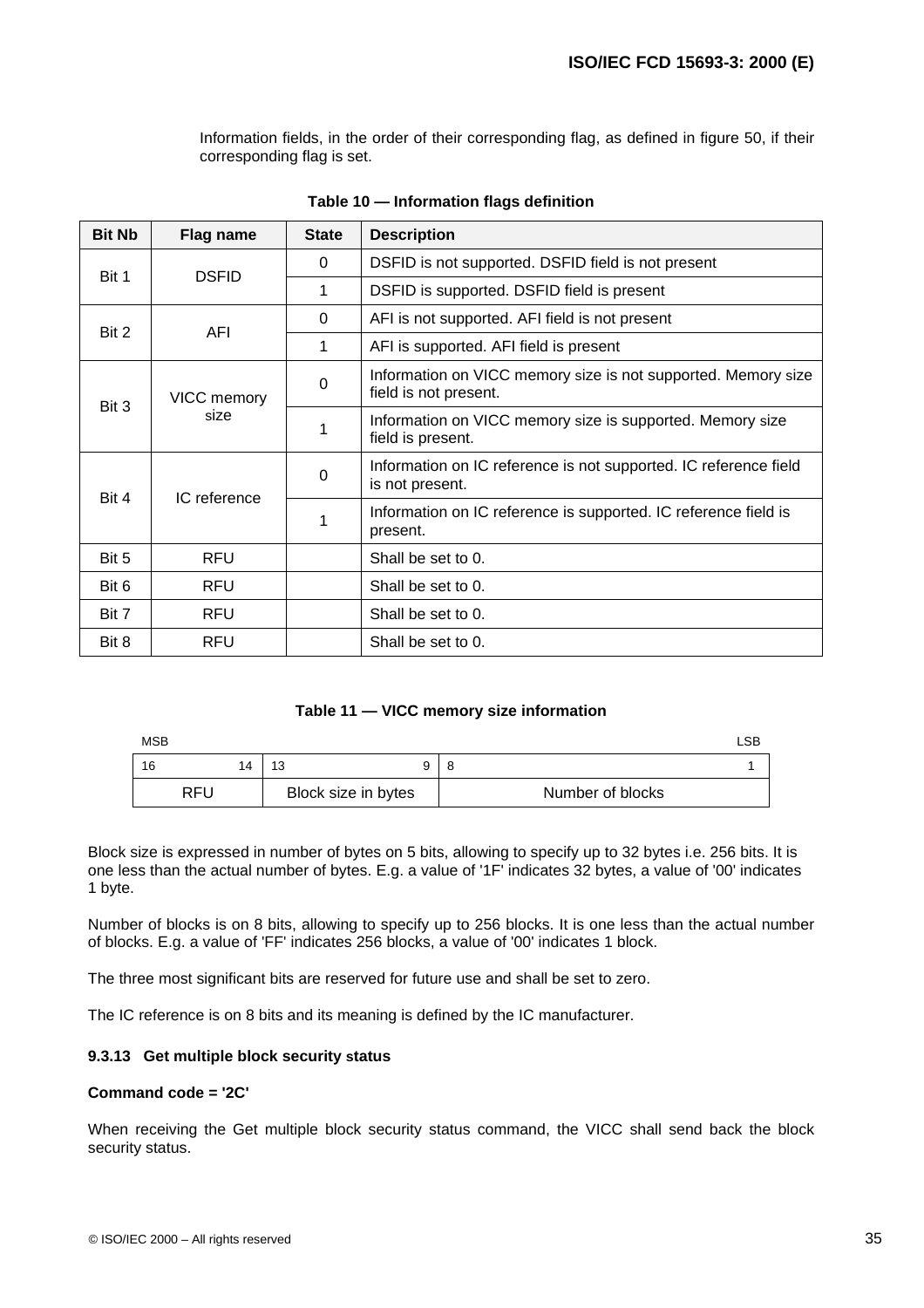The blocks are numbered from '00 to 'FF' (0 to 255).

The number of blocks in the request is one less than the number of block security status that the VICC shall return in its response.

E.g. a value of '06' in the "Number of blocks" field requests to return 7 Block security status. A value of '00' in the "Number of blocks" field requests to return a single Block security status.

| <b>SOF</b> | Flags  | Get<br>multiple<br>block<br>security<br>status | UID     | First<br>block<br>number | Number<br>of blocks | CRC16   | <b>EOF</b> |
|------------|--------|------------------------------------------------|---------|--------------------------|---------------------|---------|------------|
|            | 8 bits | 8 bits                                         | 64 bits | 8 bits                   | 8 bits              | 16 bits |            |

**Figure 51 — Get multiple block security status request format**

#### **Request parameter:**

(Optional) UID

First block number

Number of blocks minus one

| <b>SOF</b> | Flags  | Error<br>code | CRC <sub>16</sub> | EOF |
|------------|--------|---------------|-------------------|-----|
|            | 8 bits | 8 bits        | 16 bits           |     |

**Figure 52 — Get multiple block security status response format when Error\_flag is set**

| <b>SOF</b> | Flags  | <b>Block</b><br>security<br>status | CRC <sub>16</sub> | <b>EOF</b> |
|------------|--------|------------------------------------|-------------------|------------|
|            | 8 bits | 8 bits                             | 16 bits           |            |
|            |        | Repeated<br>as needed              |                   |            |

### **Figure 53 — Get multiple block security status response format when Error\_flag is NOT set**

#### **Response parameter:**

Error\_flag (and code if Error\_flag is set)

if Error\_flag is not set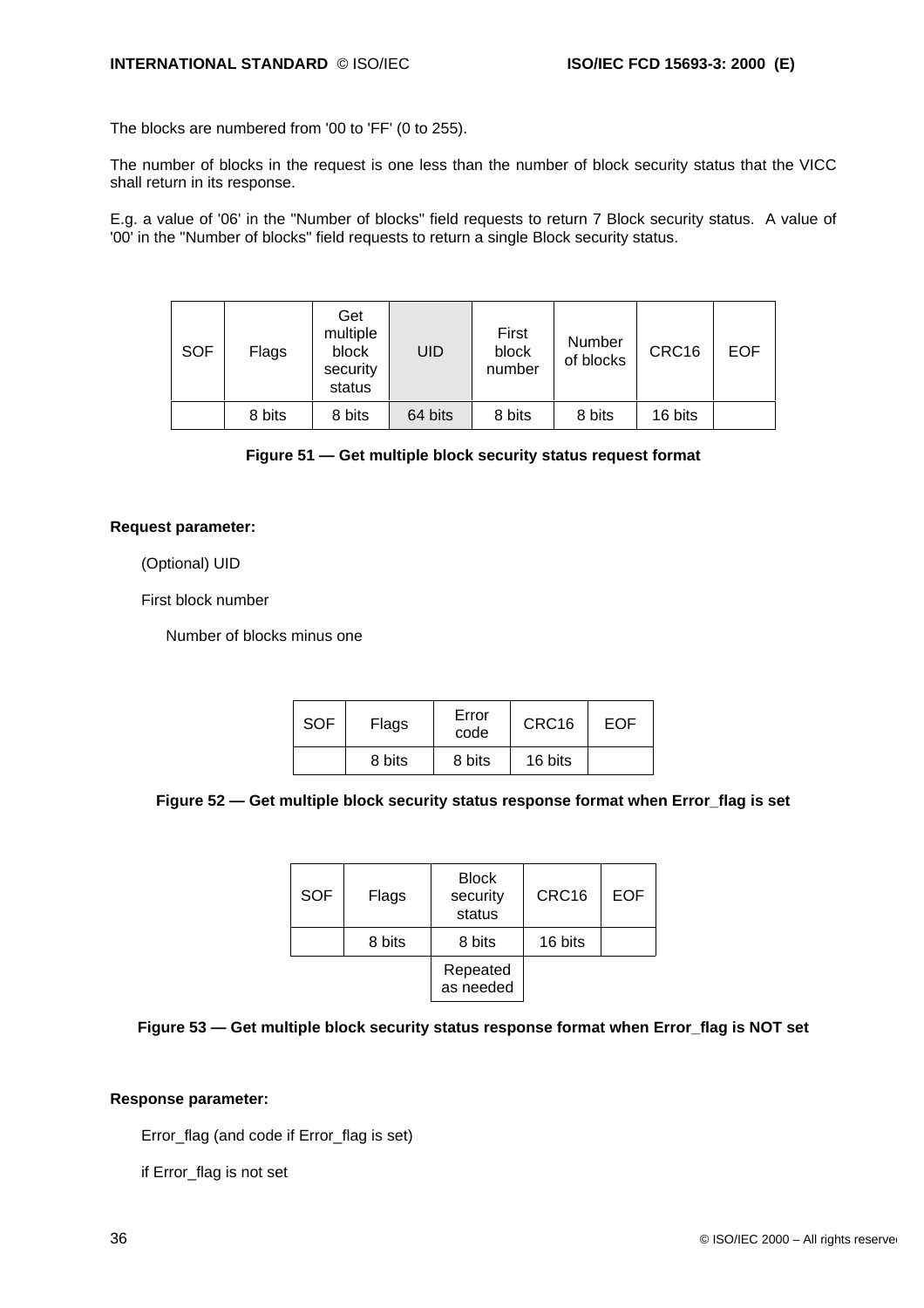Block security status (repeated as per figure 53)

### **9.4 Custom commands**

The format of custom command is generic and allows unambiguous attribution of custom command codes to each VICC manufacturer.

The custom command code is the combination of a custom command code and of the VICC manufacturer code.

The custom request parameters definition is the responsibility of the VICC manufacturer.

| <b>SOF</b> | Flags  | Custom | IC Mfg<br>code | Custom request<br>parameters | CRC16   | EOF |
|------------|--------|--------|----------------|------------------------------|---------|-----|
|            | 8 bits | 8 bits | 8 bits         | Custom defined               | 16 bits |     |

| Figure 54 – Custom request format |  |
|-----------------------------------|--|
|-----------------------------------|--|

#### **Request parameter:**

IC manufacturer code according to ISO/IEC 7816-6/AM1.

| <b>SOF</b> | Error<br>Flags<br>code |        | CRC <sub>16</sub> | EOF |
|------------|------------------------|--------|-------------------|-----|
|            | 8 bits                 | 8 bits | 16 bits           |     |

#### **Figure 55 — Custom response format when Error\_flag is set**

| ∣ SOF | Flags  | Custom response parameters | $\mid$ CRC16 | EOF |
|-------|--------|----------------------------|--------------|-----|
|       | 8 bits | Custom defined             | 16 bits      |     |

#### **Figure 56 — Custom response format when Error\_flag is NOT set**

#### **Response parameter:**

Error\_flag (and code if Error\_flag is set)

if Error\_flag is not set

Custom parameters

### **9.5 Proprietary commands**

The format of these commands is not defined in this standard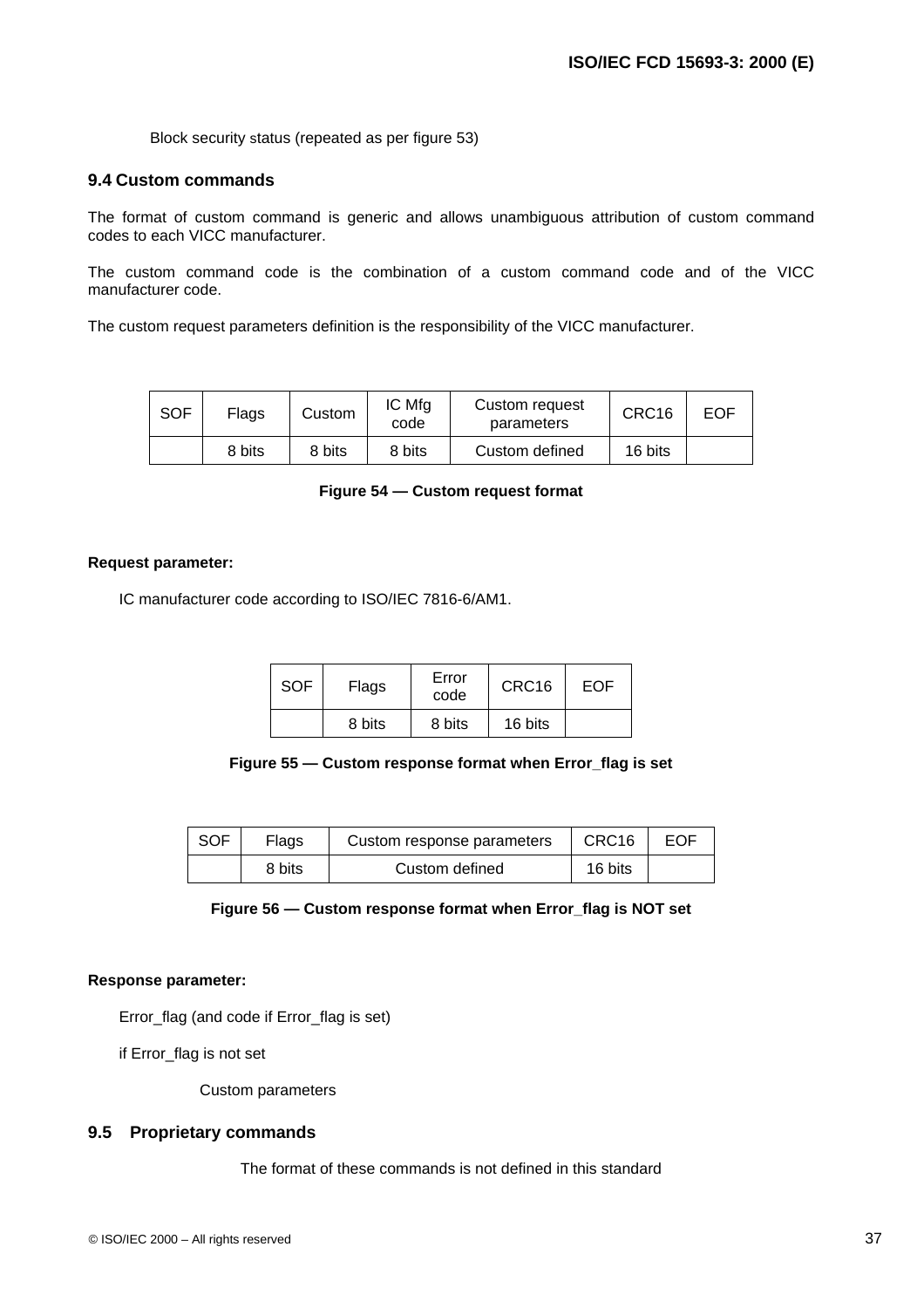# **Annex A**

(informative)

# **Compatibility with other card standards**

This standard does not preclude the addition of other existing card standards on the VICC, such as ISO/IEC 7816 or others listed in annex B.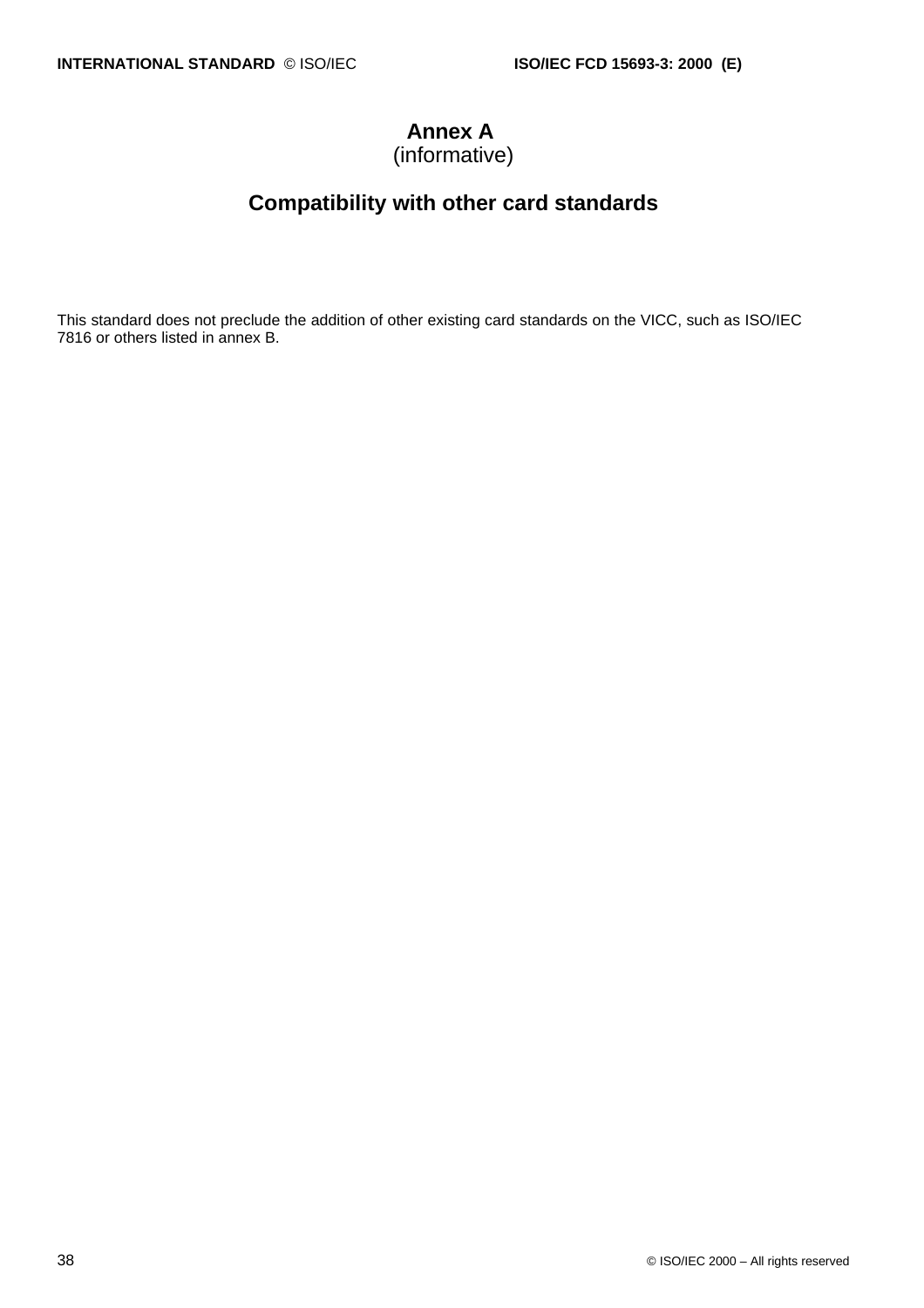# **Annex B**

# (informative)

# **Bibliography of other ISO/IEC card standards.**

ISO/IEC 7811, *Identification cards - Recording technique -*

ISO/IEC 7812-1:1993, *Identification cards - Identification of issuers - Part 1: Numbering system.*

ISO/IEC 7812-2:1993, *Identification cards - Identification of issuers - Part 2: Application and registration procedures.*

ISO/IEC 7813:1995, *Identification cards - Financial transaction cards.*

ISO/IEC 7816-1:1997, *Identification cards - Integrated circuit(s) cards with contacts - Part 1: Physical characteristics.*

ISO/IEC 7816-2:1998, *Identification cards - Integrated circuit(s) cards with contacts - Part 2: Dimensions and location of the contacts.*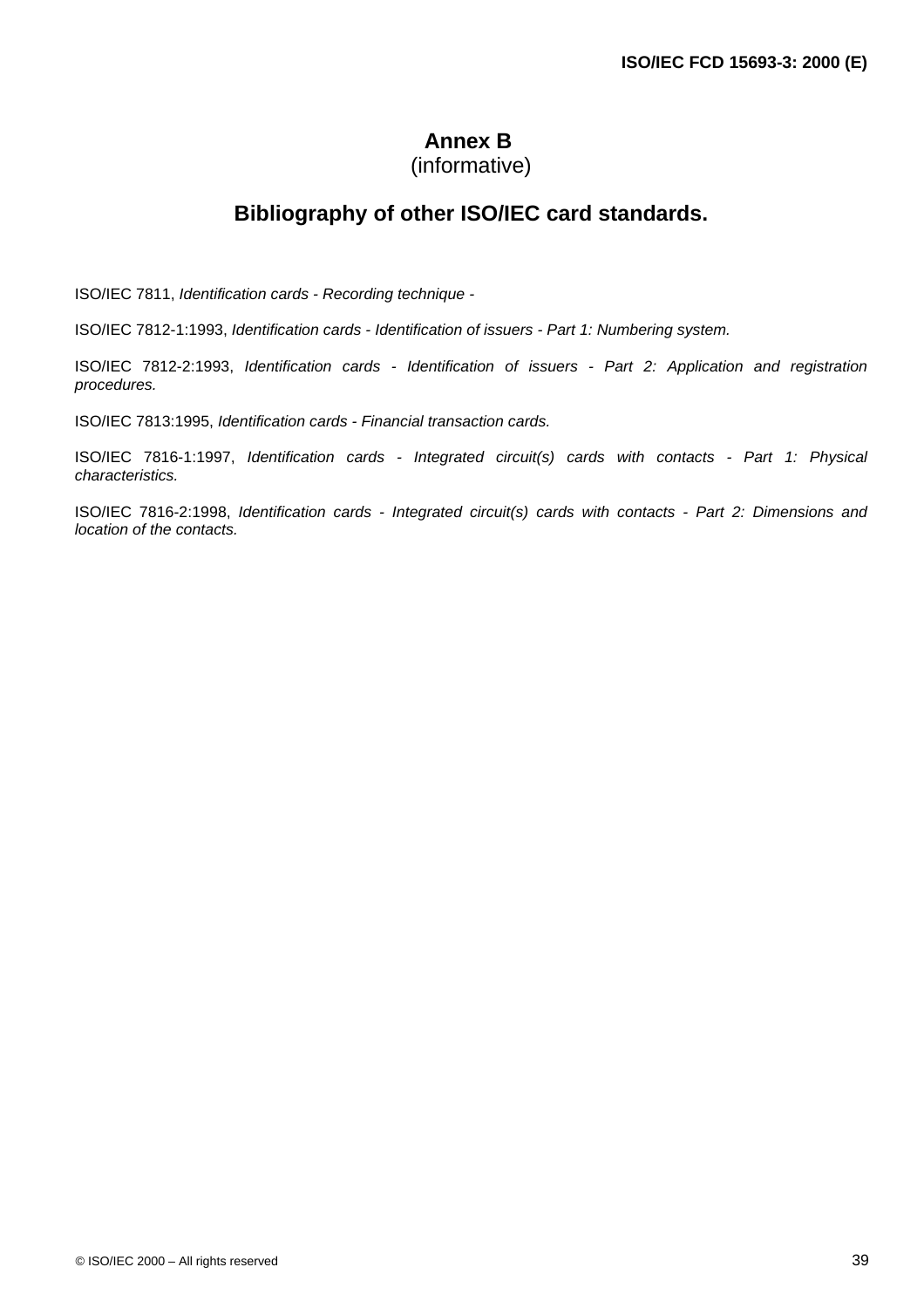# **Annex C**

```
(informative)
```
### **VCD pseudo-code for anticollision**

The following pseudo-code describes how the anticollision could be implemented on the VCD, using recursivity. It does not describe the collision detection mechanism.

#### **Algorithm for 16 slots**

```
function push (mask, address) i pushes on private stack<br>
function pop (mask, address) i pops from private stack
function pop (mask, address) \begin{array}{ccc} \cdot & \cdot & \cdot \\ \cdot & \cdot & \cdot \\ \textbf{function pulse\_next\_package} & \cdot & \cdot \\ \end{array} ; generates a power pulse
function F - F ; which is a pause function pulse_next_pause
function store(VICC_UID) \qquad \qquad ; stores VICC_UID
function poll_loop (sub_address_size as integer)
; address length must be four (4) bits.
pop (mask, address)<br>mask = address & mask
                                                ; generates new mask
; send the Request
mode = anticollision
send_Request(Request_cmd, mode, mask length, mask[0])
for address = 0 to (2 \text{sub\_address\_size - 1})if no_collision_is_detected then ; VICC is inventoried
           store (VICC_UID)
else ; remember a collision was detected
     push(mask,address)
endif
pulse_next_pause
next sub_address
; if some collisions have been detected and not yet processed,
; the function calls itself recursively to process the last
; stored collision
if stack not empty then poll loop (sub address size)
end poll_loop
main_cycle:
mask = null
address = null
push (mask, address)
poll_loop(sub_address_size)
end_main_cycle
```
**Figure C.1 — VCD pseudo-code for anticollision**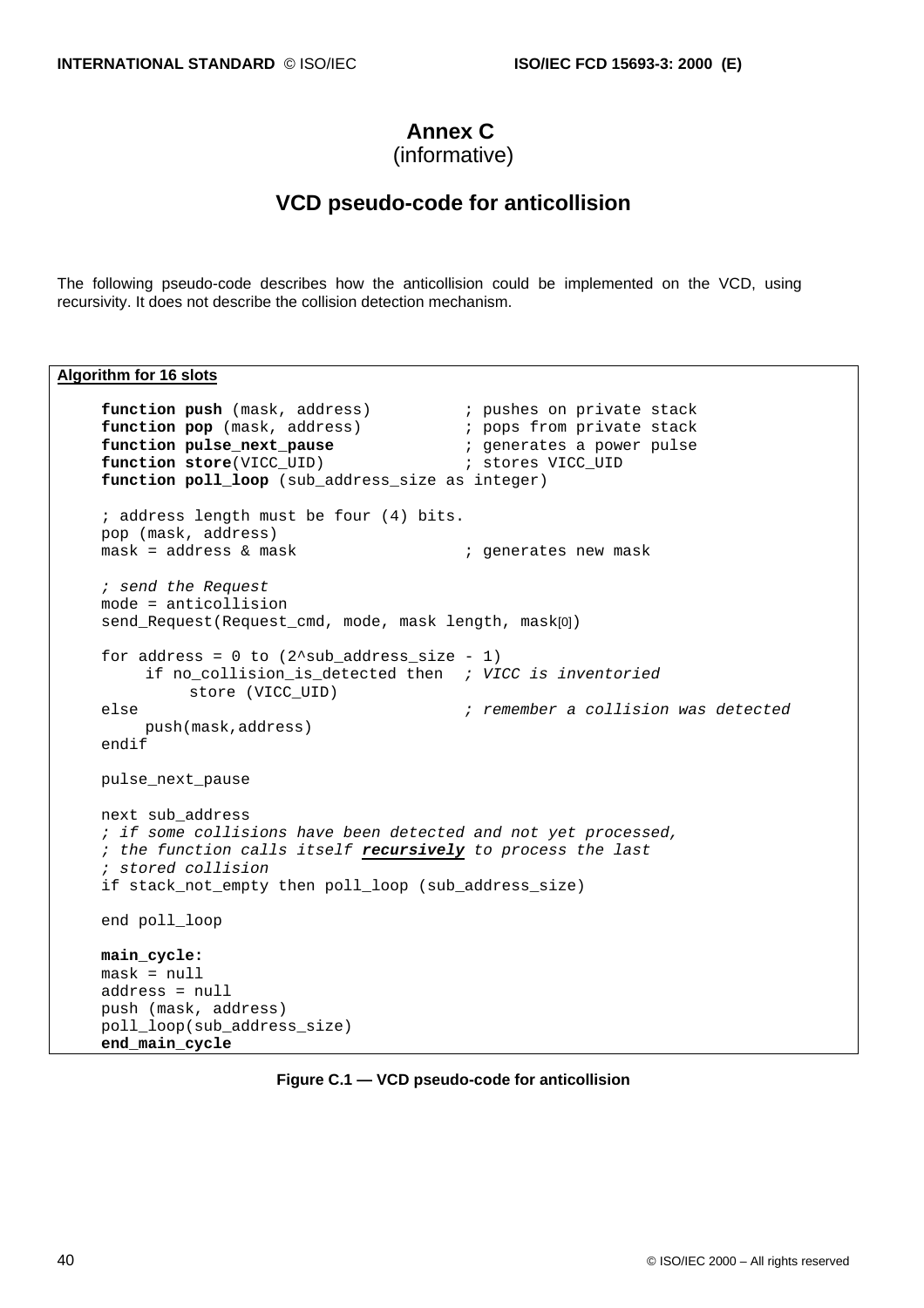# **Annex D**

### (informative)

# **Cyclic Redundancy Check (CRC)**

### **D.1 The CRC error detection method**

The Cyclic Redundancy Check (CRC) is calculated on all data contained in a message, from the start of the flags through to the end of data. This CRC is used from VCD to VICC and from VICC to VCD.

#### **Table D.1 — CRC Definition**

| <b>CRC Definition</b>                          |         |                                          |                 |                |        |  |
|------------------------------------------------|---------|------------------------------------------|-----------------|----------------|--------|--|
| <b>CRC type</b><br><b>Polynomial</b><br>Length |         | <b>Direction</b>                         | <b>Preset</b>   | <b>Residue</b> |        |  |
| <b>ISO/IEC 13239</b>                           | 16 bits | $X^{16} + X^{12} + X^5 + 1$<br>$= 8408'$ | <b>Backward</b> | 'FFFF'         | 'F0B8' |  |

To add extra protection against shifting errors, a further transformation on the calculated CRC is made. The One's complement of the calculated CRC is the value attached to the message for transmission. This transformation is included in the example below.

For checking of received messages the 2 CRC bytes are often also included in the re-calculation, for ease of use.

In this case, given the expected value for the generated CRC is the residue of 0xF0B8.

The example in Figure D.1 illustrates one method in C language of calculating the CRC on a given set of bytes comprising a message.

#include <stdio.h> #define POLYNOMIAL 0x8408 // x^16 + x^12 + x^5 + 1 #define PRESET\_VALUE 0xFFFF #define CHECK\_VALUE 0xF0B8 #define NUMBER OF BYTES 4 // Example: 4 data bytes #define CALC CRC 1 #define CHECK CRC 0 void main() { unsigned int current crc\_value; unsigned char array\_of\_databytes[NUMBER\_OF\_BYTES + 2] = {1, 2, 3, 4, 0x91, 0x39}; int number\_of\_databytes = NUMBER\_OF\_BYTES; int calculate\_or\_check\_crc;  $int$  i, j; calculate\_or\_check\_crc = CALC\_CRC; // calculate\_or\_check\_crc = CHECK\_CRC; // This could be an other example if (calculate or check  $\text{crc} == \text{CALC} \text{ CRC}$ ) { number\_of\_databytes = NUMBER\_OF\_BYTES;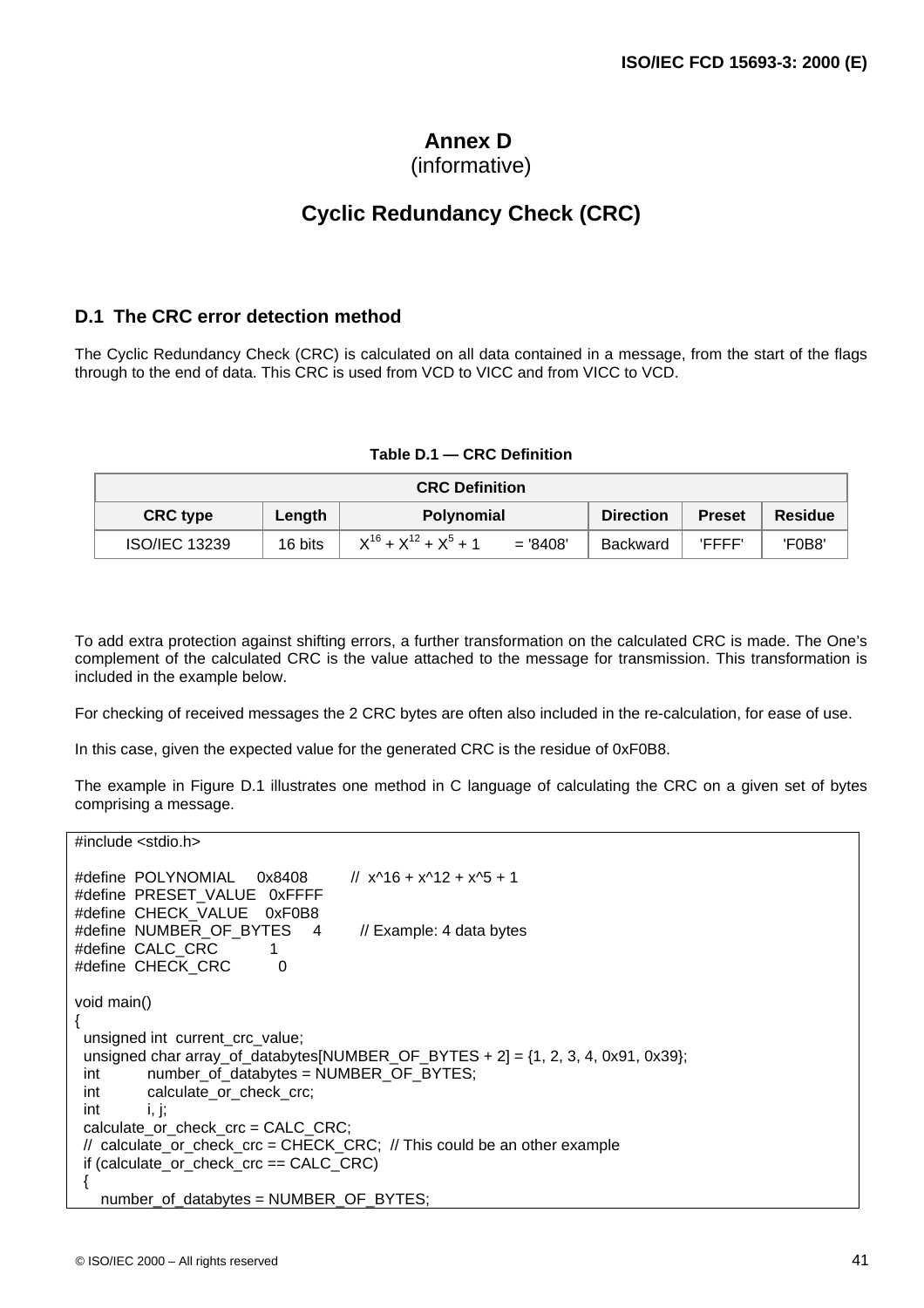```
 }
 else // check CRC
 {
   number of databytes = NUMBER OF BYTES + 2;
 }
 current_crc_value = PRESET_VALUE;
for (i = 0; i < number of_databytes; i++) {
   current crc_value = current crc_value ^ ((unsigned int)array_of_databytes[i]);
   for (i = 0; j < 8; j++) {
       if (current_crc_value & 0x0001)
       {
         current_crc_value = (current_crc_value >> 1) ^ POLYNOMIAL;
       }
       else
       {
         current_crc_value = (current_crc_value >> 1);
 }
    }
 }
if (calculate or check \text{crc} == \text{CALC} \text{ CRC})
 {
   current \text{crc} value = ~current \text{crc} value:
    printf ("CRC-ISO/IEC 13239 of { 1, 2, 3, 4 } is '3991'\n");
   printf ("Generated CRC is '%04X'\n", current_crc_value);
     printf ("The Least Significant Byte (transmitted first) is: '%02X'\n",
       current_crc_value & 0xFF);
     printf( "The Most Significant Byte (transmitted second) is: '%02X'\n",
     (current_crc_value >> 8) & 0xFF);
   printf( "Executing this program when CHECK_CRC generates: 'F0B8'\n");
    // current_crc_value is now ready to be appended to the data stream
    // (first LSByte, then MSByte)
 }
 else // check CRC
 {
    if (current_crc_value == CHECK_VALUE)
    {
      printf ("Checked CRC is ok (0x%04X)\n", current_crc_value);
    }
    else
    {
      printf ("Checked CRC is NOT ok (0x%04X)\n", current_crc_value);
    }
                                                          }
}
```
**Figure D.1 — C-example to calculate or check the CRC16 according to ISO/IEC 13239**

CRC-ISO/IEC 13239 of { 1, 2, 3, 4 } is '3991' Generated CRC is '3991' The Least Significant Byte (transmitted first) is: '91' The Most Significant Byte (transmitted second) is: '39' Executing this program when CHECK\_CRC generates: 'F0B8'

**Figure D.2 — Printout of the C-program example in figure D.1**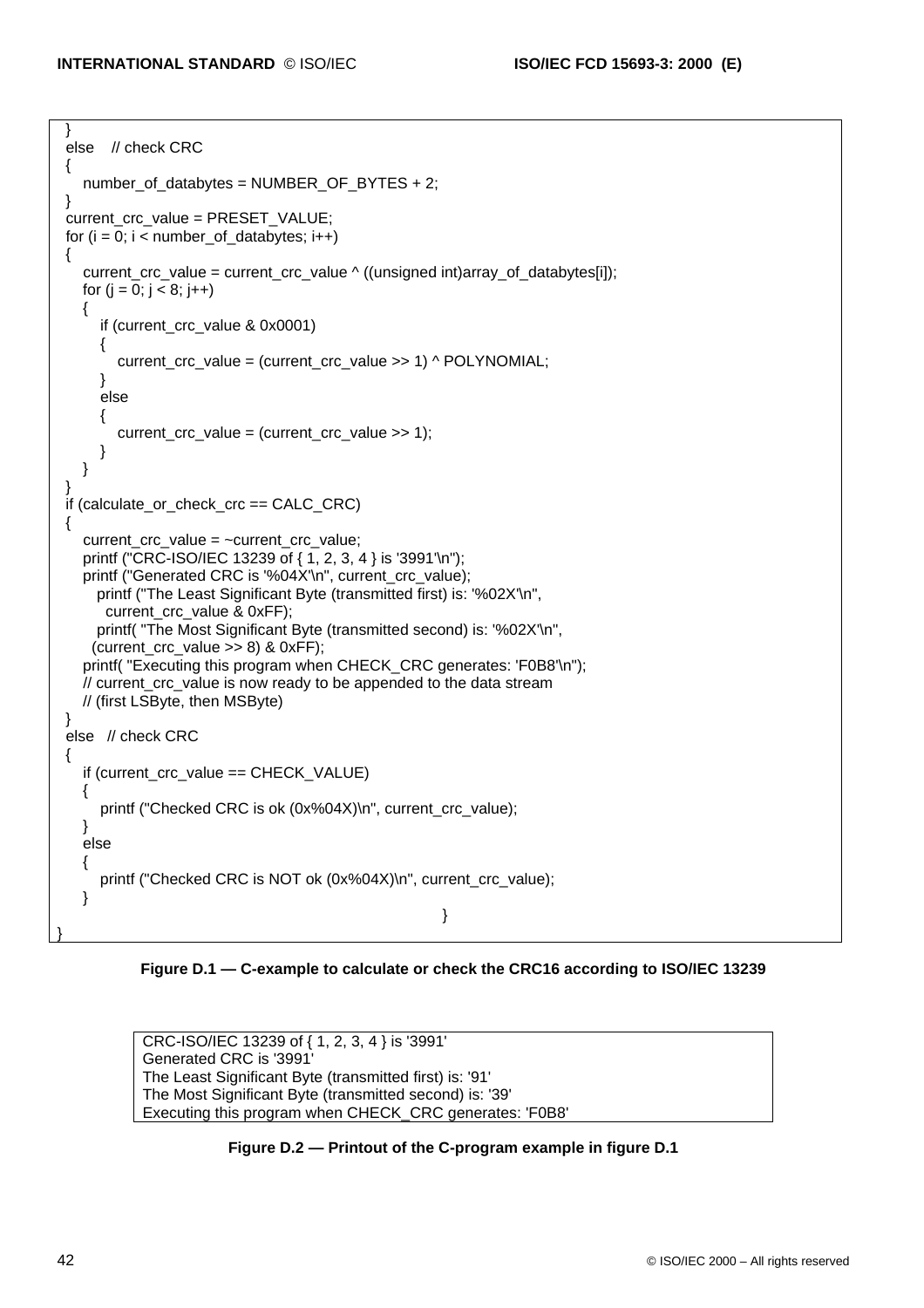### **D.2 CRC calculation example**

This example refers to a Read single block request for reading block '0B'.

The modes selected by the VCD are: single subcarrier, high VICC-to-VCD data rate, addressed.

The UID of the VICC is: 'E0 04 AB 89 67 45 23 01'

The request therefore consists of the following fields:

- the flags: '22'
- the command code: '20'
- the UID: 'E0 04 AB 89 67 45 23 01' where 'E0' is the most significant byte
- the block number: '0B'
- the CRC: 'BAE3' where 'BA' is the most significant byte.

The CRC is calculated on the request fields assembled in a frame according to the transmission rules defined in this standard:

'22' '20' '01' '23' '45' '67' '89' 'AB' '04' 'E0' '0B'

- NOTE 1 The UID is transmitted least significant byte first.
- NOTE 2 Table D.2 describes the different steps of the calculation.

The request is then transmitted as follows:

SOF '22' '20' '01' '23' '45' '67' '89' 'AB' '04' 'E0' '0B' 'E3' 'BA' EOF

- NOTE 3 The CRC is transmitted least significant byte first.
- NOTE 4 Each byte is transmitted least significant bit first.